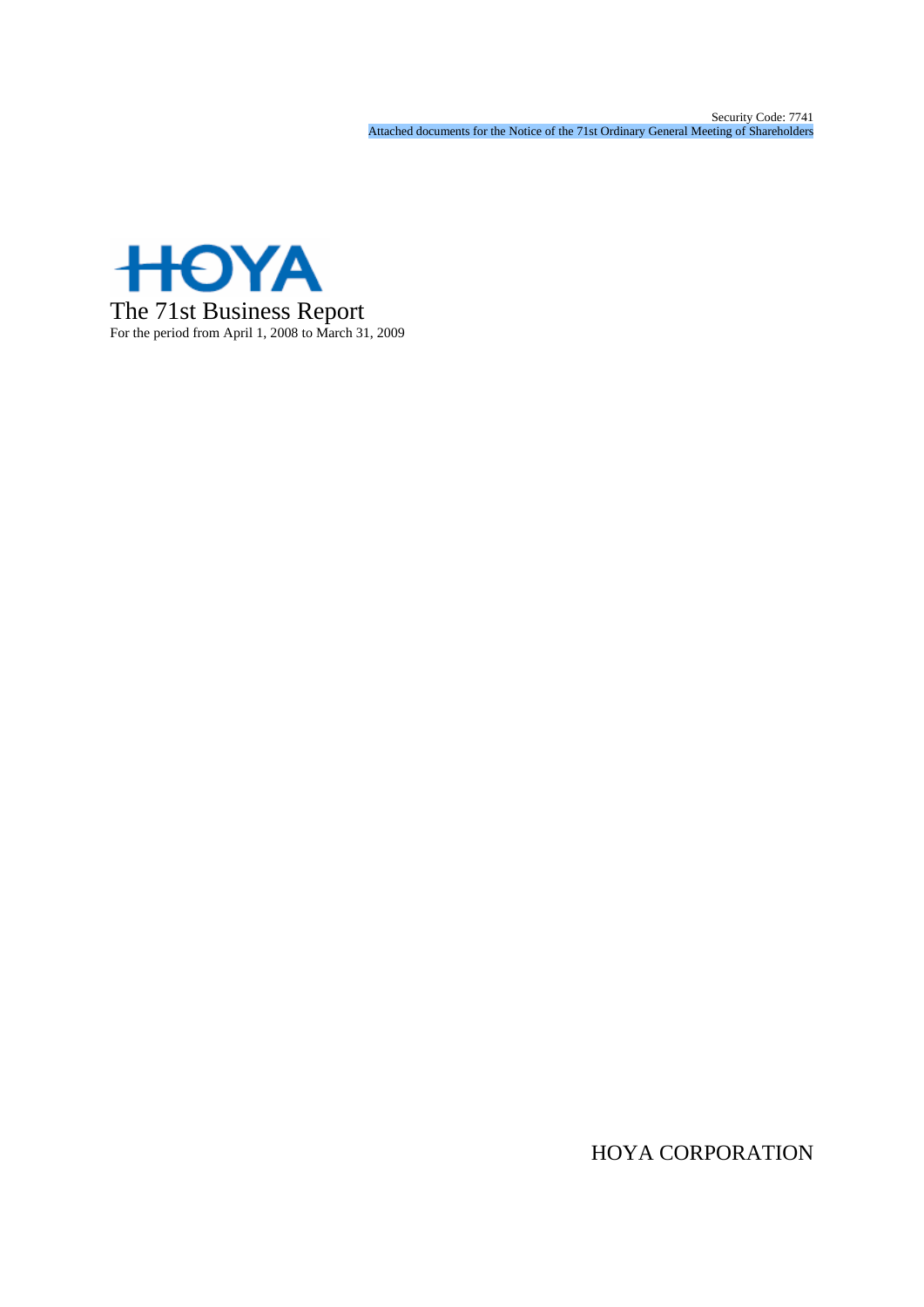# **Contents**

| (Attached documents for the Notice of the 71st Ordinary General Meeting of Shareholders) |    |
|------------------------------------------------------------------------------------------|----|
| <b>Business Report</b>                                                                   |    |
| <b>Consolidated Balance Sheets</b>                                                       | 22 |
| Consolidated Statements of Income                                                        | 23 |
| Consolidated Statements of Changes in Net Assets                                         | 24 |
| (Reference) Consolidated Statements of Cash Flows                                        | 25 |
| <b>Notes to Consolidated Financial Statements</b>                                        | 26 |
| Independent Auditors' Audit Report Concerning Consolidated Financial Statements          | 30 |
| Balance Sheets (non-consolidated)                                                        | 31 |
| Statements of Income (non-consolidated)                                                  | 32 |
| Statements of Changes in Net Assets (non-consolidated)                                   | 33 |
| Notes to Non-consolidated Financial Statements                                           | 34 |
| Independent Auditors' Audit Report Concerning Financial Statements                       | 39 |
| Audit Committee's Audit Report                                                           | 40 |
| Notice on HOYA Report 2009                                                               | 41 |
| Shareholders' Memo                                                                       | 42 |
|                                                                                          |    |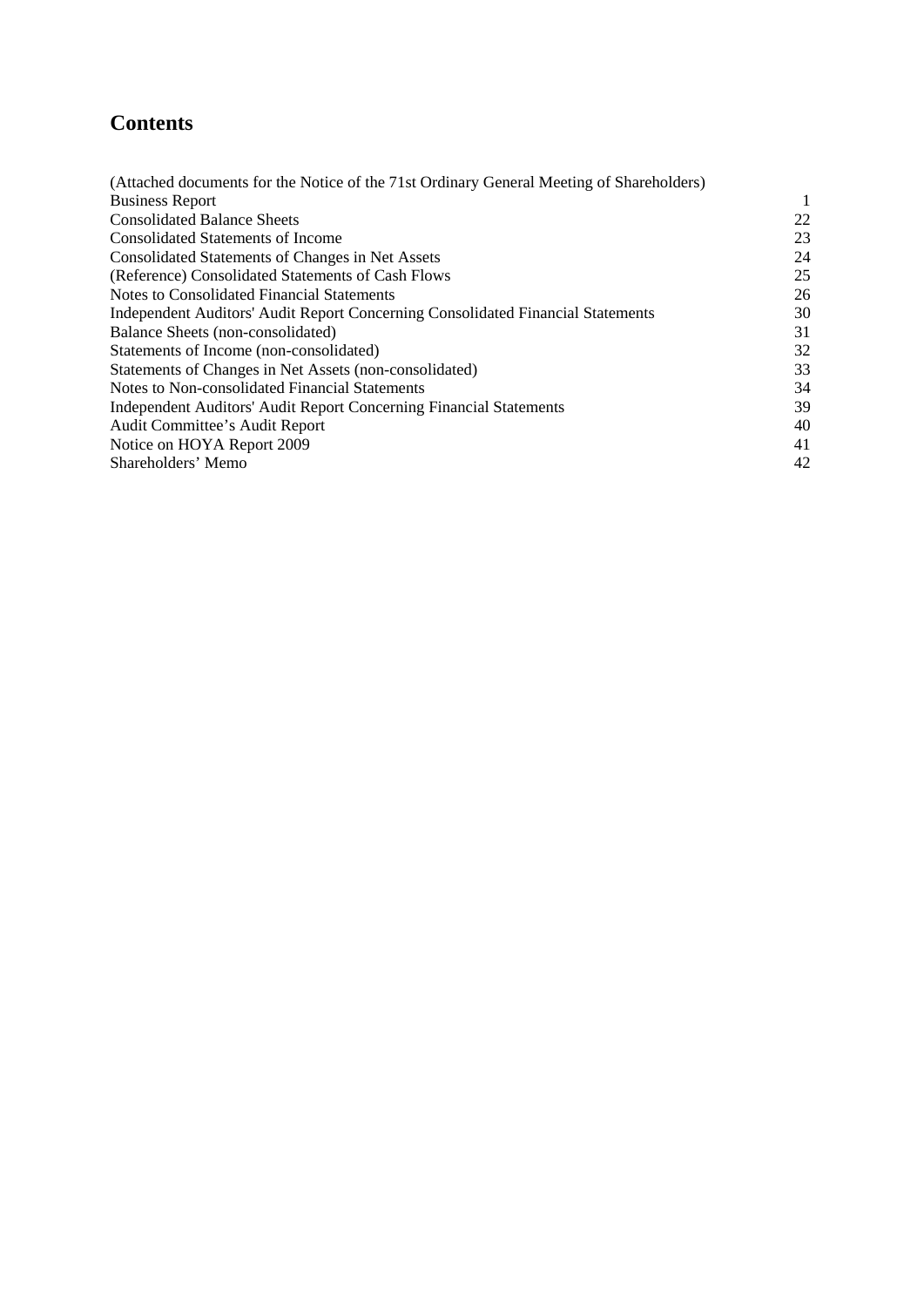### **BUSINESS REPORT**

For the period from April 1, 2008 to March 31, 2009

### **I. Matters Relating to the Present State of the HOYA Group:**

### **1. Business Development and Results:**

### (1) General overview:

As of March 31, 2009, the HOYA Group consisted of the HOYA CORPORATION, 102 consolidated subsidiaries (six subsidiaries in Japan and 96 overseas) and ten affiliates (five affiliates in Japan and five overseas). Of the ten affiliates, four companies (two affiliates in Japan and two overseas) are accounted for by the equity method.

The HOYA Group is operated and managed through global consolidated group management. The Global Headquarters of the HOYA CORPORATION develops management strategies for the HOYA Group, and the independent management teams of business segments, including Information Technology, Eye Care and PENTAX, are responsible for executing these strategies.

Regional headquarters in North America, Europe and Asia support business operations by strengthening relationships with countries and areas in the respective regions, such as by providing legal support and conducting internal audits. In particular, the Hoya Group has the Netherlands Branch as its treasury base in Europe.

### *Net Sales:*

During the consolidated fiscal year under review, the Japanese economy suffered a slowdown amid the U.S.-provoked financial unrest. The yen appreciated sharply, stock prices fell and corporate earnings declined steeply. Capital spending was curtailed, employment uncertainties increased and consumer spending slowed. Thus, uncertainty in the economic outlook deepened further.

In the foreign exchange market, on average, the yen appreciated 11.6%, 11.7% and 19.5% against the U.S. dollar, the euro and the Thai baht, respectively, during the consolidated fiscal year under review, compared with the previous term.

In this environment, the HOYA Group experienced declining revenues in major divisions such as the Electro-Optics (EO) Division and Vision Care Division, in the wake of the foreign exchange effect and economic slowdown. This resulted in a decline in the entire HOYA Group's revenue despite the addition of revenues of the PENTAX Corporation and its subsidiaries for the full year, which were included in the scope of consolidation in the previous consolidated fiscal year, and whose revenues were first included in the group revenues in the second half of the same fiscal year.

As a result, net sales decreased 5.7% year-on-year to 454,194 million yen, despite the effects of integration with PENTAX.



### *Profits:*

Operating income for the consolidated fiscal year under review was 59, 094 million yen, down 37.8% from the previous year due to a decline in revenues of major divisions and the operating loss of the PENTAX Division. Ordinary income for the consolidated fiscal year under review decreased 29.0% year-on-year, to 71, 080 million yen. As extraordinary income, gains on the sale of investment securities were recorded due to the transfer of a part of the equity of AvanStrate Inc. (formerly NH TECHNO GLASS CORPORATION), an equity method affiliate, and fees for past years were received due to the revision of licensing agreements in the first quarter. Meanwhile, extraordinary loss rose sharply from the previous year due to the additional retirement benefit expense required by the restructuring of business segments and the valuation losses of investment securities, which were caused by a decline in the stock market, as well as asset impairment accounting applied to fixed assets in each business of the PENTAX Division. As a result, net income declined to 25,109 million yen, down 69.3% from the previous consolidated fiscal year. Net income per share was 58.01 yen, down 131.00 yen from the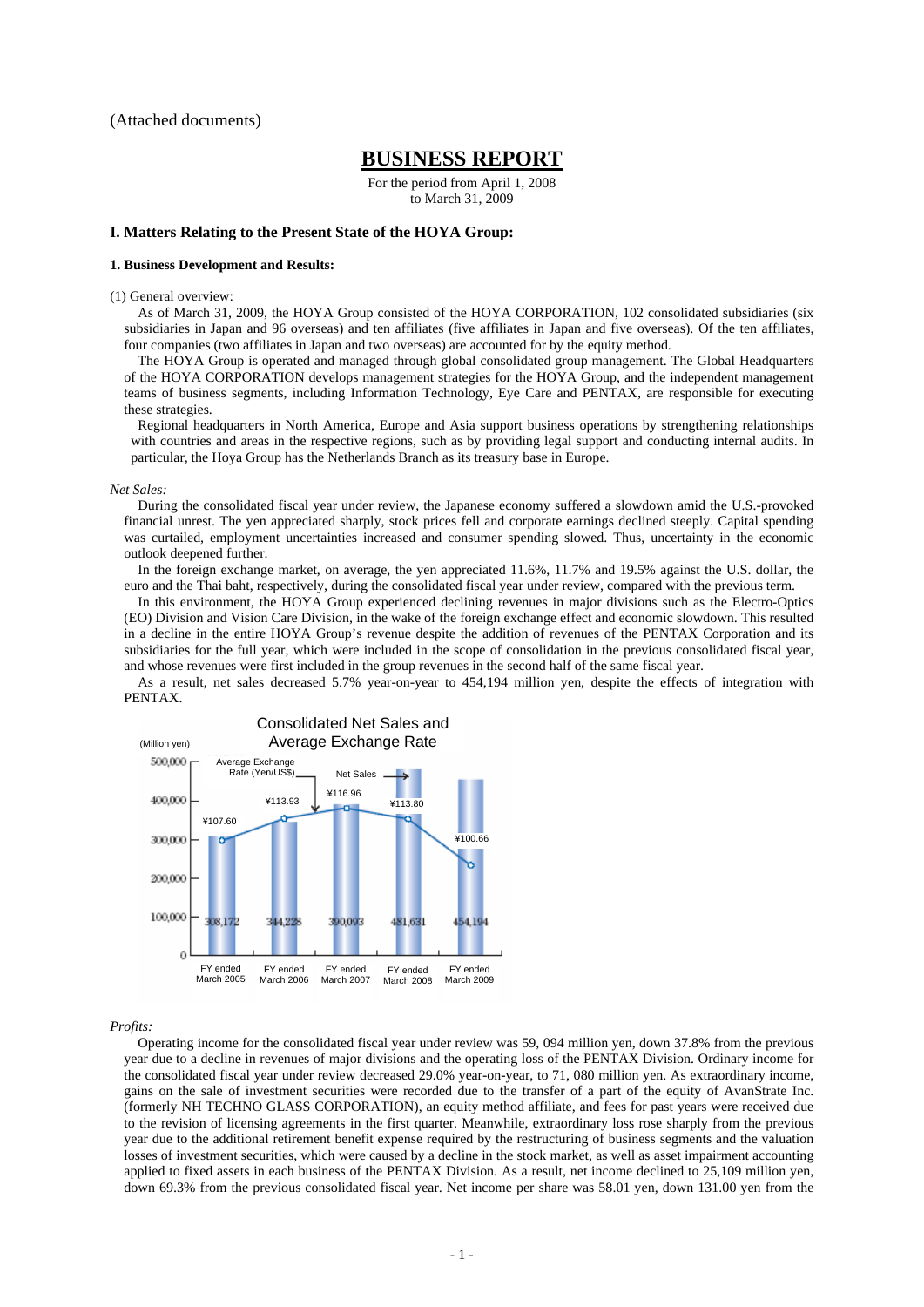previous consolidated fiscal year.



### *Capital:*

Cash and deposits at the end of the consolidated fiscal year under review increased 33,073 million yen from the end of the previous consolidated fiscal year. However, notes and trade account receivables decreased 37,647 million yen, and inventories declined 11,565 million yen. Current assets resultantly decreased 25,807 million yen. Fixed assets declined 72,540 million yen due mainly to a decrease in the fixed assets of the PENTAX Division of the HOYA CORPORATION, a result of the application of asset impairment accounting, a decline in the tangible fixed assets of overseas subsidiaries stemming from the effects of yen appreciation and a decline in investment securities caused by the transfer of a part of the equity of AvanStrate Inc. (formerly NH TECHNO GLASS CORPORATION), an equity method affiliate. Total assets decreased 98,347 million yen from the end of the previous consolidated fiscal year, to 591,096 million yen. For liabilities, commercial paper increased 35,787 million yen. However, note and trade account payables decreased 25,982 million yen, accrued income taxes declined 23,520 million yen and other current liabilities decreased 9,218 million yen. Therefore, total liabilities declined 41,732 million yen to 253,086 million yen. Net assets amounted to 338,009 million yen due to a decline in retained earnings of 5,779 million yen and the foreign currency translation adjustment account of 50,520 million yen. Owners' equity, obtained by deducting stock acquisition rights and minority interests from net assets, amounted to 335,313 million yen. The owners' equity ratio was 56.7%. A breakdown of retained earnings can be found in "Consolidated Statements of Changes in Net Assets" on page 24.



\* Following the previous practice, owners' equity and owners' equity ratio are stated in place of shareholders' equity and the shareholders' equity ratio for fiscal years that ended on March 31, 2006 and earlier.

(2) Outline of consolidated results by business segment

#### Information Technology

Consolidated net sales: 170,268 million yen (decreased 22.2% YOY)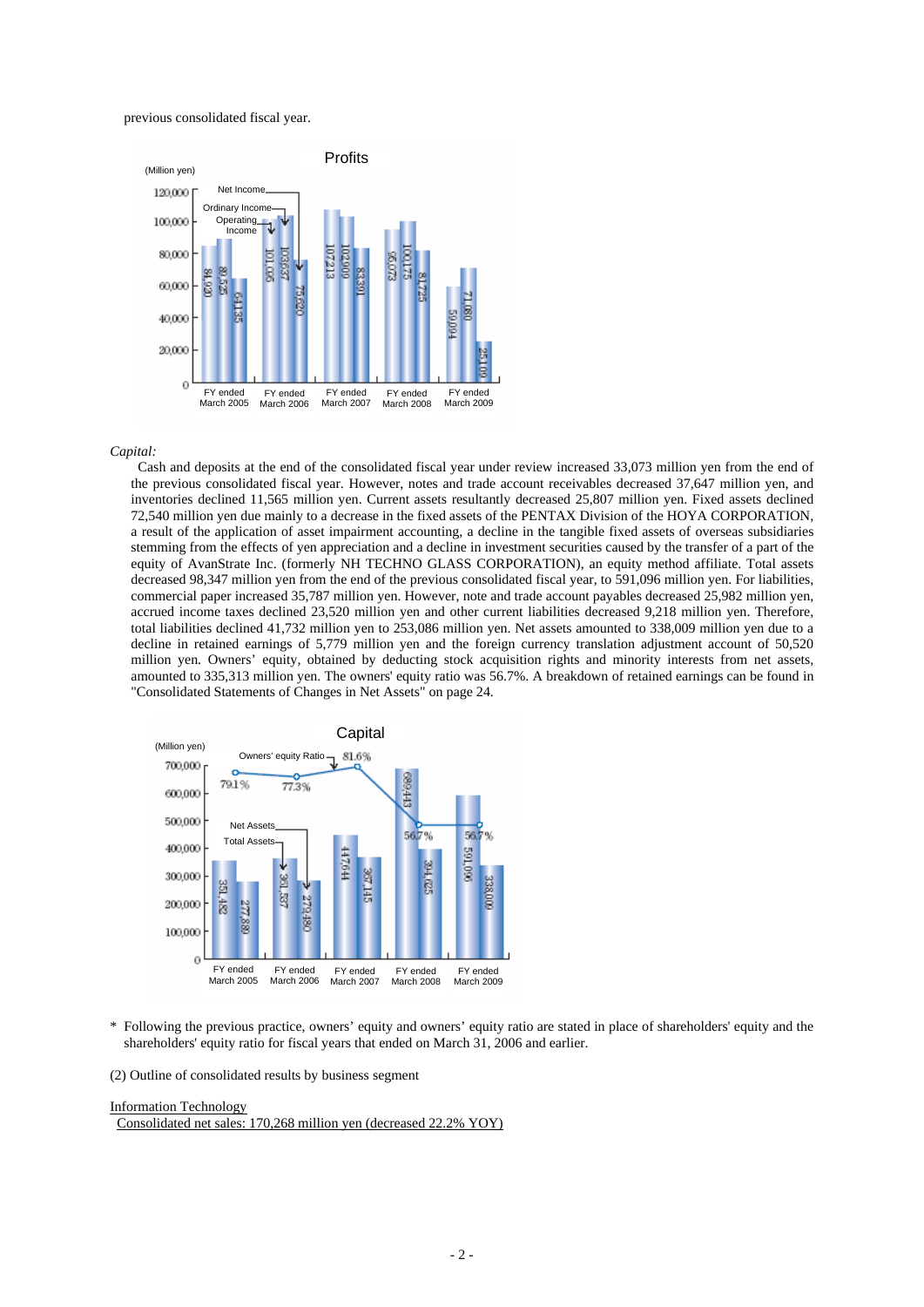

Electro-Optics Division

Consolidated net sales: 163,901 million yen (decreased 21.9% YOY) Consolidated operating income: 39,712 million yen (decreased 41.1% YOY)

Orders and revenue both declined from the previous consolidated fiscal year in the businesses of mask blanks for semiconductor production and photo masks, due to the effects from deteriorated business in the semiconductor industry, which was attributable to the economic slowdown.

Revenue from large masks for liquid crystal panel production declined year-on-year because prices continued to sharply decline and the volume of received orders sharply decreased in and after September.

For glass disks for hard disk drives (HDDs), inventories in the HDD market were greatly adjusted in the fourth quarter, and prices sharply fell due to yen appreciation and the falling price of HDDs. Revenue therefore declined from the previous consolidated fiscal year.

Sales of optical lenses used for compact digital cameras decreased, and revenue from optical lenses declined year-on-year.

Operating income declined from the previous consolidated fiscal year due to a continued decline in the prices of products that was partly attributable to yen appreciation amid the decrease in received orders owing to increased fears of worldwide economic slowdown.

Photonics Division:

Consolidated net sales: 6,366 million yen (decreased 30.0% YOY)

Consolidated operating income: 297 million yen (decreased 64.0% YOY)

In the Photonics Division, revenue declined from the previous consolidated fiscal year due to a decrease in orders received for major products using lasers. Operating income also decreased year-on-year due to a rise in the cost of equipment and materials, which was caused by a worldwide increase in the prices of raw materials.

### Eye Care:

Consolidated net sales: 160,693 million yen (decreased 6.9% YOY)



Vision Care Division:

Consolidated net sales: 110,725 million yen (decreased 12.4% YOY) Consolidated operating income: 21,807 million yen (increased 5.6% YOY)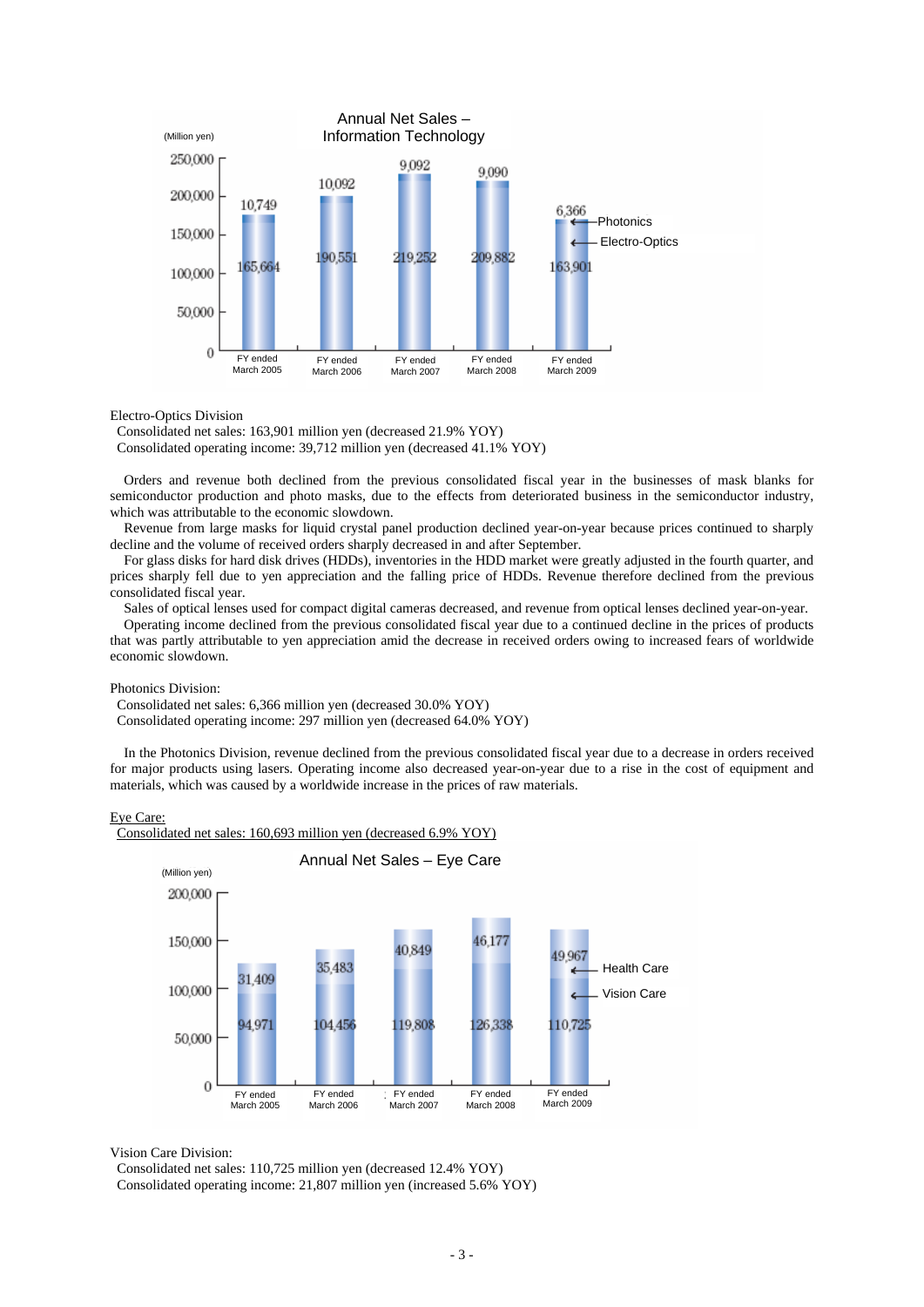The domestic eyeglass lens market still remained sluggish due to the effect of a fall in prices. In the overseas market, pressure for price reduction was strong for low-priced lenses. The revenue of this division declined from the previous consolidated fiscal year due to the effects of economic slowdown and yen appreciation. However, operating income rose thanks to a decline in production costs that was attributable to efficiency improvement of production of special order items and yen appreciation.

Health Care Division:

Consolidated net sales: 49,967 million yen (increased 8.2% YOY) Consolidated operating income: 11,544 million yen (increased 13.6% YOY)

Revenue from contact lenses rose from the previous consolidated fiscal year thanks to an increase in customers attracted to consulting sales in directly managed stores and an increase in the sales of high added-value products. Revenue from intraocular lenses also increased year-on-year as soft IOL performed well. The operating income increased accordingly.

### PENTAX:

Consolidated net sales: 122,190 million yen Consolidated operating loss: 11,571 million yen

### **Reference**

Net sales for the 12 months of the previous consolidated fiscal year: 174,720 million yen (Changes in real net sales for PENTAX in the consolidated fiscal year under review compared with the reference figure stated above: 30.1% decrease)



The Company acquired a majority of the total number of outstanding PENTAX shares through a tender offer made during the consolidated interim period of the previous consolidated fiscal year. For this reason, PENTAX is included in the scope of consolidation starting in the concerned consolidated interim period. However, statements of income are consolidated from the third quarter of the previous consolidated fiscal year (the threemonth period from October 1, 2007 to December 31, 2007). Consequently, the statements for the previous consolidated fiscal year include net sales for PENTAX for six months only.

In this section, "(2) Outline of consolidated results by business segment," the reference graph presented above is produced for year-on-year comparison of annual results and descriptive purposes by adding results that the PENTAX segment achieved in the second half of the previous consolidated fiscal year to PENTAX results for the first half when it was not in the scope of consolidation. An overview by product is also stated by comparing results for the previous consolidated fiscal year with results for the consolidated fiscal year under review.

For medical endoscopes, the sales of endoscope systems compatible with megapixel images remained brisk. However, revenue from medical endoscopes declined from the previous consolidated fiscal year due to overseas sales, which suffered from yen appreciation.

Revenue from digital camera decreased due to a fall in the sales of compact cameras and fierce price competition for single-lens reflex cameras.

This division promoted reform of organizations in anticipation of future growth, revised business strategies, changed organizations and revalued assets. As a result, it recorded operating loss due partly to the amortization of goodwill at the time of integration.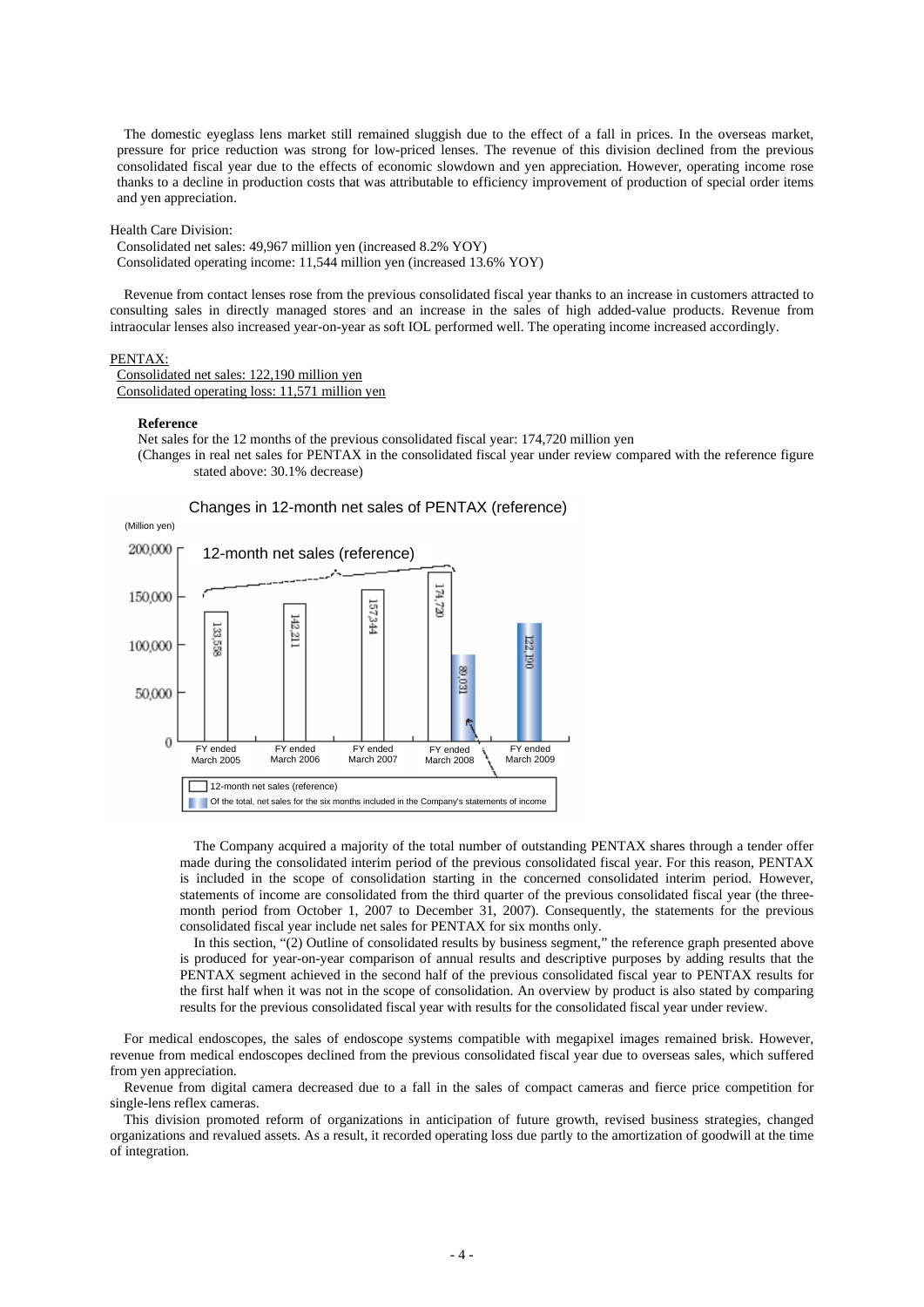### Other businesses:

Consolidated net sales: 1,042 million yen (decreased 6.2% YOY) Consolidated operating income: 234 million yen (operating loss of 354 million yen in the previous consolidated fiscal year)

Other businesses consist of the Crystal Segment and Services Segment (covering businesses including system construction and outsourcing within the Group).

The results of the Crystal Segment are expected to further deteriorate due to consumer spending cooling attributable to the ongoing worldwide economic crisis. Therefore, the business of the Crystal Segment was discontinued on March 31, 2009 as a part of efforts to strengthen the business structure of the entire HOYA Group and improve profitability.

### **2. Overview of Capital Investment**

The total capital investment of the HOYA Group amounted to 34,838 million yen during the consolidated fiscal year under review, a decrease of 4,627 million yen on a year-on-year basis.

Investment in the Electro-Optics Division with a view to the next generation, focusing on facility expansion for miniaturizing semiconductors-related products and glass disks for HDDs, which experienced sharp memory size expansion, accounted for approximately 60% of the total investment by the Group.

The necessary funding for these investments was covered by internal funds.



### **3. Financing**

Certain funds, including those required for the settlement of accounts, were raised through the issue of commercial paper.

#### **4. Overview of Acquisition or Disposition of Stocks, Other Interest or Stock Acquisition Rights in Other Companies**

The HOYA CORPORATION sold 21.5% of its shareholdings out of 50% in its equity method affiliate: AvanStrate Inc. (formerly NH TECHNO GLASS CORPORATION) to the Carlyle Group on June 6, 2008 after entering into a share transfer agreement on May 9, 2008. The HOYA CORPORATION owns 47.4% of AvanStrate Inc. shares as a result of developments, including changes in capital composition and reorganization of AvanStrate Inc.

The HOYA CORPORATION acquired all shares of East Cheer Investment Limited (Hong Kong, China) and changed it into a consolidated subsidiary to strengthen the competitiveness of the HDD glass disk business and respond to future market growth on November 4, 2008. Accordingly, Shenzhen KTM Glass Substrate Co., Ltd. (Shenzhen, China) and KTM Glass Substrate Hong Kong Co., Ltd. (Hong Kong, China), subsidiaries of East Cheer Investment Limited, became subsidiaries of the HOYA CORPORATION.

### **5. Management Issues Requiring Actions**

The principal policy of HOYA Group is to maximize corporate value and to manage the Group with a global perspective, with the aim of acquiring a leading share in the world market. We are endeavoring to improve results in our diverse range of business operations by finding the right combination of our management resources that brings out the full potential of our competitive edge.

Management issues at the HOYA Group are as follows:

(1) Flexible Response to Changing Markets and Efficient Implementation of Management Resources

In the manifold business areas of the HOYA Group, we will accurately identify customers' needs in the market and devise strategies in advance of the competition to respond quickly and flexibly to market trends. We will allocate management resources of the Group appropriately and will make timely decisions regarding plant and equipment investment, business alliances, mergers and acquisitions, withdrawal from or reduction in business operations, etc.

(2) Creation of New Business and Technologies

We realize that, to secure corporate earnings and maintain our growth, building growth segments that differ from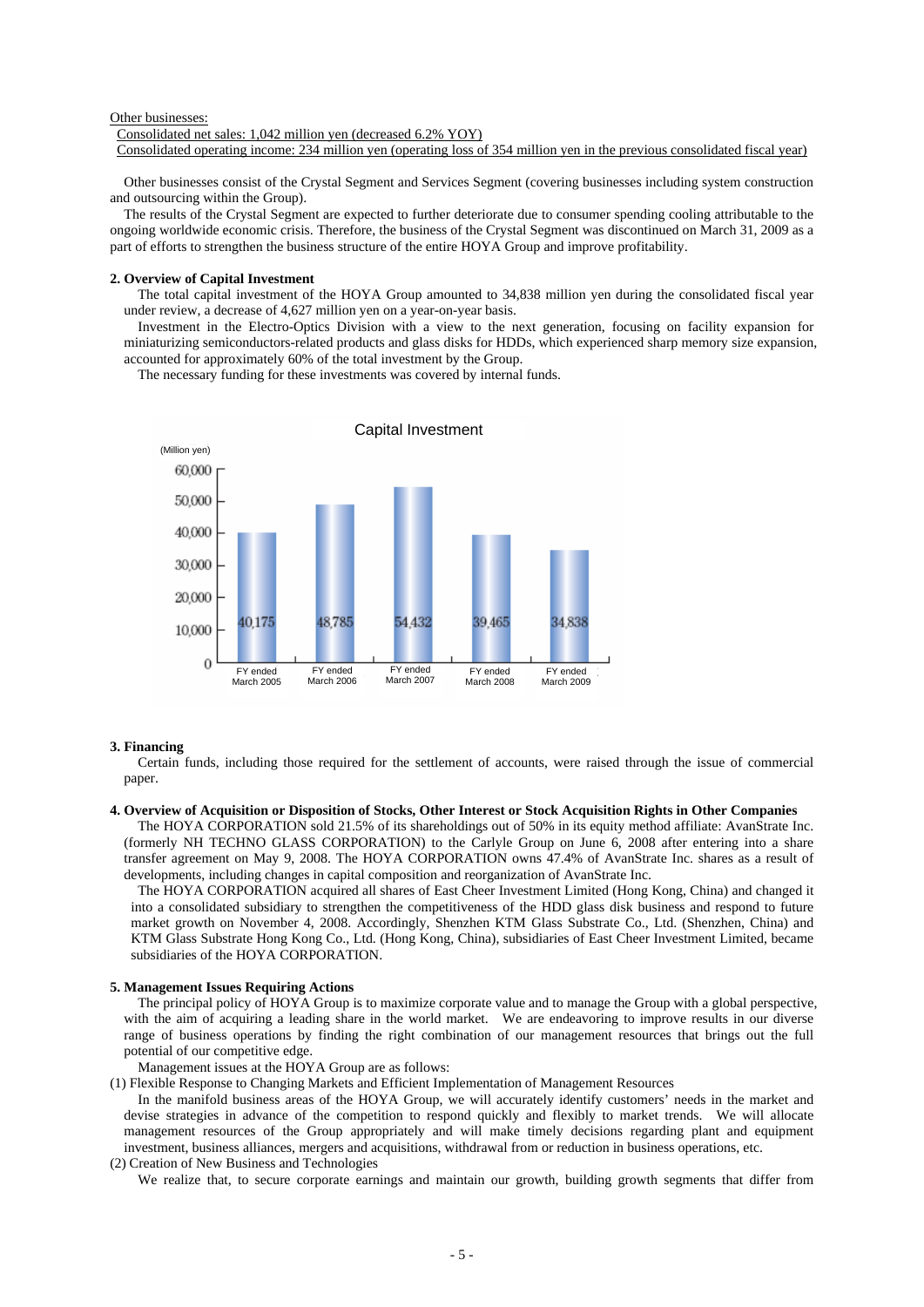existing segments by developing technologies other companies cannot imitate and creating new businesses is critical, in addition to expanding our existing businesses.

We will devote greater resources to developing technologies that will have global applications and products that have a significant competitive advantage; to exploring and creating new businesses; and to acquiring and training personnel able to support our next generation business.

(3) Business expansion in medical area

net assets per share.

With the aging of society, the reduction of burden and shortening of time for medical treatment are the demands of both physicians and patients during medical treatment, and minimally invasive treatment has spread rapidly. The HOYA Group will position the medical area, where knowledge and experience in optics are applied (products in the current Eye Care area and medical endoscopes of PENTAX will become mainstays), as a strategic growth area, and place priority on investing management resources in it and expanding the business.

### (4) Security of stable earnings in Information Technology area

The market matured in the Information Technology area. However, as a business area where stable earnings are expected, we will accelerate technological development, promotion of differentiation of products and new product development by strengthening cooperation with customers. At the same time, we will focus on the shift to foreign countries, integration and abolition of production bases and cost reduction through the innovation of production technologies. We will invest earnings thereby generated in the medical area, which is a future area of growth.

We will thus minimize the range of fluctuation in the earnings of the HOYA Group according to market conditions and financial conditions of customers and build up a business structure that is less likely to be affected by the economy by maintaining a balance between the medical and Information Technology areas.

(5) Improvement of earnings of the digital camera division

The digital camera division of PENTAX showed the most serious conditions in terms of earnings. However, it will endeavor to improve profitability through the shift of production bases overseas, promotion of business restructuring such as proper placement of personnel, differentiation of products, timely introduction of new products into the market, and strengthening of customer-oriented marketing.

### **6. Changes in the State of Assets, Profits and Losses: Overview of Assets, Profits and Losses of the HOYA Group**

| Classification       | Term          | 68th fiscal year<br>(ended March 31,<br>2006) | 69th fiscal year<br>ended March 31,<br>2007) | 70th fiscal year<br>ended March 31,<br>2008) | 71st fiscal year<br>(consolidated fiscal)<br>year under review)<br>(ended March 31,<br>2009) |
|----------------------|---------------|-----------------------------------------------|----------------------------------------------|----------------------------------------------|----------------------------------------------------------------------------------------------|
| Net sales            | (million yen) | 344,228                                       | 390,093                                      | 481,631                                      | 454,194                                                                                      |
| Net income           | (million yen) | 75,620                                        | 83,391                                       | 81,725                                       | 25,109                                                                                       |
| Net income per share | (ven)         | 171.71                                        | 193.50                                       | 189.01                                       | 58.01                                                                                        |
| <b>Total assets</b>  | (million yen) | 361,537                                       | 447,644                                      | 689,443                                      | 591,096                                                                                      |
| Net assets           | (million yen) | 279,480                                       | 367,145                                      | 394,625                                      | 338,009                                                                                      |
| Net assets per share | (yen)         | 648.87                                        | 845.98                                       | 903.49                                       | 774.65                                                                                       |

(Notes) 1. Net income per share is calculated based on the average total number of shares issued during each fiscal year. Net assets per share are calculated based on the total number of shares issued at the end of each fiscal year. Total numbers of issued shares exclude treasury stocks.

2. The overview for the 71st fiscal year (consolidated fiscal year under review) is as stated in "1. Business Development and Results," as above.

3. Assets and net sales jumped in the 70th fiscal year, reflecting the inclusion of PENTAX in the scope of consolidation starting in the consolidated interim period of the concerned fiscal year, following the acquisition of a majority of the total number of outstanding PENTAX shares through a tender offer made to PENTAX. However, profits or losses for PENTAX recorded in the statements of income for the 70th consolidated fiscal year are limited to the results for six months, as the consolidation of PENTAX results began in the third quarter of the concerned fiscal year (the three-month period from October 1, 2007 to December 31, 2007).

4. Starting in the 69th fiscal year, the Accounting Standard for Presentation of Net Assets in the Balance Sheet (Corporate Accounting Standard No. 5, December 9, 2005) and Implementation Guideline on the Accounting Standard for Net Assets in the Balance Sheet, etc. (Implementation Guideline on Corporate Accounting Standards No8, December 9, 2005 are applied. Additionally, the Accounting Standard Concerning Net Income per Share (Amended Corporate Accounting Standard No. 2, January 31, 2006) and the Implementation Guideline on Accounting Standards Concerning Net Income per Share (Amended Application Guidance for Accounting Standards No.4, January 31, 2006) are applied to calculation of net income per share and

5. The Company conducted a 4-for-1 stock split of its common shares on November 15, 2005 during the 68<sup>th</sup> fiscal year.

Retroactive adjustment is made for net income per share and net assets per share for the 68th fiscal years in the table above on the assumption that the stock split was conducted at the beginning of concerned fiscal year.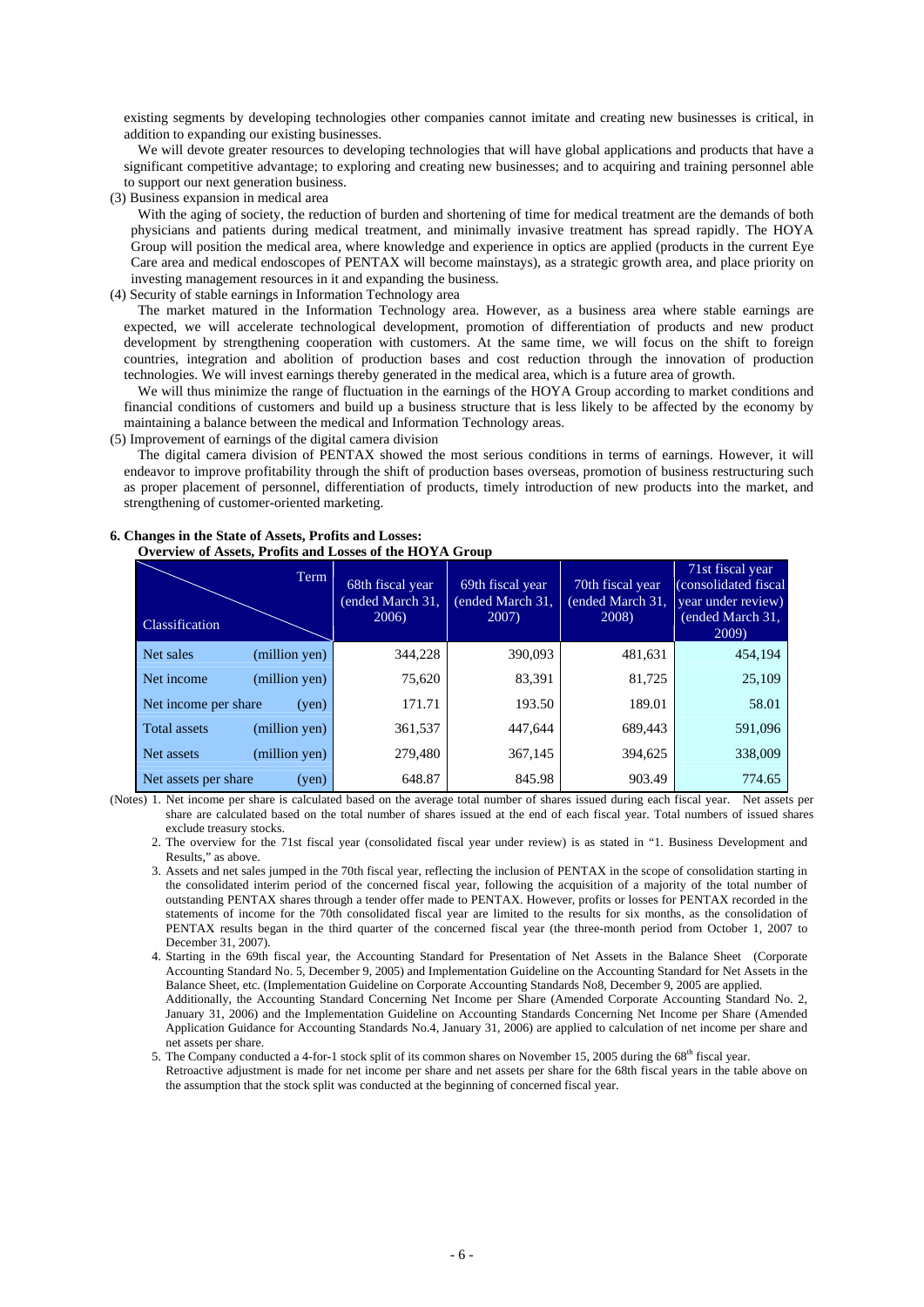### **7. Important Subsidiaries (as of March 31, 2009)**

| Company name                                                 | Capital stock                             | Voting rights<br>owned by the<br>Company | Main business                                                                              |
|--------------------------------------------------------------|-------------------------------------------|------------------------------------------|--------------------------------------------------------------------------------------------|
| HOYA HOLDINGS, INC.<br>(U.S.A.)                              | 5,488 thousand<br>U.S. dollars            | 100.0%                                   | Regional headquarters in North<br>America                                                  |
| HOYA HOLDINGS N.V.<br>(Netherlands)                          | 9,929 thousand<br>100.0%<br>Euros         |                                          | Holding company in Europe,<br>controlling manufacture and<br>sales of Vision Care products |
| <b>HOYA HOLDINGS (ASIA)</b><br>B.V.<br>(Netherlands)         | 18 thousand<br>Euros                      | 100.0%                                   | Holding company in Asia                                                                    |
| <b>HOYA HOLDINGS ASIA</b><br>PACIFIC PTE LTD.<br>(Singapore) | 80,793 thousand<br>Singaporean<br>dollars | 100.0%<br>$(100.0\%)$                    | Regional headquarters in Asia<br>and Oceania                                               |
| <b>HOYA HEALTHCARE</b><br><b>CORPORATION</b>                 | 810 million yen                           | 100.0%                                   | Sales and manufacturing of<br>medical equipment including<br>contact lenses                |

(Notes) 1. "Voting rights owned by the Company" (appearing in the table) are those owned indirectly.

2. The above table shows headquarters and holding companies for overseas regions and a consolidated subsidiary in Japan set out in Item A, Subparagraph 6, Paragraph 1, Article 2 of the Corporation Law.

### **8. Major Businesses (as of March 31, 2009)**

The businesses of the HOYA Group can be categorized into the Information Technology segment handling IT-related production goods, including semiconductors and liquid crystals, the Eye Care segment handling consumer goods, including eyeglass lenses, contact lenses and intraocular lenses, and the PENTAX segment handling medical equipment such as endoscopes and other products, including digital cameras and lens units. The major products and services handled by each division are shown below.

| <b>Business</b><br>Category                 | <b>Division</b>    | Products and services                                                                                                                                                                                                                                   |
|---------------------------------------------|--------------------|---------------------------------------------------------------------------------------------------------------------------------------------------------------------------------------------------------------------------------------------------------|
| Electro-Optics<br>Information<br>Technology |                    | Photomasks and mask blanks for semiconductors, masks for devices<br>for liquid-crystal displays (LCDs), glass disks for hard disk drives<br>(HDDs), optical lenses, optical glasses, electronic glasses, optical<br>communication related devices, etc. |
|                                             | Photonics          | Laser equipments for industrial, dental, and medical purposes, light<br>sources for electronics industry, special optical glasses, etc.                                                                                                                 |
| <b>Vision Care</b>                          |                    | Eyeglass lenses, eyeglass frames, etc.                                                                                                                                                                                                                  |
| Eye Care                                    | <b>Health Care</b> | Contact lenses, intraocular lenses, etc.                                                                                                                                                                                                                |
| <b>PENTAX</b>                               |                    | Endoscopes, medical accessories, bone regenerating agents, filling<br>agents, digital cameras, interchangeable lenses, camera accessories,<br>digital camera modules, micro lenses, CCTV lenses, etc.                                                   |
| Others                                      |                    | Crystal glass products, design of information systems, outsourcing,<br>etc.                                                                                                                                                                             |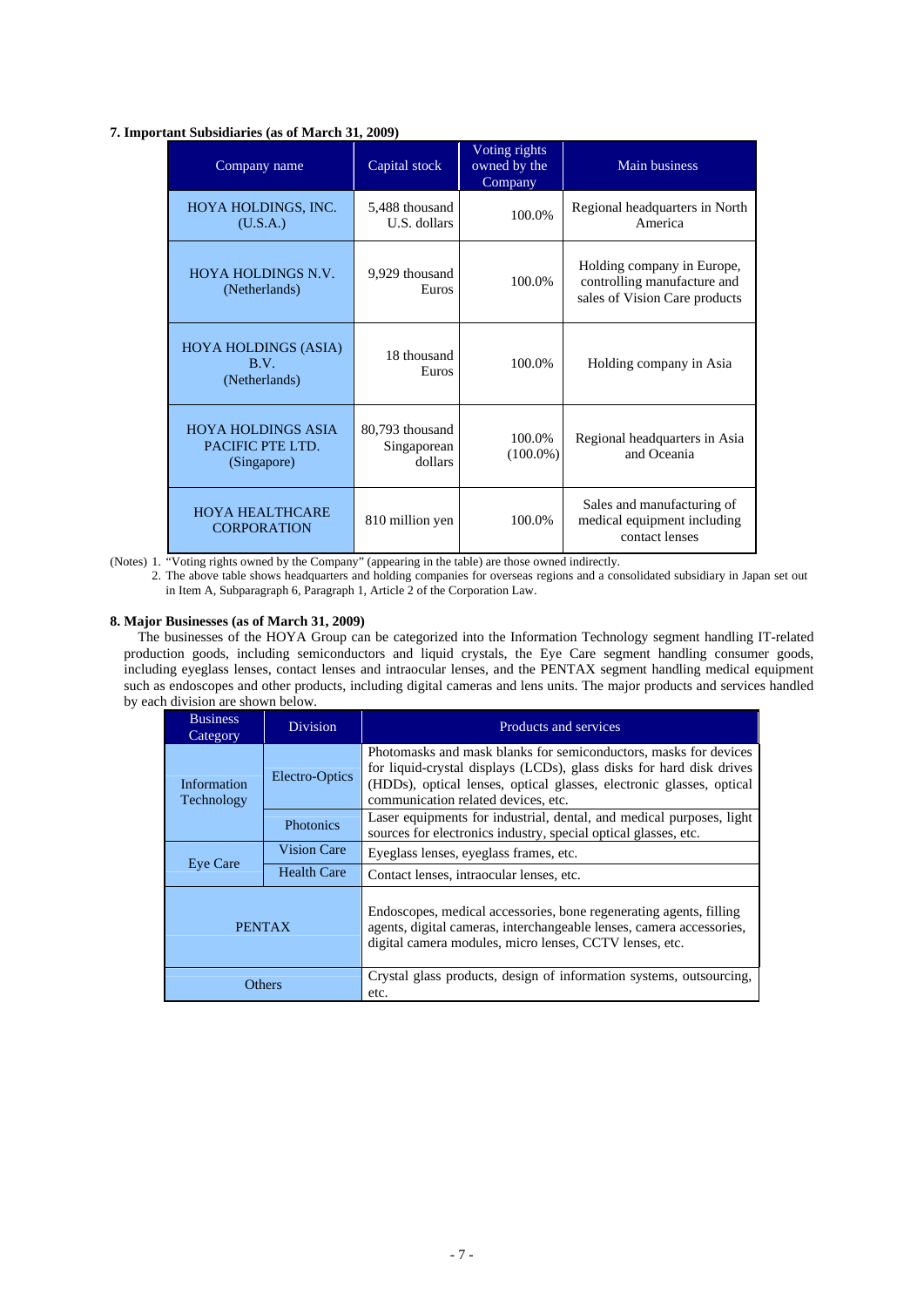### **9. Head Office, Principal Places of Business, and Plants (as of March 31, 2009)** (1)HOYA CORPORATION

|                                                                                                                                                                                                 | <b>Division</b>    | Name                                            | Location                                                                                                                                                             |
|-------------------------------------------------------------------------------------------------------------------------------------------------------------------------------------------------|--------------------|-------------------------------------------------|----------------------------------------------------------------------------------------------------------------------------------------------------------------------|
|                                                                                                                                                                                                 | Headquarters       | Global Headquarters                             | Shinjuku-ku, Tokyo                                                                                                                                                   |
|                                                                                                                                                                                                 |                    | Netherlands Branch                              | The Netherlands                                                                                                                                                      |
| <b>Blanks Division and other</b><br><b>Sales Departments</b><br>Kansai Marketing Center<br>Electro-Optics<br>Nagasaka Office<br>Hachioji Factory<br><b>Kumamoto Factory</b><br>Akishima Factory |                    | Yokohama Marketing Center                       | Shinjuku-ku, Tokyo, etc.<br>Yokohama-shi, Kanagawa<br>Kyoto-shi, Kyoto<br>Hokuto-shi, Yamanashi<br>Hachioji-shi, Tokyo<br>Ozu-machi, Kumamoto<br>Akishima-shi, Tokyo |
|                                                                                                                                                                                                 | <b>Vision Care</b> | Vision Care Company, Japan HQ                   | Shinjuku-ku, Tokyo                                                                                                                                                   |
|                                                                                                                                                                                                 | <b>Health Care</b> | <b>Medical Division</b>                         | Shinjuku-ku, Tokyo                                                                                                                                                   |
|                                                                                                                                                                                                 | <b>PENTAX</b>      | PENTAX Itabashi Office<br>PENTAX Mashiko Office | Itabashi-ku, Tokyo<br>Mashiko-machi, Tochigi                                                                                                                         |
|                                                                                                                                                                                                 | <b>Others</b>      | Crystal Company                                 | Akishima-shi, Tokyo                                                                                                                                                  |

### (2) Subsidiaries

| <b>Division</b>    | Name                                                                                                                                                                            | Location                                                      |
|--------------------|---------------------------------------------------------------------------------------------------------------------------------------------------------------------------------|---------------------------------------------------------------|
| Electro-Optics     | <b>HOYA CORPORATION USA</b><br>HOYA MAGNETICS SINGAPORE PTE LTD.<br>HOYA GLASS DISK THAILAND LTD.<br>HOYA OPTICAL TECHNOLOGY (SUZHOU) LTD.                                      | <b>USA</b><br>Singapore<br>Thailand<br>China                  |
| Photonics          | HOYA PHOTONICS, INC.<br><b>HOYA CANDEO OPTRONICS CORPORATION</b>                                                                                                                | <b>USA</b><br>Toda-shi, Saitama                               |
| <b>Vision Care</b> | HOYA CORPORATION VISION CARE COMPANY<br>Global Headquarters<br>HOYA LENS DEUTSCHLAND GMBH<br><b>HOYA LENS U.K.LTD.</b><br>HOYA LENS OF AMERICA, INC.<br>HOYA LENS THAILAND LTD. | The Netherlands<br>Germany<br>UK<br><b>USA</b><br>Thailand    |
| <b>Health Care</b> | HOYA MEDICAL SINGAPORE PTE, LTD.<br>HOYA HEALTHCARE CORPORATION                                                                                                                 | Singapore<br>Shinjuku-ku,<br>Tokyo                            |
| <b>PENTAX</b>      | PENTAX OF AMERICA. INC.<br>PENTAX EUROPE GMBH<br>PENTAX CEBU PHILIPPINES CORPORATION<br>PENTAX VN CO., LTD.                                                                     | <b>USA</b><br>Germany<br>The Philippines<br>Vietnam           |
| <b>Others</b>      | <b>HOYA SERVICE CORPORATION</b>                                                                                                                                                 | Shinjuku-ku,<br>Tokyo                                         |
| Corporate          | HOYA HOLDINGS, INC.<br>HOYA HOLDINGS N.V.<br>HOYA HOLDINGS (ASIA) B.V.<br>HOYA HOLDINGS ASIA PACIFIC PTE LTD.                                                                   | <b>USA</b><br>The Netherlands<br>The Netherlands<br>Singapore |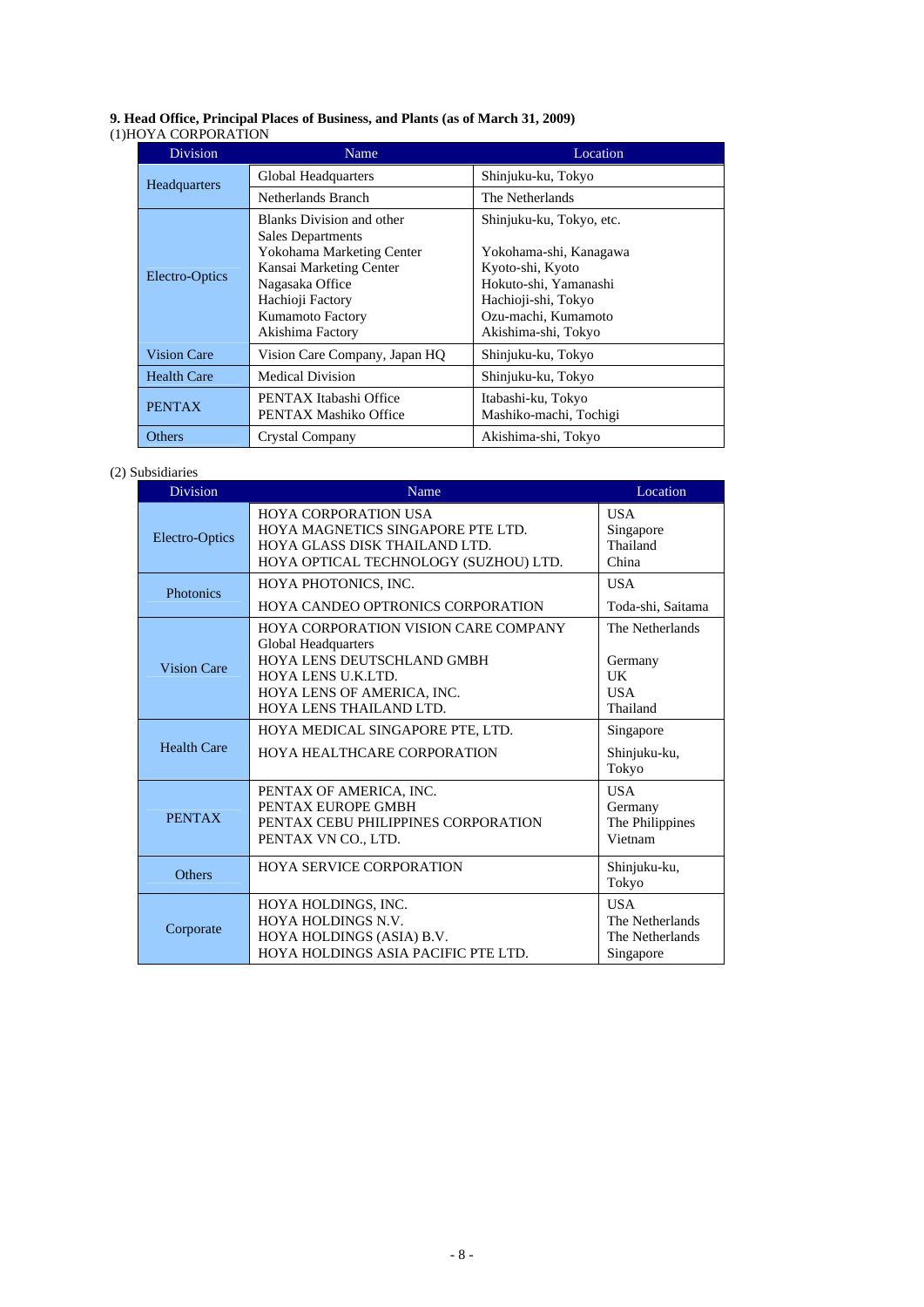### **10. Employees (as of March 31, 2009)**

Employees of the HOYA Group

<sup>(1)</sup> By Division

| <b>Division</b>    | Number of employees | Year-on-year comparison |
|--------------------|---------------------|-------------------------|
| Electro-Optics     | 19,875              | Down 807                |
| Photonics          | 173                 | Down 12                 |
| <b>Vision Care</b> | 8,182               | Up 635                  |
| <b>Health Care</b> | 1,023               | Up <sub>53</sub>        |
| <b>PENTAX</b>      | 5,003               | Down 882                |
| Others             | 261                 | Up 46                   |
| Corporate          | 75                  | Up <sub>14</sub>        |
| Total              | 34,592              | Down 953                |

(Notes) 1. The numbers of employees shown above refers to the number of working personnel. These numbers include official employees only. Part-time employees and employees on short-term contracts are not included.

2. Corporate refers to the number of employees in the Global Headquarters and regional headquarters overseas.

3. Employees at HOYA CORPORATION numbered 4,821 (down 384 year-on-year). Their ages and service periods averaged 42.6 and 16.5, respectively.

### (2) By Region

| Region        | Number of employees | Year-on-year comparison |
|---------------|---------------------|-------------------------|
| Japan         | 5,014               | Down 144                |
| North America | 1,797               | Down $213$              |
| Europe        | 2,660               | Down 202                |
| Asia          | 25,121              | Down 394                |
| Total         | 34,592              | Down 953                |

(3) Changes in the number of employees



### Consolidated Number of Employees

### **11. Major Lenders (as of March 31, 2009)**

| Lenders                                | Loans payable     |
|----------------------------------------|-------------------|
| The Bank of Tokyo-Mitsubishi UFJ, Ltd. | 1,687 million yen |
| Mizuho Corporate Bank, Ltd.            | 1,107 million yen |
| Syndicated loans                       | 7,235 million yen |

(Note) Syndicated loans resulted from joint financing by seven financial institutions arranged by Mizuho Corporate Bank, Ltd., joint financing by seven financial institutions arranged by The Bank of Tokyo-Mitsubishi UFJ, Ltd. and joint financing by ten financial institutions arranged by Resona Bank, Limited.

### **12. Other Important Matters Relating to the Present State of the HOYA Group**

Microline PENTAX, Inc. (Massachusetts, USA), a subsidiary of the HOYA CORPORATION, acquired all shares of Starion Instruments Corporation, a U.S. medical equipment company, which became a subsidiary of the HOYA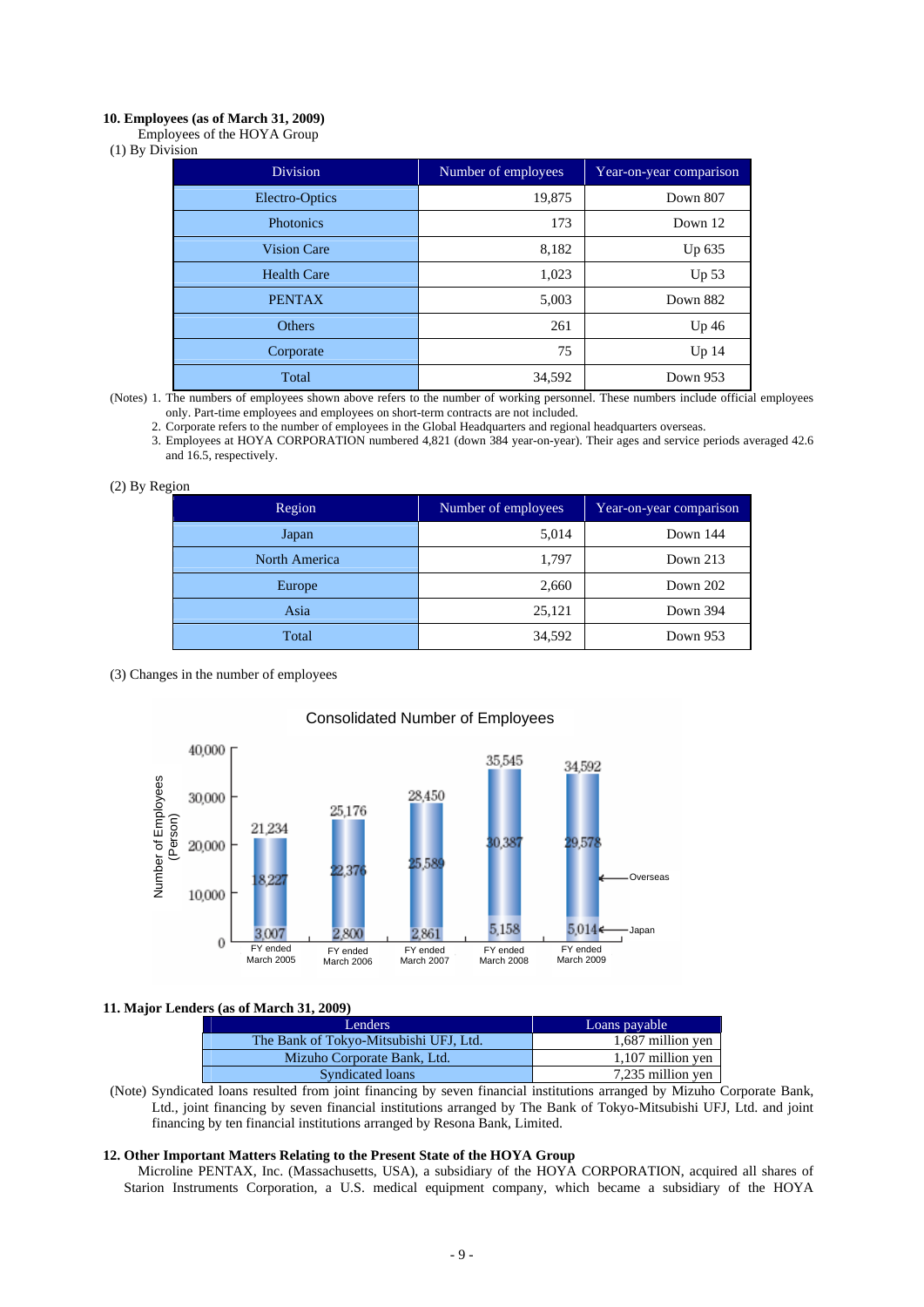### CORPORATION on April 17, 2009.

HOYA LENS DEUTSCHLAND GMBH (Germany), a subsidiary of the HOYA CORPORATION, received a statement of objections to glass lens transactions from the Federal Cartel office of the Federal Republic of Germany in December 2008. The HOYA CORPORATION and HOYA LENS DEUTSCHLAND GMBH are currently investigating the facts of this matter, and will properly deal with it hereafter. There is a possibility that losses will be incurred in the future due to this. However, it is difficult to reasonably estimate its effect, and the impact on the results is unclear as of now.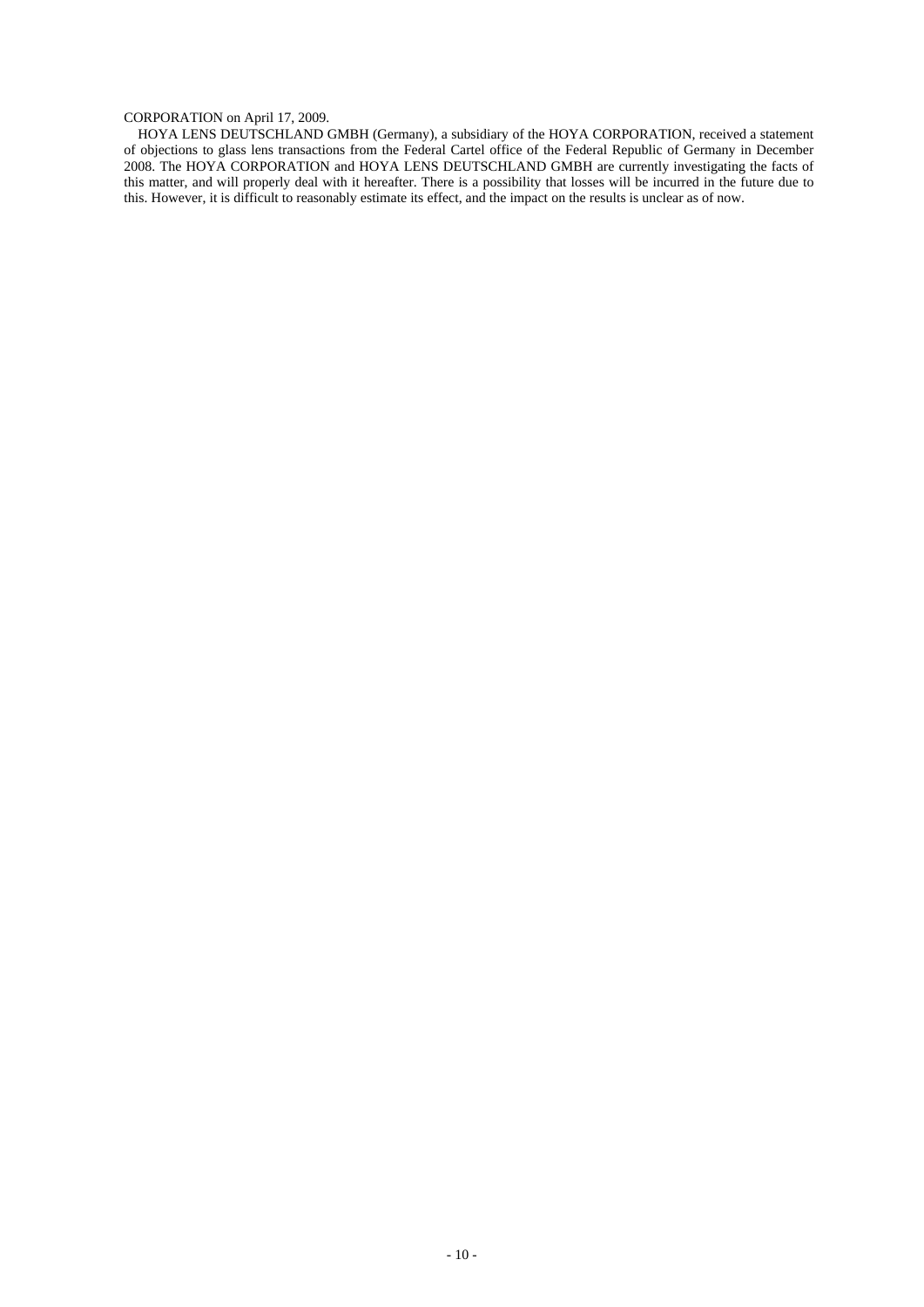### **II. Current State of the Company**

### **1. State of Shares (as of March 31, 2009):**

- (1) Total number of shares the Company can issue:
- Common stock: 1,250,519,400 shares
- (2) Total number of issued shares:
- 435,017,020 shares<br>83.770 persons (3) Number of shareholders:

(An increase of 1,387 persons from the end of the previous fiscal year)

- (4) Number of shares constituting one unit: 100 shares
- (5) Principal shareholders:

|                |                                                                               | Investment in the Company |                             |
|----------------|-------------------------------------------------------------------------------|---------------------------|-----------------------------|
| Rank           | Name                                                                          | Number of shares          | Percentage of<br>investment |
|                |                                                                               | (Hundred shares)          | $\frac{0}{0}$               |
| $\mathbf{1}$   | <b>JPMorgan Chase Bank 380055</b>                                             | 391,641                   | 9.05                        |
| 2              | Japan Trustee Services Bank, Limited (Trust Account)                          | 300,296                   | 6.94                        |
| 3              | Japan Trustee Services Bank, Limited (Trust Account<br>4G)                    | 234,984                   | 5.43                        |
| $\overline{4}$ | The Master Trust Bank of Japan, Limited (Trust)<br>Account)                   | 184,662                   | 4.27                        |
| 5              | <b>State Street Bank and Trust Company</b>                                    | 139,032                   | 3.21                        |
| 6              | The Chase Manhattan Bank N.A.,<br>London S.L. Omnibus Account                 | 104,809                   | 2.42                        |
| $\overline{7}$ | State Street Bank and Trust Company 505225                                    | 96,500                    | 2.23                        |
| 8              | Mamoru Yamanaka                                                               | 90,197                    | 2.08                        |
| 9              | Deutsche Bank Trust Company Americas                                          | 85,597                    | 1.98                        |
| 10             | Mellon Bank, N.A. as Agent for its Client Mellon<br><b>Omnibus US Pension</b> | 77,928                    | 1.80                        |

(Notes) 1. None of the shareholders in the list of shareholders owns one-tenth or more of the aggregate number of outstanding shares. The Company, however, received a substantial shareholding report (its copy) dated February 27, 2009 (date on which the reporting obligation arose: February 24, 2009) from the Capital Research and Management Company. According to the report, the Capital Research and Management Company owns a combined total of 45,210,600 shares (10.4% of capital contribution). The Company, however, listed the top ten shareholders in the list of shareholders in this Report, as verifying them with shareholders in the list shareholders was impossible in practical terms.

2. In consideration of the number of voting rights, the numbers of shares are stated in units of one hundred shares and the shares that do not constitute one trading unit are rounded down.

3. The percentage of investment is calculated by deducting treasury stocks (2,160,060 stocks).

### **2. State of Stock Acquisition Rights, Etc.**

- (1) Stock acquisition rights owned by Directors of the Company that have been issued as compensation for their execution of duties (as of March 31, 2009)
	- (i) First issue of stock acquisition rights resolved at the meeting of the Board of Directors held on October 21, 2002 The first issue of stock acquisition rights ceased to exist, as the period for their exercise had elapsed.
	- (ii) Second issue of stock acquisition rights resolved at the meeting of the Board of Directors held on May 23, 2003 No stock acquisition right was granted to Directors of the Company in the second issue of stock acquisition rights.
	- (iii) Third issue of stock acquisition rights resolved at the meeting of the Board of Directors held on November 27, 2003 The third issue of stock acquisition rights ceased to exist, as the period for their exercise had elapsed.
	- (iv) Fourth issue of stock acquisition rights resolved at the meeting of the Board of Directors held on November 25, 2004 ・Number of stock acquisition rights:
		- 213 rights
		- ・Class and number of shares to be issued on exercise of stock acquisition rights: 85,200 shares of common stock
		- ・Exercise price of stock acquisition rights:
		- 2,713 yen per share
		- ・Period during which stock acquisition rights can be exercised:
		- From October 1, 2005 to September 30, 2009
		- ・Terms and conditions for the exercise of stock acquisition rights:
		- 1. Exercise of a part of one stock acquisition right shall not be allowed.
		- 2. Exercise of stock acquisition rights by a successor of stock acquisition rights shall not be allowed.
		- 3. When one of the following applies to a holder of stock acquisition rights, that party may not exercise stock acquisition rights.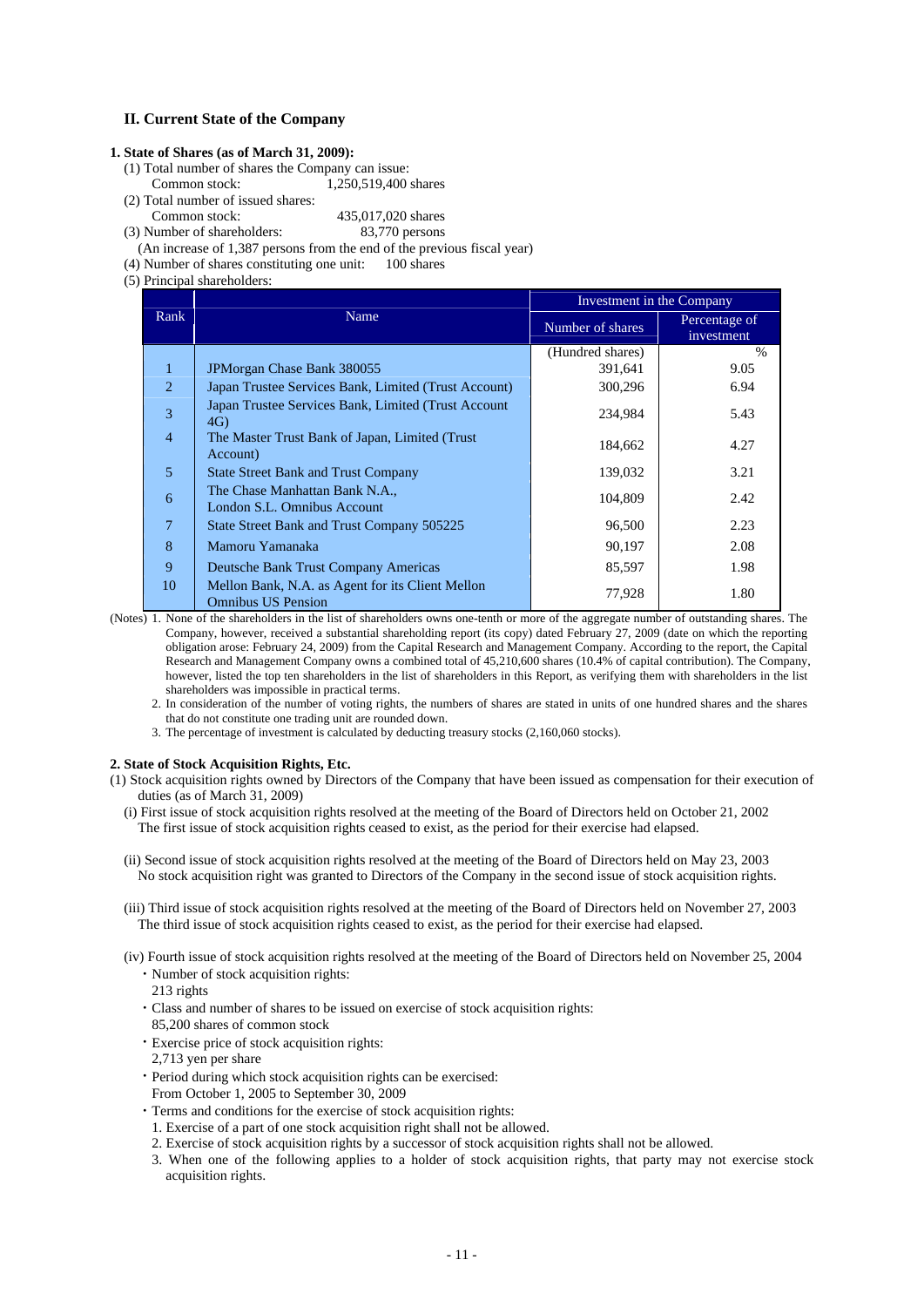- 1) When a holder of stock acquisition rights resigns before expiration of the term of office or retires before mandatory retirement age from the post of director or employee of the Company or an affiliated company (denoting "affiliated company" which is defined in Paragraph 8 of Article 8 of the "regulation concerning the terms, form and preparation method of financial statements, etc." and hereinafter referred to as "the Company's Affiliate")
- 2) When a holder of stock acquisition rights became an officer, employee or outsourced party of one of the following parties after retiring from the post of director or employee of the Company or the Company's Affiliate due to the expiration of the term of office or mandatory retirement age
	- i) A third party engaged in the manufacturing, sale or research and development of a product that competes in markets with products manufactured or sold by the Company or the Company's Affiliate
	- ii) A third party engaged in the offering or research and development of a service that competes in markets with services offered by the Company or the Company's Affiliate
- 3) When a holder of stock acquisition rights brings a lawsuit against the Company or the Company's Affiliate
- 4) When a holder of stock acquisition rights is subject to disciplinary punishment decided by the Board of Directors of the Company or disciplinary dismissal from the Company or the Company's Affiliate due to the violation of internal regulations and rules (including working rules, hereinafter "the Internal Regulations") of the Company or the Company's Affiliate

### ・State of ownership by Directors of the Company:

| <b>Classification</b>                                                                                        | Number of stock<br>acquisition rights | Number of shares<br>to be issued on<br>exercise of stock<br>acquisition rights | Number of<br>owners of stock<br>acquisition rights |
|--------------------------------------------------------------------------------------------------------------|---------------------------------------|--------------------------------------------------------------------------------|----------------------------------------------------|
| Directors (excluding Outside Directors and<br>including those serving concurrently as Executive<br>Officers) | 180 rights                            | $72,000$ shares                                                                | 3 persons                                          |
| <b>Outside Directors</b>                                                                                     | 33 rights                             | 13,200 shares                                                                  | 4 persons                                          |

(v) Fifth issue of stock acquisition rights resolved at the meeting of the Board of Directors held on December 22, 2005 ・Number of stock acquisition rights:

193 rights

- ・Class and number of shares to be issued on exercise of stock acquisition rights:
- 77,200 shares of common stock
- ・Exercise price of stock acquisition rights:
- 4,150 yen per share
- ・Period during which stock acquisition rights can be exercised:
- From October 1, 2006 to September 30, 2015
- ・Terms and conditions for the exercise of stock acquisition rights:
- 1. Any grantee of stock acquisition rights shall remain in office as Director, Executive Officer or employee of the Company or its subsidiaries when the grantee exercises the rights, unless the grantee leaves office on expiration of the term of office, because he/she has reached mandatory retirement age or for any other legitimate reason.
- 2. No stock acquisition right so granted can be inherited.
- 3. In a Stock Acquisition Right Allocation Contract, the Company shall have the right to fix the maximum number of stock acquisition rights that can be exercised, or the maximum aggregate issue price of shares to be issued on exercising of the stock acquisition rights, in each year (from January 1 to December 31) during the period in which the stock acquisition rights can be exercised.
- 4. Based on a resolution for the issuing of stock acquisition rights adopted by the Board of Directors, other terms and conditions for the exercise of stock acquisition rights shall be as provided in the Stock Acquisition Right Allocation **Contract.**
- State of ownership by Directors of the Company:

| <b>Classification</b>                                                                                        | Number of stock | Number of shares<br>to be issued on<br>acquisition rights exercise of stock<br>acquisition rights | Number of<br>owners of stock<br>acquisition rights |
|--------------------------------------------------------------------------------------------------------------|-----------------|---------------------------------------------------------------------------------------------------|----------------------------------------------------|
| Directors (excluding Outside Directors and<br>including those serving concurrently as Executive<br>Officers) | $105$ rights    | $42,000$ shares                                                                                   | 3 persons                                          |
| <b>Outside Directors</b>                                                                                     | 88 rights       | 35,200 shares                                                                                     | 5 persons                                          |

(vi) Sixth issue of stock acquisition rights resolved at the meeting of the Board of Directors held on October 19, 2006 ・Number of stock acquisition rights:

- 202 rights
- ・Class and number of shares to be issued on exercise of stock acquisition rights: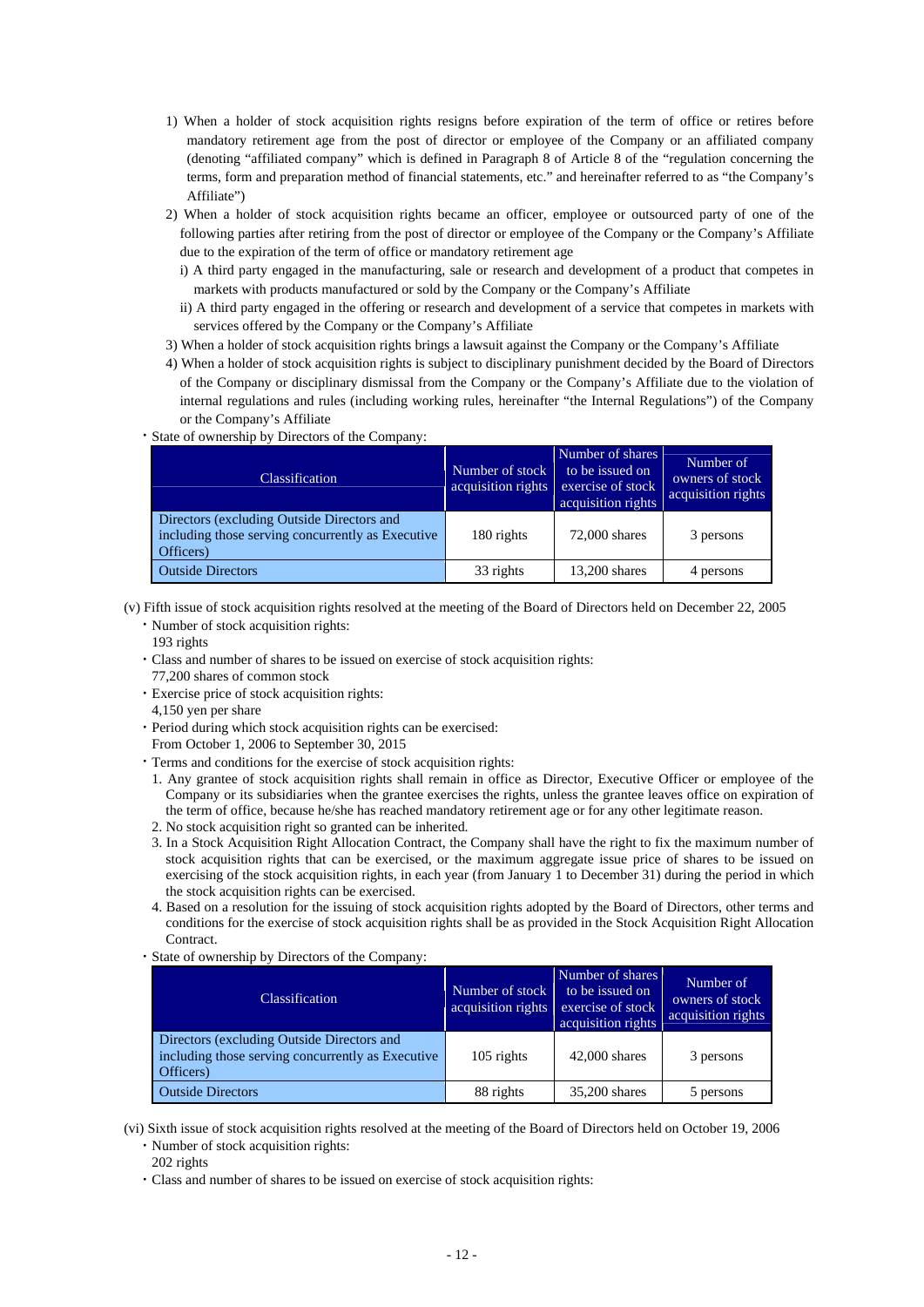80,800 shares of common stock

- ・Exercise price of stock acquisition rights: 4,750 yen per share
- ・Period during which stock acquisition rights can be exercised: From October 1, 2007 to September 30, 2016
- ・Terms and conditions for the exercise of stock acquisition rights:
	- 1. Any grantee of stock acquisition rights shall remain in office as Director, Executive Officer or employee of the Company, or shall remain in office as Director or employee of affiliates of the Company when the grantee exercises the rights, unless the grantee leaves office on expiration of the term of office, because he/she has reached mandatory retirement age or for any other legitimate reason.
	- 2. No heir, assignee, pledgee or other successor to stock acquisition rights may exercise the rights under the provisions of a Stock Acquisition Right Allocation Contract.
	- 3. In the Stock Acquisition Right Allocation Contract, the Company shall have the right to fix the maximum number of stock acquisition rights that can be exercised, or the maximum aggregate issue price of shares to be issued on exercising the stock acquisition rights, in each year (from January 1 to December 31) during the period in which the stock acquisition rights can be exercised.
- 4. Based on a resolution adopted by the Board of Directors, other terms and conditions for the exercise of stock acquisition rights shall be as provided in the Stock Acquisition Right Allocation Contract.
- State of ownership by Directors of the Company:

| <b>Classification</b>                                                                                         | Number of stock<br>acquisition rights | Number of shares to<br>be issued on<br>exercise of stock<br>acquisition rights | Number of owners<br>of stock acquisition<br>rights |
|---------------------------------------------------------------------------------------------------------------|---------------------------------------|--------------------------------------------------------------------------------|----------------------------------------------------|
| Directors (excluding Outside Directors)<br>and including those serving concurrently<br>as Executive Officers) | 152 rights                            | $60,800$ shares                                                                | 3 persons                                          |
| <b>Outside Directors</b>                                                                                      | 50 rights                             | $20,000$ shares                                                                | 5 persons                                          |

(vii) Seventh issue of stock acquisition rights resolved at the meeting of the Board of Directors held on October 29, 2007

- ・Number of stock acquisition rights:
- 194 rights
- ・Class and number of shares to be issued on exercise of stock acquisition rights:
- 77,600 shares of common stock
- ・Exercise price of stock acquisition rights: 4,230 yen per share
- ・Period during which stock acquisition rights can be exercised:
- From October 1, 2008 to September 30, 2017
- ・Terms and conditions for the exercise of stock acquisition rights:
	- 1. Any grantee of stock acquisition rights shall remain in office as Director, Executive Officer or employee of the Company, or as Director or employee of its affiliates when the grantee exercises the rights. Provided, however, grantees may, with certain exceptions, exercise the number of granted rights exercisable at the time of their departure from office on the expiration of the term of office or at the time of their retirement at the mandatory age limit (hereinafter referred to as the maximum number of stock acquisition rights that can be exercised) when the grantee leaves office for such reasons. Grantees may not exercise rights in excess of the maximum number of stock acquisition rights that can be exercised at their departure from office on expiration of the term of office or at their retirement under the mandatory age limit.
	- 2. No heir, assignee, pledgee or other successor to stock acquisition rights may exercise the rights under the provisions of a Stock Acquisition Right Allocation Contract.
	- 3. In the Stock Acquisition Right Allocation Contract, the Company shall have the right to fix the maximum number of stock acquisition rights that can be exercised, or the maximum aggregate issue price of shares to be issued on exercising the stock acquisition rights, in each year (from October 1 each year to September 30 of the following year) during the period in which the stock acquisition rights can be exercised.
	- 4. Based on a resolution adopted by the Board of Directors, other terms and conditions for the exercise of stock acquisition rights shall be as provided in the Stock Acquisition Right Allocation Contract.
- 5. No stock acquisition right can be exercised partially. ・State of ownership by Directors of the Company:

| <b>Classification</b>                                                                                         | Number of stock<br>acquisition rights | Number of shares to<br>be issued on exercise<br>of stock acquisition<br>rights | Number of owners of<br>stock acquisition<br>rights |
|---------------------------------------------------------------------------------------------------------------|---------------------------------------|--------------------------------------------------------------------------------|----------------------------------------------------|
| Directors (excluding Outside Directors)<br>and including those serving<br>concurrently as Executive Officers) | 144 rights                            | 57,600 shares                                                                  | 3 persons                                          |
| <b>Outside Directors</b>                                                                                      | 50 rights                             | $20,000$ shares                                                                | 5 persons                                          |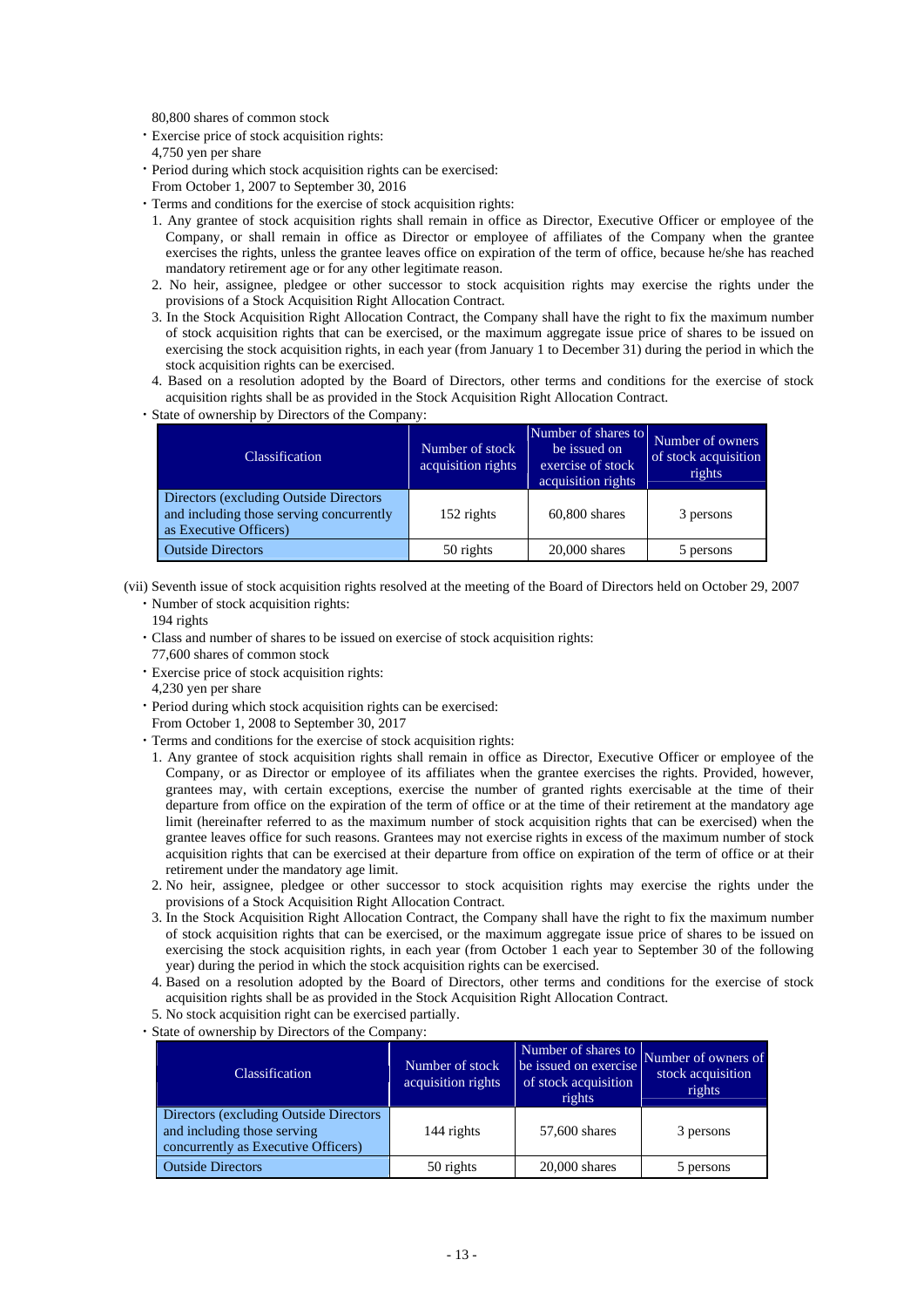(viii) Eighth issue of stock acquisition rights resolved at the meeting of the Board of Directors held on November 10, 2008 ・Number of stock acquisition rights:

557 rights

- ・Class and number of shares to be issued on exercise of stock acquisition rights: 222,800 shares of common stock
- ・Exercise price of stock acquisition rights:
- 1,556 yen per share
- ・Period during which stock acquisition rights can be exercised:
- From October 1, 2009 to September 30, 2018
- ・Terms and conditions for the exercise of stock acquisition rights:
	- 1. Any grantee of stock acquisition rights shall remain in office as Director, Executive Officer or employee of the Company, or as Director or employee of its affiliates when the grantee exercises the rights. Provided, however, grantees may, with certain exceptions, exercise the number of granted rights exercisable at the time of their departure from office on the expiration of the term of office or at the time of their retirement at the mandatory age limit (hereinafter referred to as the maximum number of stock acquisition rights that can be exercised) when the grantee leaves office for such reasons. Grantees may not exercise rights in excess of the maximum number of stock acquisition rights that can be exercised at their departure from office on expiration of the term of office or at their retirement under the mandatory age limit.
- 2. No heir, assignee, pledgee or other successor to stock acquisition rights may exercise the rights under the provisions of a Stock Acquisition Right Allocation Contract.
- 3. In the Stock Acquisition Right Allocation Contract, the Company shall have the right to fix the maximum number of stock acquisition rights that can be exercised, or the maximum aggregate issue price of shares to be issued on exercising the stock acquisition rights, in each year (from October 1 each year to September 30 of the following year) during the period in which the stock acquisition rights can be exercised.
- 4. Based on a resolution adopted by the Board of Directors, other terms and conditions for the exercise of stock acquisition rights shall be as provided in the Stock Acquisition Right Allocation Contract.
- 5. No stock acquisition right can be exercised partially.
- ・State of ownership by Directors of the Company:

| <b>Classification</b>                                                                                         | Number of stock<br>acquisition rights | Number of shares to<br>be issued on<br>exercise of stock<br>acquisition rights | Number of owners<br>of stock acquisition<br>rights |
|---------------------------------------------------------------------------------------------------------------|---------------------------------------|--------------------------------------------------------------------------------|----------------------------------------------------|
| Directors (excluding Outside Directors)<br>and including those serving concurrently<br>as Executive Officers) | 507 rights                            | 202,800 shares                                                                 | 4 persons                                          |
| <b>Outside Directors</b>                                                                                      | 50 rights                             | $20,000$ shares                                                                | 5 persons                                          |

(ix) Ninth issue of stock acquisition rights resolved at the meeting of the Board of Directors held on February 5, 2009 No stock acquisition right was granted to Directors of the Company in the ninth issue of stock acquisition rights.

- (2) Conditions of stock acquisition rights granted to employees, etc. as compensation for the fulfillment of duties during the fiscal year under review
	- (i) Eighth issue of stock acquisition rights resolved at the meeting of the Board of Directors held on November 10, 2008 ・Number of stock acquisition rights:

2,033 rights

- ・Class and number of shares to be issued on exercise of stock acquisition rights:
- 813,200 shares of common stock
- ・Exercise price of stock acquisition rights:
- 1,556 yen per share
- ・Period during which stock acquisition rights can be exercised:
- From October 1, 2009 to September 30, 2018
- ・Terms and conditions for the exercise of stock acquisition rights:
	- 1. A party allocated stock acquisition rights shall be required to hold the post of employee of the Company or director or employee of an affiliated company of the Company (when a holder of stock acquisition rights becomes a director, executive officer or employee of the Company or a director, executive officer or employee of an affiliated company of the Company ["affiliated company" as defined in Paragraph 8 of Article 8 of the "regulation concerning the terms, form and preparation method of financial statements, etc."] simultaneously upon loss of a post that was held by the holder of stock acquisition rights as of the date of entering into this Agreement, it shall be a post after change) at the time of the exercise of rights. However, in the event of retirement due to the expiration of the term of office or mandatory retirement age, a holder of stock acquisition rights may exercise his/her allocated stock acquisition rights subject to the upper limit of the number of shares for which rights may be exercised at the time of retirement due to the expiration of the term of office or mandatory retirement age as indicated in the Stock Acquisition Right Allocation Contract (hereinafter "the Upper Limit of the Number of Exercisable Shares"). Stock acquisition rights for those exceeding the Upper Limit of the Number of Exercisable Shares that may be exercised after retirement due to the expiration of the term of office or mandatory retirement age shall not be exercised.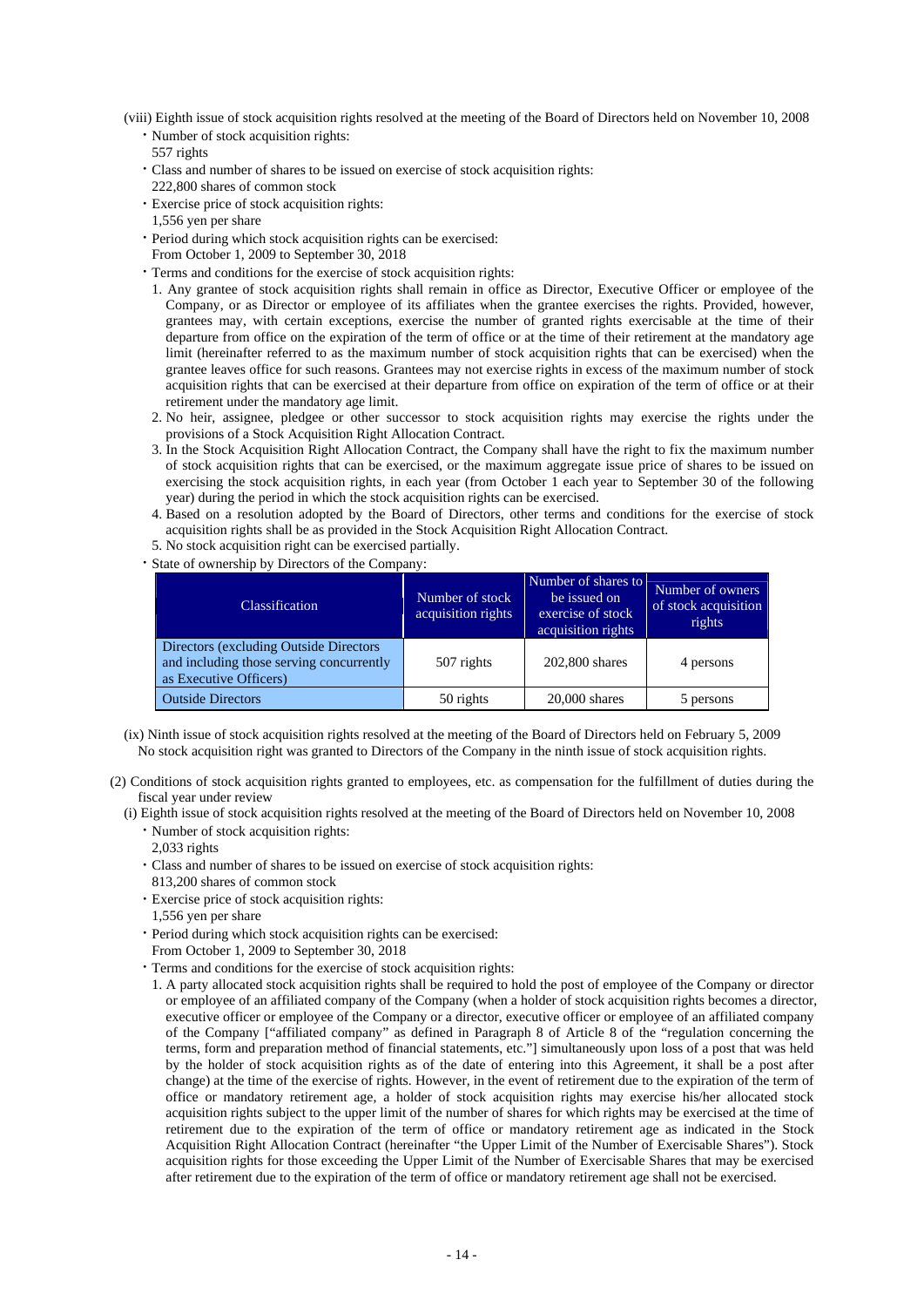- 2. No heir, assignee, pledgee or other successor to stock acquisition rights may exercise the rights under the provisions of a Stock Acquisition Right Allocation Contract.
- 3. In the Stock Acquisition Right Allocation Contract, the Company shall have the right to fix the maximum number of stock acquisition rights that can be exercised, or the maximum aggregate issue price of shares to be issued on exercising the stock acquisition rights, in each year (from October 1 each year to September 30 of the following year) during the period in which the stock acquisition rights can be exercised.
- 4. Other terms and conditions for the exercise of stock acquisition rights shall be as provided in the Stock Acquisition Right Allocation Contract.
- 5. No stock acquisition right can be exercised partially.

・Conditions of grants to employees, etc. of the Company

| <b>Classification</b>                  | Number of stock<br>acquisition rights | Number of shares to<br>be issued on exercise<br>of stock acquisition<br>rights | Number of persons<br>granted stock<br>acquisition rights |
|----------------------------------------|---------------------------------------|--------------------------------------------------------------------------------|----------------------------------------------------------|
| Employees of the Company               | $1,360$ rights                        | 544,000 shares                                                                 | 86 persons                                               |
| Officers and employees of subsidiaries | 673 rights                            | 269,200 shares                                                                 | 38 persons                                               |

(ii) Ninth issue of stock acquisition rights resolved at the meeting of the Board of Directors held on February 5, 2009

- ・Number of stock acquisition rights:
	- 150 rights
- ・Class and number of shares to be issued on exercise of stock acquisition rights:
- 60,000 shares of common stock ・Exercise price of stock acquisition rights:
- 1,704 yen per share
- ・Period during which stock acquisition rights can be exercised:
- From October 1, 2009 to September 30, 2018
- ・Terms and conditions for the exercise of stock acquisition rights:
	- 1. A party allocated stock acquisition rights shall be required to hold the post of director, executive officer or employee of the Company or director or employee of an affiliated company of the Company (when a holder of stock acquisition rights becomes a director, executive officer or employee of the Company or a director, executive officer or employee of an affiliated company of the Company ["affiliated company" as defined in Paragraph 8 of Article 8 of the "regulation concerning the terms, form and preparation method of financial statements, etc."] simultaneously upon loss of a post that was held by the holder of stock acquisition rights as of the date of entering into this Agreement, it shall be a post after change) at the time of the exercise of rights. However, in the event of retirement due to the expiration of the term of office or mandatory retirement age, a holder of stock acquisition rights may exercise his/her allocated stock acquisition rights subject to the upper limit of the number of shares for which rights may be exercised at the time of retirement due to the expiration of the term of office or mandatory retirement age as indicated in the Stock Acquisition Right Allocation Contract (hereinafter "the Upper Limit of the Number of Exercisable Shares"). Stock acquisition rights for those exceeding the Upper Limit of the Number of Exercisable Shares that may be exercised after retirement due to the expiration of the term of office or mandatory retirement age shall not be exercised.
	- 2. No heir, assignee, pledgee or other successor to stock acquisition rights may exercise the rights under the provisions of a Stock Acquisition Right Allocation Contract.
	- 3. In the Stock Acquisition Right Allocation Contract, the Company shall have the right to fix the maximum number of stock acquisition rights that can be exercised, or the maximum aggregate issue price of shares to be issued on exercising the stock acquisition rights, in each year (from October 1 each year to September 30 of the following year) during the period in which the stock acquisition rights can be exercised.
	- 4. Other terms and conditions for the exercise of stock acquisition rights shall be as provided in the Stock Acquisition Right Allocation Contract.
- 5. No stock acquisition right can be exercised partially.
- ・Conditions of grants to employees, etc. of the Company

| <b>Classification</b>                  | Number of stock<br>acquisition rights | Number of shares to<br>be issued on exercise<br>of stock acquisition<br>rights | Number of persons<br>granted stock<br>acquisition rights |
|----------------------------------------|---------------------------------------|--------------------------------------------------------------------------------|----------------------------------------------------------|
| <b>Employees of the Company</b>        |                                       |                                                                                |                                                          |
| Officers and employees of subsidiaries | 150 rights                            | $60,000$ shares                                                                | 1 person                                                 |

(Notes) 1. All stock acquisition rights were issued free of charge for the purpose of granting stock options.

2. The Company conducted a 4-for-1 stock split of its common shares on November 15, 2005. The number of shares issued at the time of exercise of one stock acquisition right was initially 100 for the first to fourth stock acquisition rights, but became 400 after adjustment.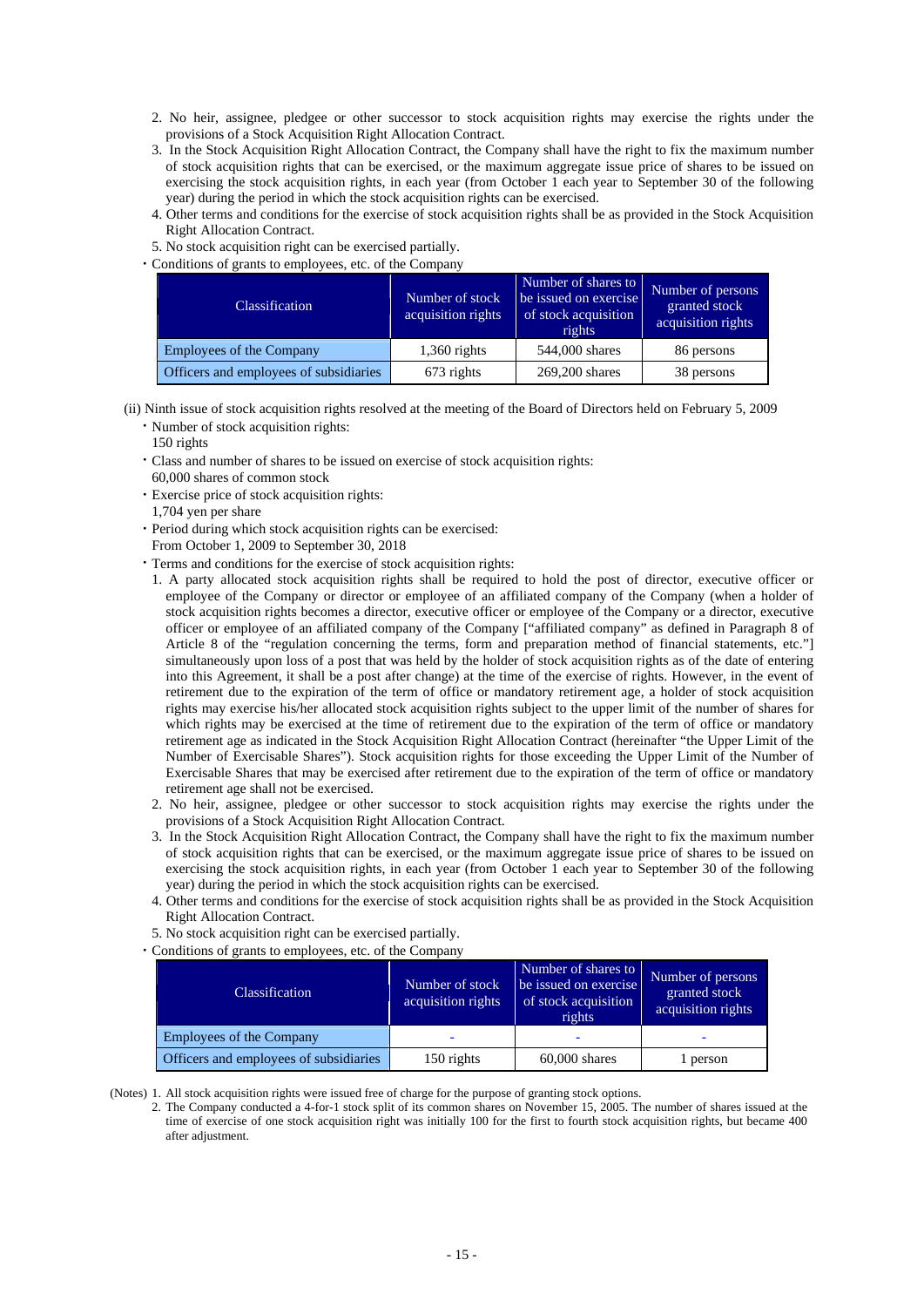### **3. Directors of the Company**

(1) Directors and Executive Officers (as of March 31, 2009)

| Name             | Position and role at the Company                                                                          | Representation at other<br>corporations, etc.                        |
|------------------|-----------------------------------------------------------------------------------------------------------|----------------------------------------------------------------------|
| Takeo Shiina     | Director<br>Chairman, Nomination Committee<br>Audit Committee member<br>Remuneration Committee member     | Advisor of IBM Japan, Ltd.                                           |
| Yuzaburo Mogi    | Director<br>Chairman, Remuneration Committee<br>Nomination Committee member<br>Audit Committee member     | Representative Director, Chairman<br>and CEO of Kikkoman Corporation |
| Yoshikazu Hanawa | Director<br>Nomination Committee member<br>Audit Committee member<br><b>Remuneration Committee member</b> | Former Honorary Chairman of<br>Nissan Motor Co., Ltd.                |
| Eiko Kono        | Director<br>Nomination Committee member<br>Audit Committee member<br>Remuneration Committee member        | Former Special Advisor, RECRUIT<br>Co., Ltd.                         |
| Yukiharu Kodama  | Director<br>Chairman, Audit Committee<br>Nomination Committee member<br>Remuneration Committee member     | Chairman of the Mechanical Social<br><b>Systems Foundation</b>       |
| Hiroshi Suzuki   | Director<br>President & CEO                                                                               |                                                                      |
| Hiroshi Hamada   | Director<br><b>Executive Officer</b><br><b>Chief Operating Officer</b>                                    |                                                                      |
| Kenji Ema        | Director<br><b>Executive Officer</b><br><b>Chief Financial Officer</b>                                    |                                                                      |
| Hiroaki Tanji    | Director<br><b>Executive Officer</b><br>Chief Technology Officer                                          |                                                                      |

(Notes) 1. Five directors, namely, Mr. Takeo Shiina, Mr. Yuzaburo Mogi, Mr. Yoshikazu Hanawa, Ms. Eiko Kono and Mr. Yukiharu Kodama are the outside directors indicated in Item 15 of Article 2 of the Companies Act.

2. Each member of the Audit Committee of the Company has engaged in corporate management or has monitored the business community at government offices for many years. At the same time, they have served financial institutions as Outside Directors or advisors. They have reasonable levels of knowledge concerning finance and accounting. Mr. Yuzaburo Mogi, in particular, has direct, on-site finance and accounting experience as an accounting section member and as a director and chief controller.

- 3. Based on the decision of the Nomination Committee, the Company appointed Mr. Hiroshi Hamada as its chief operating officer (COO) and executive officer at the Board of Directors meeting held on March 28, 2008. Mr. Hamada assumed the positions on April 10, 2008. Mr. Hamada was elected and appointed director at the 70th ordinary general meeting of shareholders, held on June 18, 2008, and assumed office as director.
- 4. Based on the decision of the Nomination Committee, the Company appointed Mr. Taro Hagiwara as its officer in charge of technology and executive officer at the Board of Directors meeting held on April 30, 2009. Mr. Hagiwara assumed the positions on the same day. The duty assigned to Mr. Hiroaki Tanji was changed from CTO to Executive Officer, Planning, at the meeting of the Board of Directors held the same day.
- (2) Policy of the Remuneration Committee for determining the amount of remuneration and other benefits received by Directors and Executive Officers and details of the policy

(i) Basic policy

The Company has established a Remuneration Committee with the objective of "contributing to improvement of results of the Company by constructing a remuneration system that raises motivation among Directors and Executive Officers and by appraising their performance appropriately." The Committee is made up of 5 Outside Directors who are not Executive Officers of the Company.

(ii) Policy concerning remuneration for Directors

The remuneration consists of a fixed salary as a Director and remuneration as a member or as a chairman of a committee, and is determined at an appropriate level in consideration of factors such as the management environment of the Company and the level of such remuneration among other companies.

(iii) Policy concerning remuneration for Executive Officers

The remuneration is composed of a fixed salary as an Executive Officer and performance-based remuneration.

The fixed salary is set at an appropriate level according to the office and responsibility of each Executive Officer in consideration of the management environment and the results of the Company as well as the level of such remuneration at other companies, etc.

Performance-based remuneration is determined by performance (evaluated using such indices as net income) and achievement of the management measures set at the beginning of the fiscal year, and is set at an appropriate level in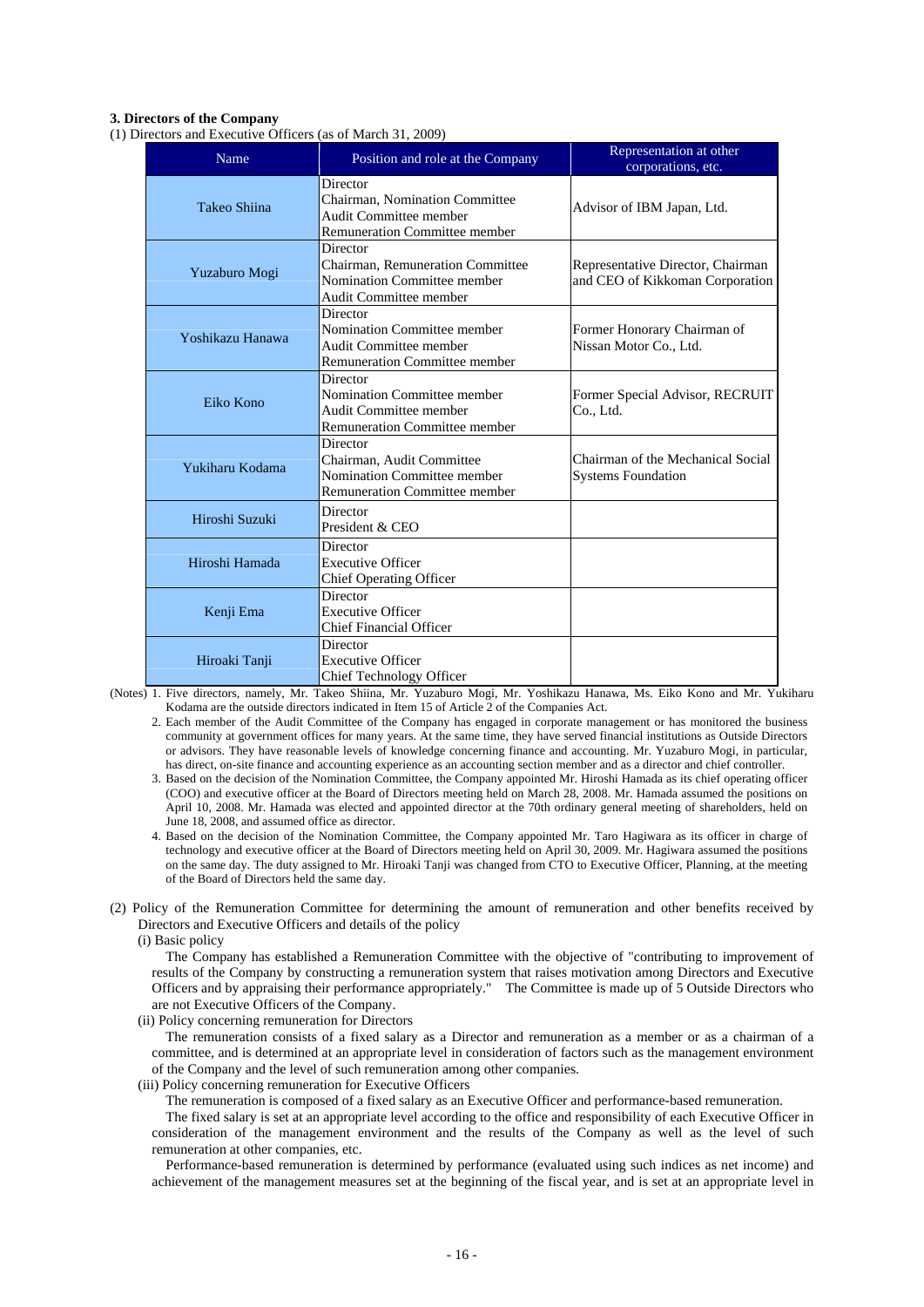consideration of factors such as the management environment of the Company and the level of such remuneration among other companies.

Benefits for Executive Officers stationed overseas (such as housing and company-owned cars) are set at an appropriate level in consideration of such factors as the management environment of the Company and the level of such benefits among other companies.

(iv) Stock options

Deliberations on the granting of stock options to Directors and Executive Officers are held by the Remuneration Committee considering performance and individual evaluations, and decisions are made by the Board of Directors.

### (3) Total amount of remuneration, etc. of Directors and Executive Officers for the fiscal year under review

| <b>Classification</b>                             | Number of payees | Amount of payments |
|---------------------------------------------------|------------------|--------------------|
| <b>Directors</b><br>(of which, Outside Directors) | 9 persons        | 81 million yen     |
| <b>Executive Officers</b>                         |                  | 197                |
| Total                                             |                  |                    |

(Notes) 1. At the end of the fiscal year under review, there were nine Directors and four Executive Officers. All four Executive Officers served as Directors concurrently.

2. The amount of remuneration and others includes 12 million yen paid as remuneration in the form of stock options (aggregate amount of 1 million yen paid to five Outside Directors, and 11 million yen to four Executive Officers).

### (4) Outside Directors

(i) Status of Outside Directors' concurrent service as executive officers and outside directors of other companies (as of March 31, 2009)

| Name            | Companies, corporations, etc. under concurrent<br>service                                                                                           | Contents of concurrent<br>service                                                                                                                     |
|-----------------|-----------------------------------------------------------------------------------------------------------------------------------------------------|-------------------------------------------------------------------------------------------------------------------------------------------------------|
| Takeo Shiina    | Mercian Corporation                                                                                                                                 | <b>Outside Director</b>                                                                                                                               |
| Yuzaburo Mogi   | Kikkoman Corporation<br>Meiji Yasuda Life Insurance Company<br>TOBU RAILWAY CO., LTD.<br>Fuji Media Holdings, Inc.<br>Fuji Television Network, Inc. | Representative Director,<br>Chairman and CEO<br><b>Outside Director</b><br><b>Outside Auditor</b><br><b>Outside Auditor</b><br><b>Outside Auditor</b> |
| Eiko Kono       | Mitsui Sumitomo Insurance Group Holdings, Outside Director<br>Inc.<br>Mitsui Sumitomo Insurance Co., Ltd.<br><b>DIC</b> Corporation                 | <b>Outside Director</b><br><b>Outside Director</b>                                                                                                    |
| Yukiharu Kodama | Asahi Kasei Corporation<br>TOKYO DOME CORPORATION<br>YOMIURI LAND. CO., LTD.                                                                        | <b>Outside Director</b><br><b>Outside Auditor</b><br><b>Outside Auditor</b>                                                                           |

(Note) Director Yuzaburo Mogi occupies the positions of chairman and chief executive officer (CEO) at Kikkoman Corporation. However, the Company has no important business relationship with Kikkoman.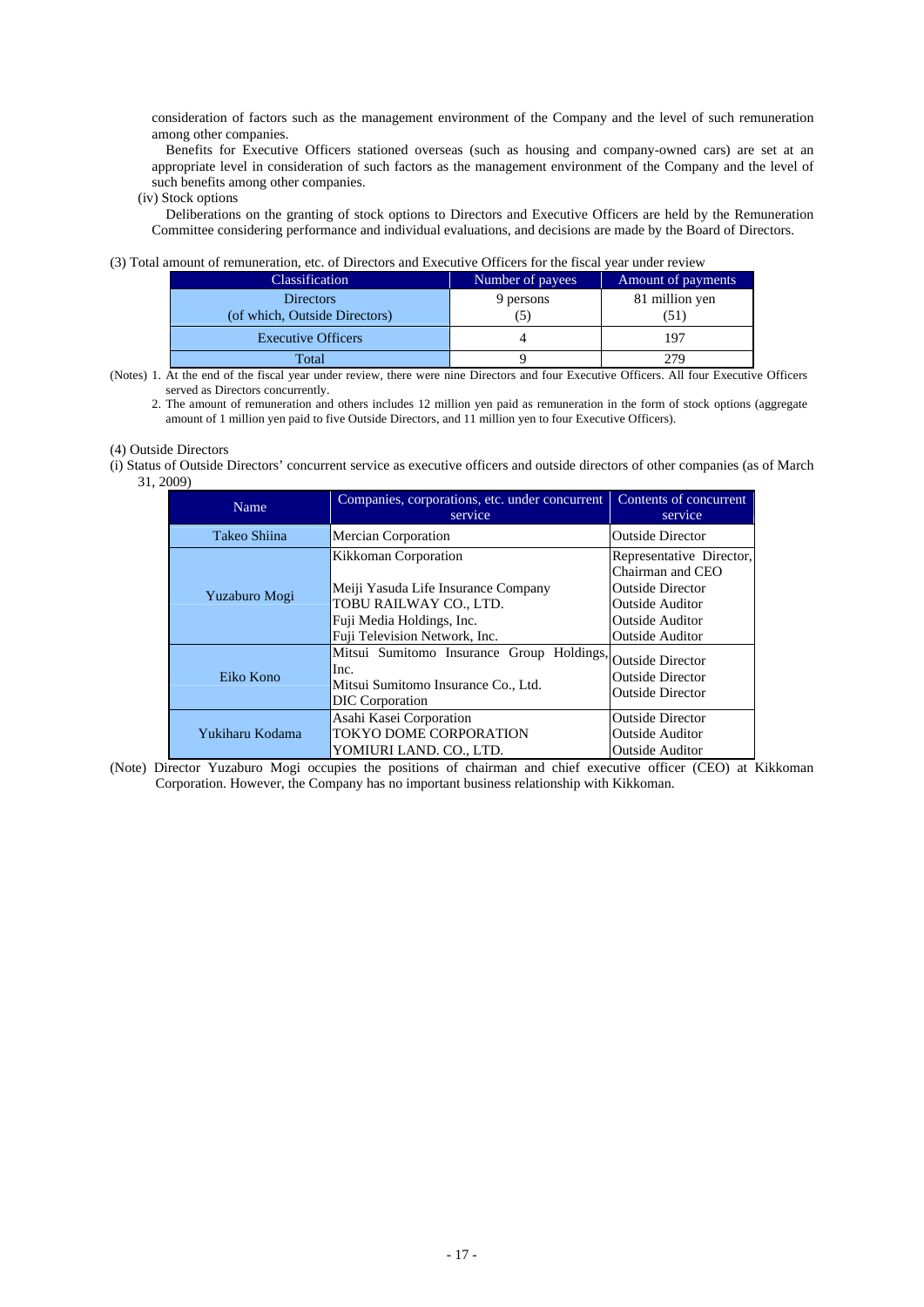### (ii) Major Activities during the Fiscal Year under Review

| Name             | <b>Major Activities</b>                                                                                                                                                                                                                                                                                                                                                                                                                                                                                                                                                                                                                                                                                                                                                                                                                                                                                                                                                                                                                                                                                                                                                                 |
|------------------|-----------------------------------------------------------------------------------------------------------------------------------------------------------------------------------------------------------------------------------------------------------------------------------------------------------------------------------------------------------------------------------------------------------------------------------------------------------------------------------------------------------------------------------------------------------------------------------------------------------------------------------------------------------------------------------------------------------------------------------------------------------------------------------------------------------------------------------------------------------------------------------------------------------------------------------------------------------------------------------------------------------------------------------------------------------------------------------------------------------------------------------------------------------------------------------------|
| Takeo Shiina     | Mr. Shiina attended nine of the ten meetings of the Board of Directors and<br>seven of the nine meetings of the Audit Committee held during the fiscal year under<br>review, and made useful contributions to the discussion of items on the agenda, based on<br>his substantial management experience and expertise.<br>As for other committees, Mr. Shiina attended five of the six meetings of the Remuneration<br>Committee and all meetings of the Nomination Committee. As an Outside Director, he<br>made remarks from a fair and impartial position as the occasion required, and fulfilled his<br>role in management supervision. As for specific services, Mr. Shiina led discussion toward<br>Committee decisions on agenda items including the selection of candidates for Director<br>posts and the appointment of candidates for Executive Officers as Chairman of the<br>Nomination Committee.                                                                                                                                                                                                                                                                           |
| Yuzaburo Mogi    | Mr. Mogi attended nine of the ten meetings of the Board of Directors and six of the nine<br>meetings of the Audit Committee held during the fiscal year under review, and made useful<br>contributions to the discussion of items on the agenda, based on his substantial<br>management experience and expertise.<br>As for other committees, Mr. Mogi attended five of the six meetings of the Remuneration<br>Committee and all meetings of the Nomination Committee. As an Outside Director, he<br>made remarks from a fair and impartial position as the occasion required, and fulfilled his<br>role in management supervision. As for specific services, Mr. Mogi led discussion of<br>agenda items toward Committee decisions by constructing a remuneration system that gives<br>greater incentives to Directors and Executive Officers and by conducting fair and adequate<br>performance evaluations as the Chairman of the Remuneration Committee.                                                                                                                                                                                                                           |
| Yoshikazu Hanawa | Mr. Hanawa attended all meetings of the Board of Directors and eight of the nine meetings<br>of the Audit Committee held during the fiscal year under review, and made useful<br>contributions to the discussion of items on the agenda, based on his substantial<br>management experience and expertise.<br>As for other committees, Mr. Hanawa attended all meetings of the Remuneration<br>Committee and all meetings of the Nomination Committee. As an Outside Director, he<br>made remarks from a fair and impartial position as the occasion required, and fulfilled his<br>role in management supervision.                                                                                                                                                                                                                                                                                                                                                                                                                                                                                                                                                                      |
| Eiko Kono        | Ms. Kono attended nine of the ten meetings of the Board of Directors and all meetings of<br>the Audit Committee held during the fiscal year under review, and made useful<br>contributions to the discussion of items on the agenda, based on her substantial<br>management experience and expertise.<br>As for other committees, Ms. Kono attended all meetings of the Remuneration Committee<br>and all meetings of the Nomination Committee. As an Outside Director, she made remarks<br>from a fair and impartial position as the occasion required, and fulfilled her role in<br>management supervision.                                                                                                                                                                                                                                                                                                                                                                                                                                                                                                                                                                           |
| Yukiharu Kodama  | Mr. Kodama attended all meetings of the Board of Directors and eight of the nine meetings<br>of the Audit Committee held during the fiscal year under review, and made useful<br>contributions to the discussion of items on the agenda based on his experience as the<br>minister's aide and an impartial observer of the business community at the Ministry of<br>International Trade and Industry (the predecessor of the Ministry of Economy, Trade and<br>Industry), and based on substantial experience and expertise he has gained at financial<br>institutions.<br>As for other committees, Mr. Kodama attended four of the six meetings of the<br>Remuneration Committee and two of the four meetings of the Nomination Committee. As<br>an Outside Director, he made remarks from a fair and impartial position as the occasion<br>required, and fulfilled his role in management supervision. As for specific services, Mr.<br>Kodama led discussion toward Committee decisions of agenda items including verification<br>of financial statements, monitoring of the internal control systems and audits of operations<br>and assets as the Chairman of the Audit Committee. |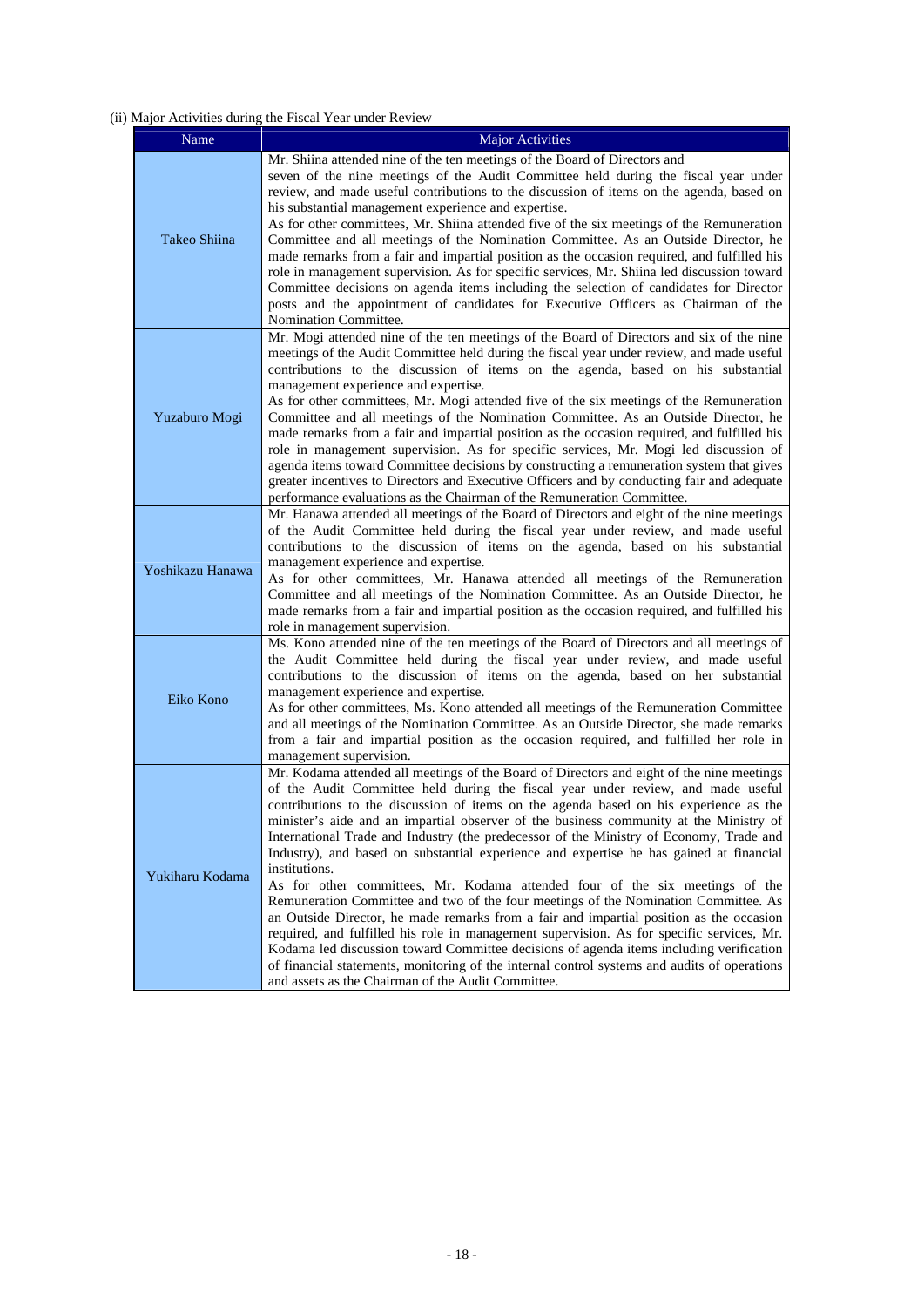### (iii) Overview of Liability Limitation Contract

The Company and its Outside Directors have concluded an agreement that limits possible future liabilities of the latter prescribed in Paragraph 1, Article 423 of the Corporation Law to the higher of a prefixed amount exceeding 10 million yen or the amount prescribed by law.

### **4. Accounting Auditors**

- (1) Name: Deloitte Touche Tohmatsu
- (2) Amount of remuneration, etc.

|                                                                                                                   | Amount of payment |
|-------------------------------------------------------------------------------------------------------------------|-------------------|
| Amount of remuneration, etc. paid to accounting auditors during the<br>fiscal year under review                   | 225 million yen   |
| Aggregate amount of monetary and other asset gains the Company<br>and its subsidiaries owe to accounting auditors | 79 million yen    |

- (Notes) 1. The audit agreement between the Company and its accounting auditors makes no clear distinction between the amount of audit fees based on the Corporation Law and the audit remuneration, etc. based on the Financial Instruments Exchange Law. For this reason, the total amount of remuneration, etc. for the accounting auditors is stated as the amount of remuneration, etc. for the fiscal year under review.
	- 2. Deloitte Touche Tohmatsu (Japan Group) audits major subsidiaries of the Company located in Japan. Deloitte Touche Tohmatsu provides an audit service to the Company's major subsidiaries overseas.

(3) Policy on dismissal of accounting auditors or decision against reappointment

When a condition that corresponds to any of the reasons for dismissal prescribed in the items of Paragraph 1, Article 340 of the Corporation Law exists, and dismissal is deemed to be reasonable, the Audit Committee shall dismiss the accounting auditors with the agreement of all Audit Committee members. In this case, an Audit Committee member appointed by the Audit Committee shall report the dismissal of the accounting auditors and the reason for the dismissal at the first General Meeting of Shareholders following the dismissal.

The Audit Committee shall also examine the potential for reappointment by taking into consideration the term of office of accounting auditors, the status of prior audit execution, the presence or absence of any serious reason that causes accounting auditors to lose credibility, and other circumstances, and, when reappointment is not considered reasonable, shall place "no reappointment of accounting auditors" on the agenda for discussion at the General Meeting of Shareholders based on the regulations of the Audit Committee.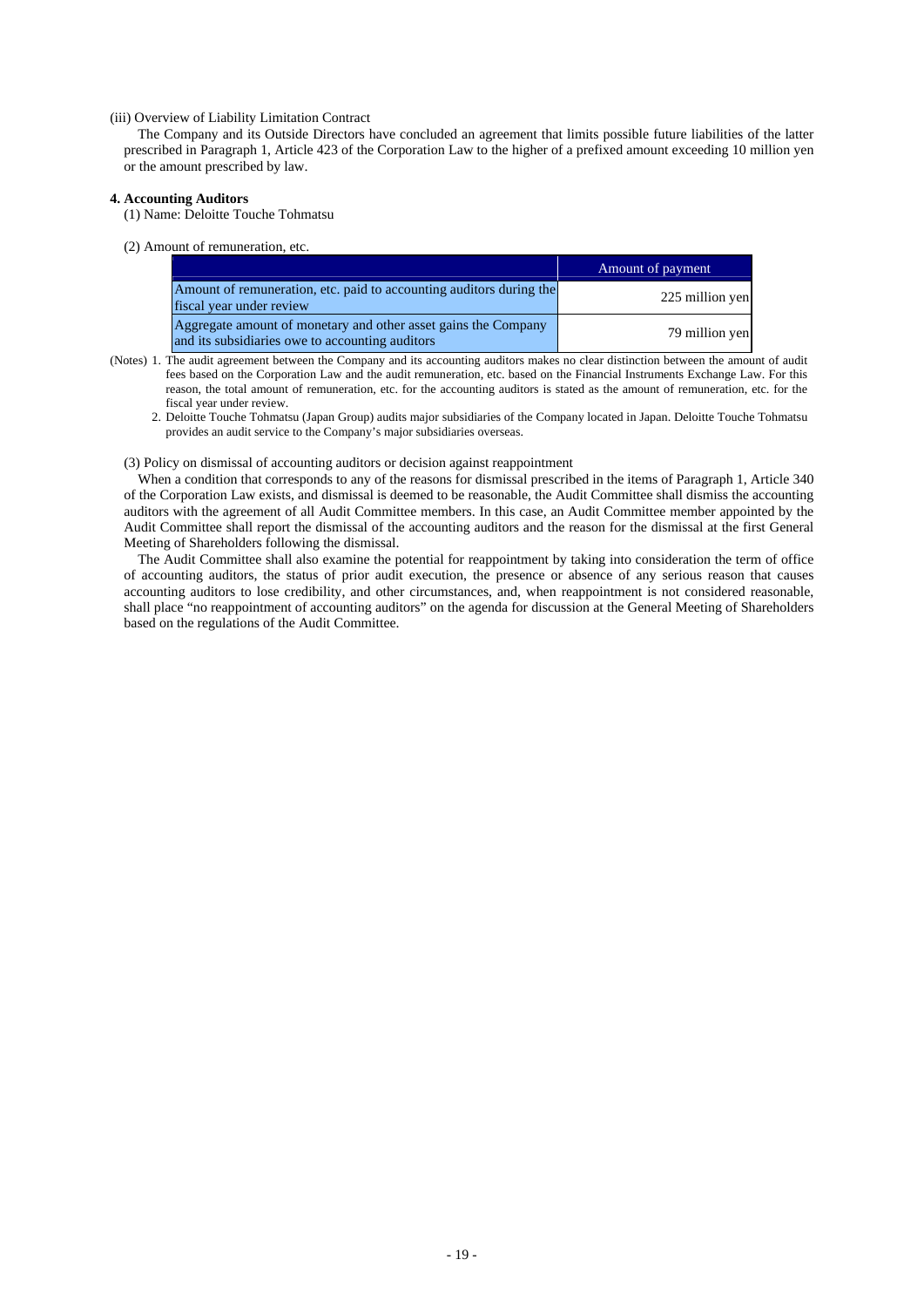### **III. Frameworks and Policies of the Company**

### **1. Frameworks and Policies Concerning Internal Control Systems**

1) System for Ensuring Adequacy of Operations:

Contents of the resolutions the Board of Directors of the Company made with regard to internal control systems set out in items B and E., Subparagraph 1, Paragraph 1, Article 416 of the Corporation Law and Article 112 of the Enforcement Regulation of the Corporation Law are as follows:

(1) Important matters in the execution of duties by the Audit Committee

(i) Matters concerning Directors and employees assisting the Audit Committee in its duties

・The Audit Committee Office shall be established to assist the Audit Committee in its duties.

- (ii) Matters concerning independence from the Executive Officers of Directors and employees stated in the above item ・The regulations of the Company shall prescribe that the Audit Committee has the power to appoint and dismiss staff members of the Audit Committee Office.
- (iii) Systems required for reports to the Audit Committee, including reports by Executive Officers and employees
	- ・As the Board of Directors Regulations were amended to require reporting of all important matters at meetings of the Board of Directors, with Outside Directors comprising the majority of Board members, reports to the Board of Directors began to cover all important matters. For this reason, no provision is adopted for matters that should be reported to the Audit Committee.
- (iv) Other systems for ensuring the effectiveness of audits by the Audit Committee
	- ・The Company shall position the Internal Audit Division under the Audit Committee. The Internal Audit Division shall conduct audits focusing on onsite audits according to the audit policies and plans decided or approved by the Audit Committee, and shall report to the Audit Committee as the occasion demands.
	- ・Each internal organ shall immediately report information it stores and manages at the request of the Audit Committee or the Internal Audit Division.

(2) Matters required for ensuring the adequacy of operations

- (i) Systems concerning the storage and management of information about the execution of duties by Executive **Officers** 
	- ・Efforts shall be made to adequately store and manage important matters, including documents, records and minutes relating to applications for internal approval, in accordance with laws, regulations and other standards.
- (ii) Regulations and other systems concerning the management of the risk of loss
- ・Each organ and division shall try to identify and manage risks, and shall aim for improvements as the occasion demands, taking into consideration the instructions of the Internal Audit Division, etc.
- (iii) Systems for ensuring the efficiency of duty performance by Executive Officers
- ・Each division shall carry out its operations according to the annual plan and the quarterly budget adopted at meetings of the Board of Directors. The HOYA Group shall ensure the efficiency of Group management by evaluating the levels of target achievement every quarter and working to make improvements as the occasion demands.
- ・Executive Officers shall be timely and precise in performing their duties based on the decision-making system for their execution of duties, which covers their standards for approving important matters.
- (iv) Systems for ensuring compliance with laws, ordinances and the Articles of Incorporation of the way duties are performed by Executive Officers and employees
	- ・The HOYA Group shall secure systems relating to the HOYA Business Conduct Guidelines that need to be observed by Directors and employees of the HOYA Group.
- (v) Systems for ensuring the adequacy of Group operations, including a given company, its parent and its subsidiaries
- ・The HOYA Group shall observe across its organization the HOYA Business Conduct Guidelines established based on the Management Policy and Management Principles of the Group, and shall undertake educational activities as required. The HOYA Group will reinforce the effectiveness of such activities with the HOYA Help Line, an intra-Group system for reporting and counseling. The Group shall operate this system not only in Japan but also overseas to ensure the soundness of Group activities.

### 2) Basic Policy for Eliminating Antisocial Forces

A meeting of the Board of Directors resolved to adopt the following basic policy for the elimination of antisocial forces.

We shall have no association whatsoever with antisocial forces, and deal with undue claims made by such forces resolutely as an organization in cooperation with specialized external agencies.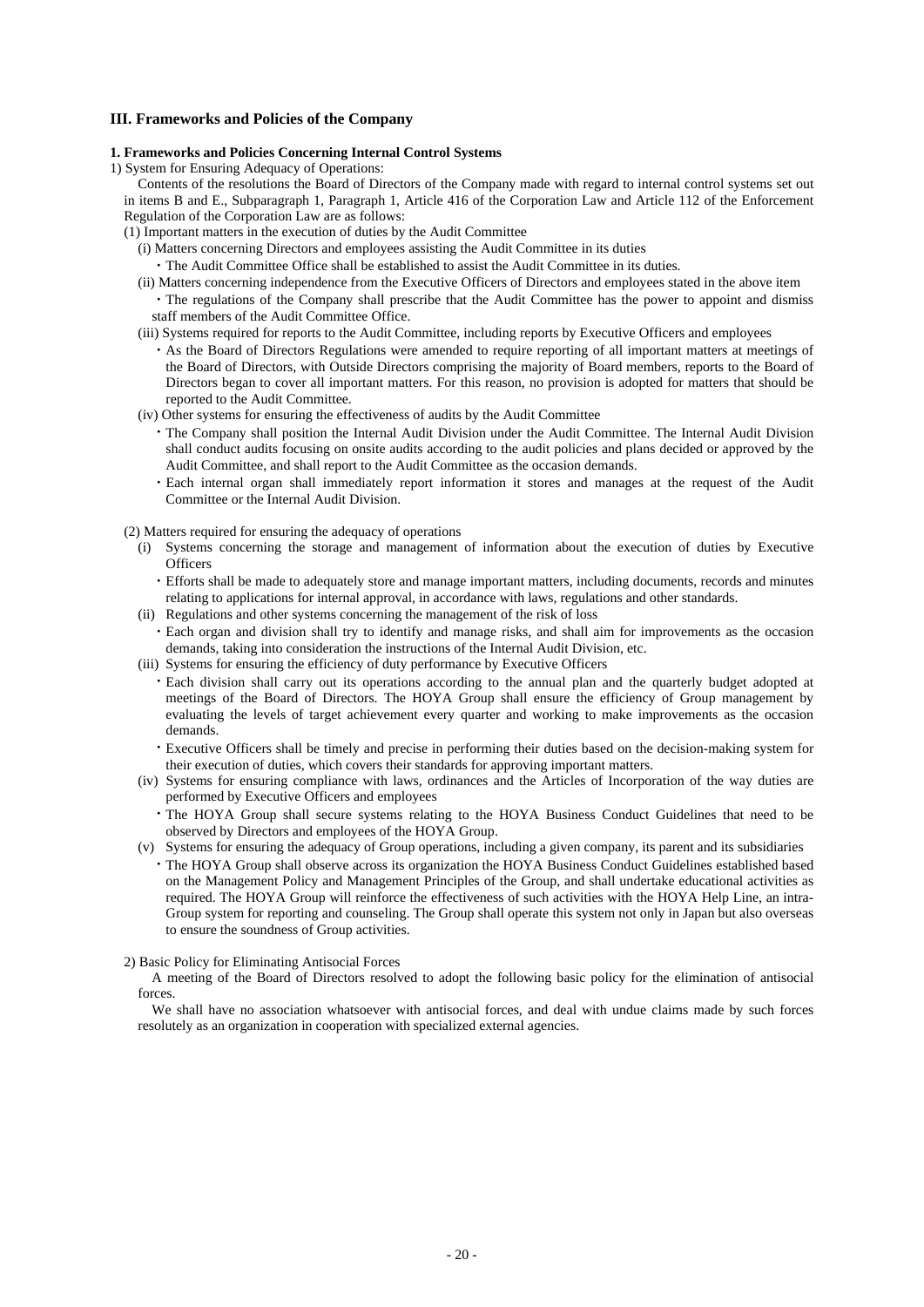### **2. Basic Policy on Parties that Control Decisions Concerning Corporate Finance and Business Policies**

The Company has not adopted a policy on this matter. The Company's basic view regarding this point is as follows.

The Company takes the view that judgment should ultimately lie with shareholders when an acquisition proposal and the like is made with the transfer of management control as its objective. No concrete threat regarding acquisition has emerged so far. The Company has no intention to fix concrete arrangements (so-called "countermeasures against takeovers) before the emergence of any such proposal. The responsibility of management is not to take unnecessary actions to defend companies from takeovers. As an entity that operates for the benefit of its shareholders, the Company considers it crucial to increase the return of profit to shareholders and increase its corporate value by constantly monitoring transactions of its shares and changes to its shareholders, to improve its business performance and increase its financial strength with the greater objective of achieving further growth.

If an acquisition or similar proposal is made, the Company considers it important to provide the information shareholders require to make a judgment based on an examination of the proposal made by the proposer. If the Company believes that the proposal will not increase the corporate value of the Company and benefit the common interest of its shareholders, it will clearly explain to the shareholders the reasons that form the background to its position, and try to obtain the understanding of shareholders.

### **3. Policy Concerning Decisions on Appropriation of Retained Earnings, etc.**

The HOYA CORPORATION endeavors to enhance its corporate value to meet shareholders' expectations through the promotion of Group management by focusing on business development from a global standpoint.

With respect to the distribution of retained earnings, the Company will examine both the results for the fiscal year under review and medium- to long-term fund requirements and make decisions giving consideration to the balance of returns to the shareholder, the welfare of employees and the buildup of internal reserves for future growth of the Company.

The Company will appropriate internal reserves on a preferential basis for investment in markets to establish the brand, particularly for consumables, centering on those in the medical area. In addition, the Company plans to invest in timely mergers and acquisitions for future business development by aggressively pursuing possibilities, in addition to funding research and development, to improve its competitiveness. The Company will also continue capital investment to secure proper production capacity and develop next-generation technologies and new products to generate stable earnings in the future.

The results for the fiscal year under review were extremely severe, as stated above. However, the Company set the yearend dividend for the consolidated fiscal year under review at 35 yen per share to meet the expectations of shareholders, taking into consideration a balance with internal reserves in preparation for future growth. Coupled with the interim dividend of 30 yen per share which was already paid, the annual dividend will become 65 yen per share.

### [Notes]

2. Net sales and other amounts do not include consumption tax or local consumption tax.

<sup>1.</sup> Stated amounts and numbers of shares are shown after discarding figures less than the indicated unit. Ratios, etc. are shown after rounding-up fractions less than the indicated digit.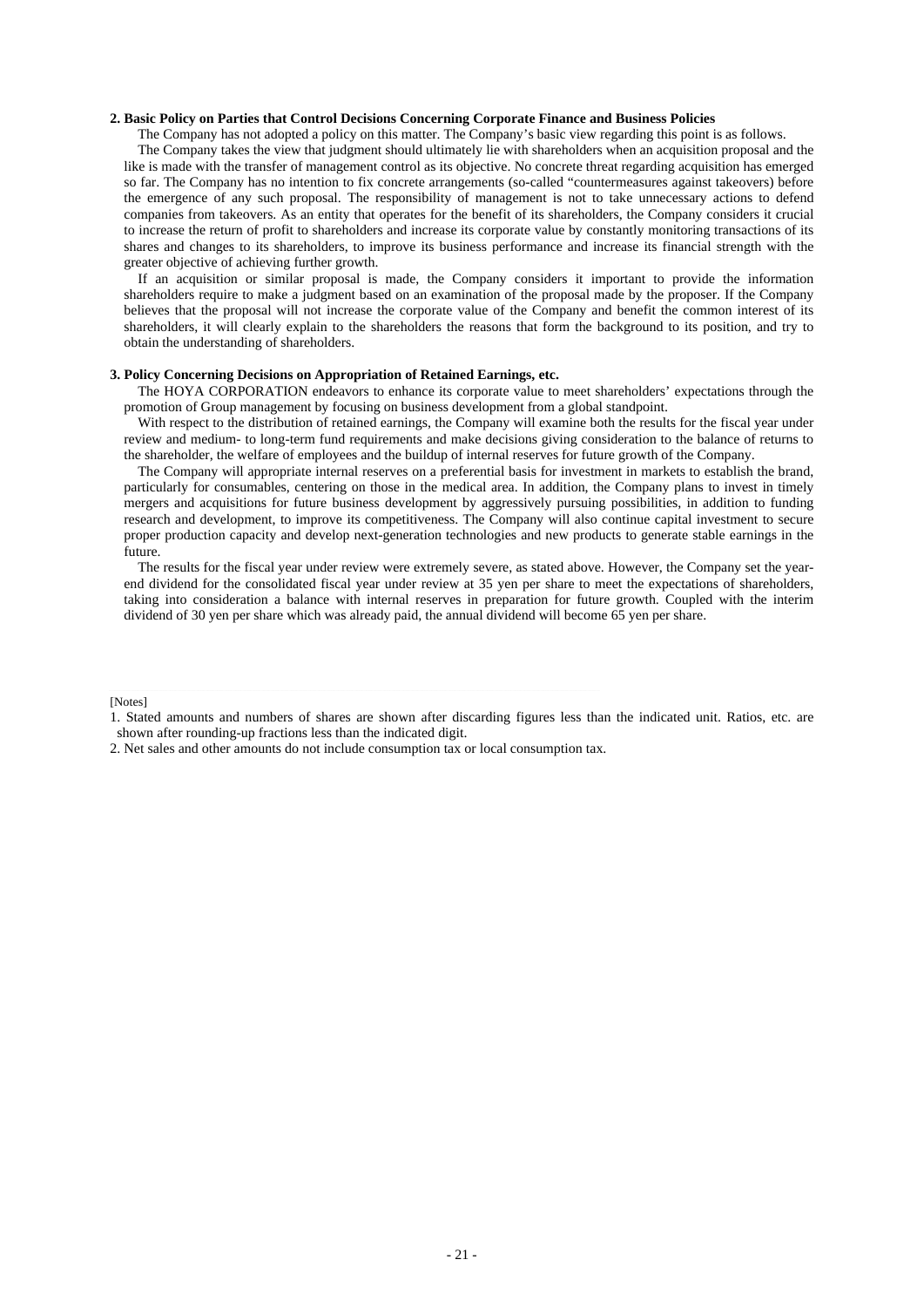# **Consolidated Balance Sheets**

# **As of March 31, 2009**

| <b>Item</b>                           | <b>Amount</b> | <b>Item</b>                                                  | <b>Amount</b> |
|---------------------------------------|---------------|--------------------------------------------------------------|---------------|
| (Assets)                              | Million yen   | (Liabilities)                                                | Million yen   |
| <b>Current assets</b>                 | 384,465       | Current liabilities                                          | 130,989       |
| Cash and deposits                     | 214,540       | Notes and accounts payable - trade                           | 29,557        |
| Notes and accounts receivable – trade | 82,874        | Short-term debt                                              | 2,144         |
| Merchandise and finished goods        | 35,366        | Long-term loans scheduled for                                |               |
| Work in process                       | 11,434        | repayment within one year                                    | 4,402         |
| Raw materials and supplies            | 24,456        | Commercial papers                                            | 41,978        |
| Deferred tax assets                   | 6,368         | Accrued income taxes                                         | 7,273         |
| Other current assets                  | 12,106        | Accrued expenses                                             | 17,884        |
| Allowance for doubtful receivables    | $-2,683$      | Accrued bonus to employees                                   | 4,754         |
|                                       |               | Accrued warranty cost                                        | 793           |
| <b>Fixed assets</b>                   | 206,630       | Other current liabilities                                    | 22,201        |
| <b>Tangible fixed assets</b>          | 129,317       |                                                              |               |
| Buildings and structures              | 37,097        | Long-term liabilities                                        | 122,097       |
| Machinery and vehicles                | 47,075        | Corporate bonds                                              | 99,972        |
| Tools, equipment and fixtures         | 16,429        | Long-term loans payable                                      | 9,688         |
| Land                                  | 15,755        | Allowance for retirement benefits                            | 8,488         |
| Construction in progress              | 12,959        | for employees                                                |               |
|                                       |               | Reserve for periodic repairs                                 | 998           |
| <b>Intangible fixed assets</b>        | 22,150        | Other long-term liabilities                                  | 2,948         |
|                                       |               |                                                              |               |
| <b>Investments and other assets</b>   | 55,163        | <b>Total liabilities</b>                                     | 253,086       |
| Investment securities                 | 11,328        | (Net assets)                                                 |               |
| Deferred tax assets                   | 36,643        | Shareholders' equity                                         | 382,286       |
| Other assets                          | 7,740         | Common stock                                                 | 6,264         |
| Allowance for doubtful receivables    | $-548$        | Capital surplus                                              | 15,898        |
|                                       |               | Retained earnings                                            | 368,108       |
|                                       |               | Treasury stock - at cost                                     | $-7,984$      |
|                                       |               |                                                              |               |
|                                       |               | Valuation and translation adjustments                        | -46,973       |
|                                       |               | Net unrealized gain (loss) on other<br>marketable securities | $-304$        |
|                                       |               | Foreign currency translation adjustments                     | $-46,669$     |
|                                       |               | <b>Stock acquisition rights</b>                              | 938           |
|                                       |               | <b>Minority interests</b>                                    | 1,758         |
|                                       |               | <b>Total net assets</b>                                      | 338,009       |
| <b>Total assets</b>                   | 591,096       | <b>Total liabilities and net assets</b>                      | 591,096       |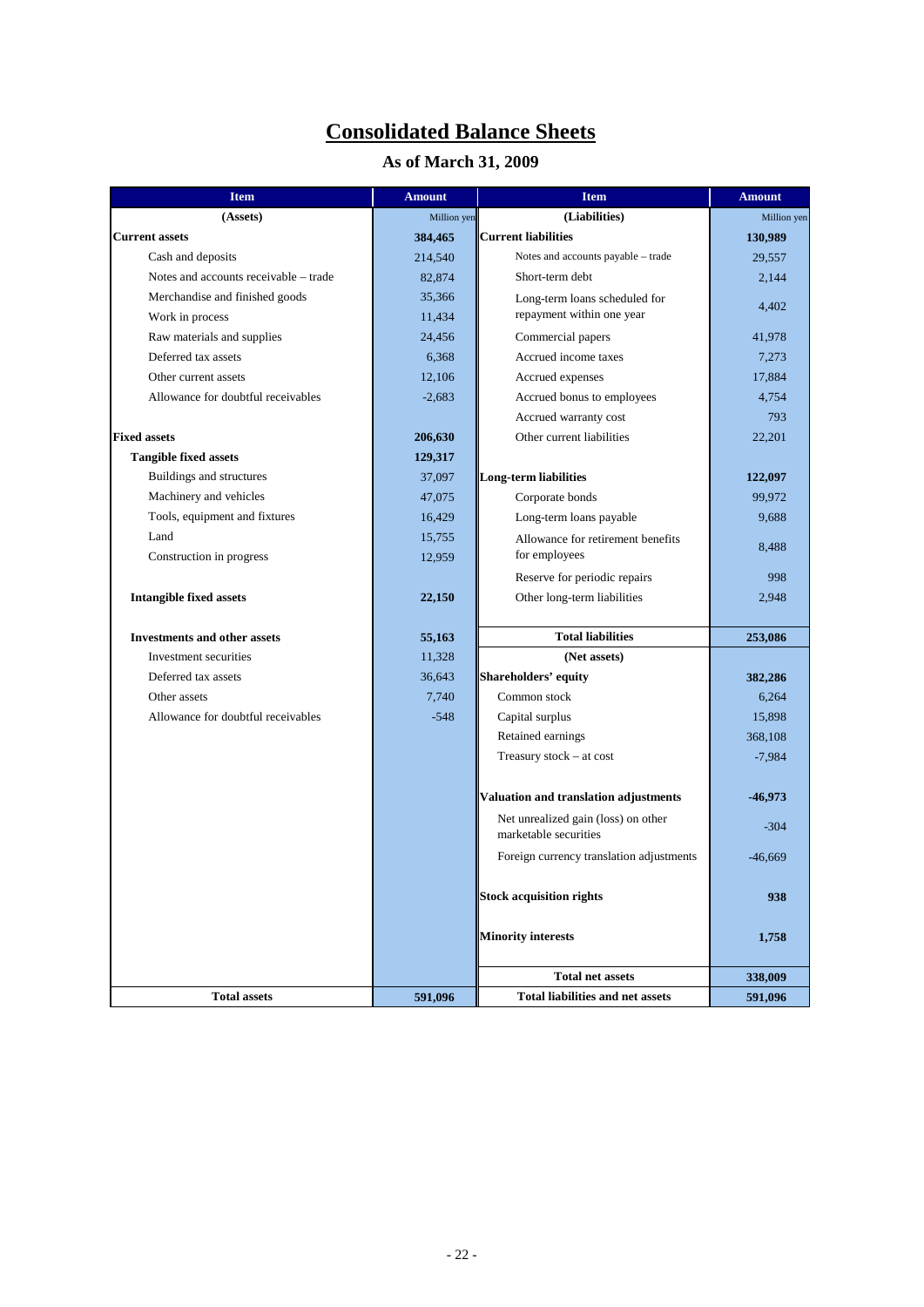# **Consolidated Statements of Income**

### **From April 1, 2008**

**to March 31, 2009**

| Item                                             | Amount |             |
|--------------------------------------------------|--------|-------------|
|                                                  |        | Million yen |
| <b>Net sales</b>                                 |        | 454,194     |
| Cost of sales                                    |        | 264,289     |
| Gross profit                                     |        | 189,905     |
| Selling, general and administrative expenses     |        | 130,810     |
| <b>Operating income</b>                          |        | 59,094      |
| Non-operating income                             |        |             |
| Interest income                                  | 4,017  |             |
| Foreign exchange gains                           | 7,151  |             |
| Others                                           | 5,765  | 16,934      |
| Non-operating expenses                           |        |             |
| Interest expense                                 | 2,347  |             |
| Loss on equity method investment                 | 314    |             |
| Others                                           | 2,286  | 4,948       |
| Ordinary income                                  |        | 71,080      |
| <b>Extraordinary income</b>                      |        |             |
| Gain on sale of investment securities            | 9,704  |             |
| Fees received for previous years                 | 3,200  |             |
| Gain on transfer of business                     | 886    |             |
| Gain on sale of property, plant and equipment    | 365    |             |
| Others                                           | 1,145  | 15,301      |
| <b>Extraordinary losses</b>                      |        |             |
| Asset impairment loss                            | 30,458 |             |
| Additional retirement benefits paid to employees | 6,743  |             |
| Write-down of investment securities              | 2,327  |             |
| Loss on disposal of fixed assets                 | 1,147  |             |
| Others                                           | 1,646  | 42,323      |
| Income before income taxes and other items       |        | 44,058      |
| Income taxes – Current                           | 9,845  |             |
| Income taxes - Deferred                          | 9,407  | 19,253      |
| Minority interests in net loss                   |        | 304         |
| Net income                                       |        | 25,109      |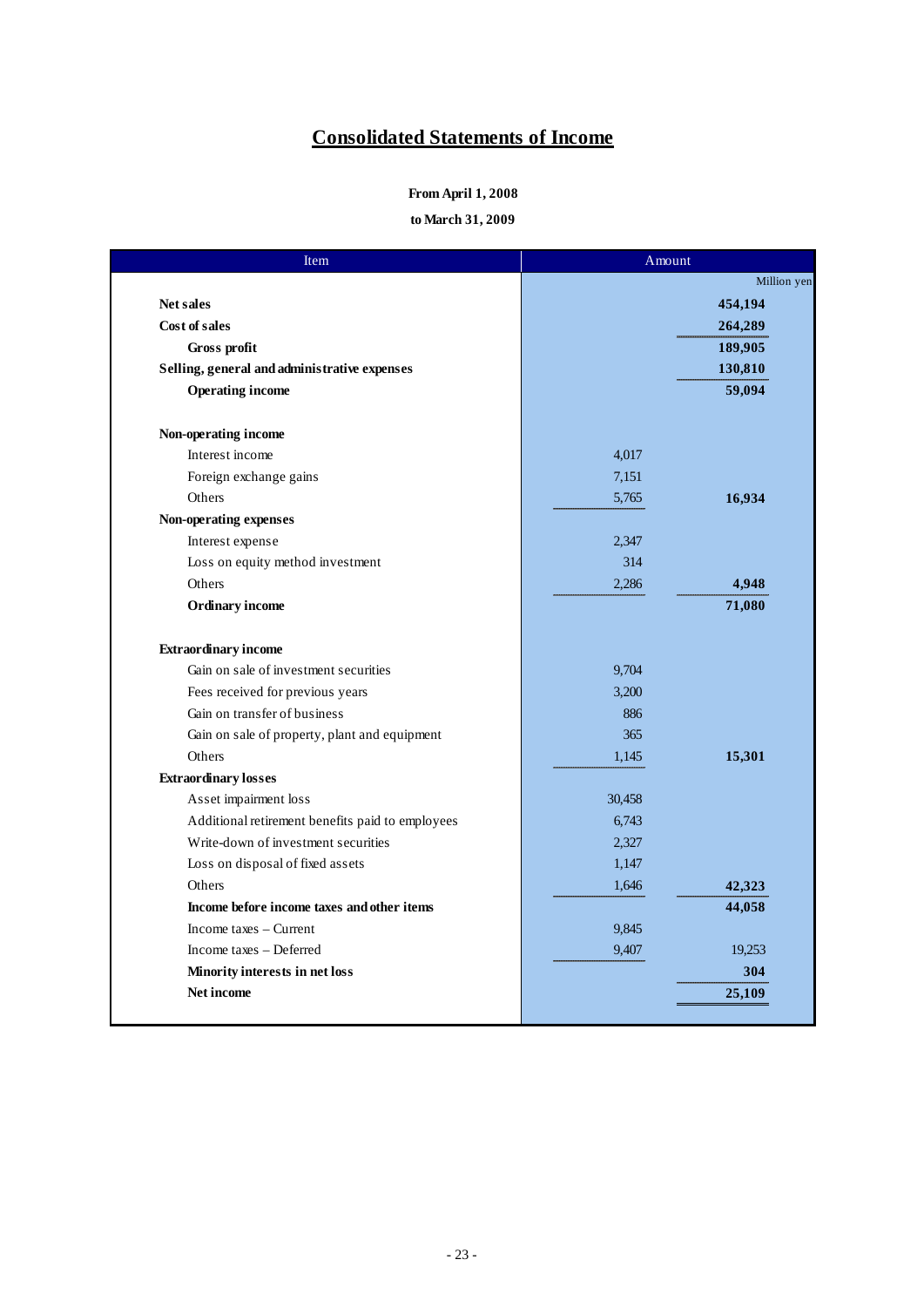# **Consolidated Statements of Changes in Net Assets**

### **to March 31, 2009 From April 1, 2008**

|                                                                                                                                  |              |                      |                   |                             | (Million yen)                    |  |
|----------------------------------------------------------------------------------------------------------------------------------|--------------|----------------------|-------------------|-----------------------------|----------------------------------|--|
|                                                                                                                                  |              | Shareholders' equity |                   |                             |                                  |  |
|                                                                                                                                  | Common stock | Capital surplus      | Retained earnings | Treasury stock -<br>at cost | Total<br>shareholders'<br>equity |  |
| Balance as of March, 31, 2008                                                                                                    | 6,264        | 15,898               | 373,887           | $-7,984$                    | 388,066                          |  |
| Increase or decrease due to a change<br>in the accounting treatment of<br>overseas subsidiaries                                  |              |                      | $-2,750$          |                             | $-2,750$                         |  |
| Changes during the consolidated<br>current fiscal year under review                                                              |              |                      |                   |                             |                                  |  |
| Dividends from retained earnings                                                                                                 |              |                      | $-28,135$         |                             | $-28,135$                        |  |
| Net income                                                                                                                       |              |                      | 25,109            |                             | 25,109                           |  |
| Acquisition of treasury stocks                                                                                                   |              |                      |                   | $-6$                        | -6                               |  |
| Disposition of treasury stocks                                                                                                   |              |                      | $-2$              |                             |                                  |  |
| Changes (net amounts) in items<br>other than shareholders' equity<br>during the current consolidated<br>fiscal year under review |              |                      |                   |                             |                                  |  |
| Total changes during the current<br>consolidated fiscal year under review                                                        |              |                      | $-3,029$          | $-0$                        | $-3,030$                         |  |
| Balance as of March 31, 2009                                                                                                     | 6,264        | 15,898               | 368,108           | $-7,984$                    | 382,286                          |  |

|                                                                                                                                  |                                                                    | Valuation and translation adjustments          |                                                          |                             |                    |                  |
|----------------------------------------------------------------------------------------------------------------------------------|--------------------------------------------------------------------|------------------------------------------------|----------------------------------------------------------|-----------------------------|--------------------|------------------|
|                                                                                                                                  | Net unrealized<br>gain (loss) on<br>other marketable<br>securities | Foreign currency<br>translation<br>adjustments | <b>Total valuation</b><br>and translation<br>adjustments | Stock acquisition<br>rights | Minority interests | Total net assets |
| Balance as of March, 31, 2008                                                                                                    | $-834$                                                             | 3,851                                          | 3,016                                                    | 632                         | 2,909              | 394,625          |
| Increase or decrease due to a change<br>in the accounting treatment of<br>overseas subsidiaries                                  |                                                                    |                                                |                                                          |                             |                    | $-2,750$         |
| Changes during the consolidated<br>current fiscal year under review                                                              |                                                                    |                                                |                                                          |                             |                    |                  |
| Dividends from retained earnings                                                                                                 |                                                                    |                                                |                                                          |                             |                    | $-28,135$        |
| Net income                                                                                                                       |                                                                    |                                                |                                                          |                             |                    | 25,109           |
| Acquisition of treasury stocks                                                                                                   |                                                                    |                                                |                                                          |                             |                    | -6               |
| Disposition of treasury stocks                                                                                                   |                                                                    |                                                |                                                          |                             |                    | $\overline{c}$   |
| Changes (net amounts) in items<br>other than shareholders' equity<br>during the current consolidated<br>fiscal year under review | 530                                                                | $-50,521$                                      | $-49,990$                                                | 305                         | $-1,150$           | $-50,835$        |
| Total changes during the current<br>consolidated fiscal year under review                                                        | 530                                                                | $-50,521$                                      | $-49,990$                                                | 305                         | $-1,150$           | $-50,865$        |
| Balance as of March 31, 2009                                                                                                     | $-304$                                                             | $-46,669$                                      | $-46.973$                                                | 938                         | 1.758              | 338,009          |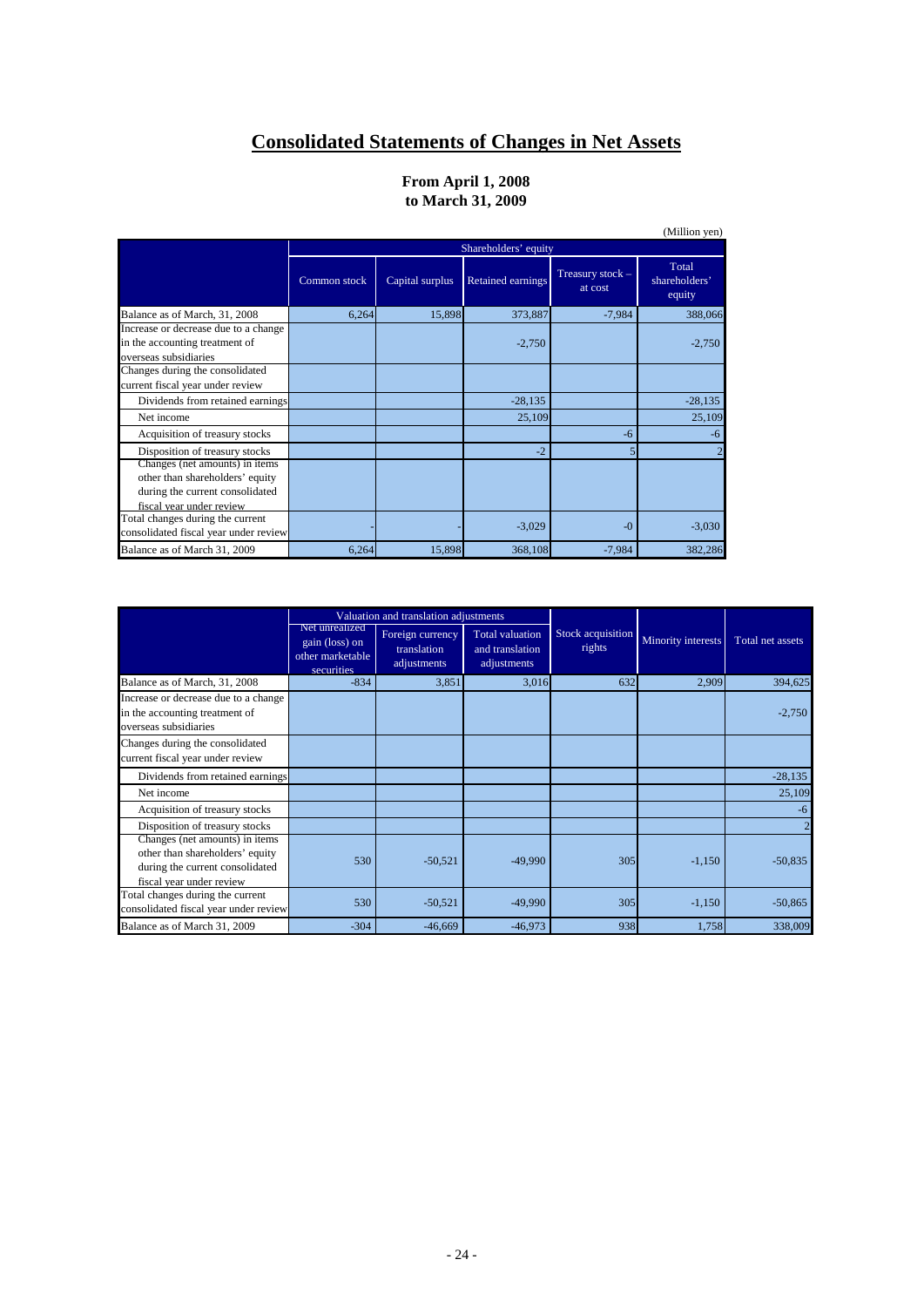### **(Reference) Consolidated Statements of Cash Flows**

# **From April 1, 2008**

|  | 110m 11pm 1, 2000 |  |
|--|-------------------|--|
|  | to March 31, 2009 |  |

| Item                                                                                                                                  | Amount                |
|---------------------------------------------------------------------------------------------------------------------------------------|-----------------------|
| <b>Operating activities</b>                                                                                                           | Million yen           |
| Income before income taxes and other items                                                                                            | 44,058                |
| Depreciation and amortization                                                                                                         | 50,030                |
| <b>Impairment</b> loss                                                                                                                | 30.458                |
| Increase or decrease in allowance for doubtful receivables ("-" indicates decrease)                                                   | 586                   |
| Increase or decrease in accrued bonus to employees ("-" indicates decrease)                                                           | $-2,716$              |
| Increase or decrease in reserve for periodic repairs ("-" indicates decrease)                                                         | $-18$                 |
| Increase or decrease in retirement benefit reserve ("-" indicates decrease)<br>Interest and dividend received                         | $-1,721$<br>$-4,080$  |
| Interest paid                                                                                                                         | 2,347                 |
| Foreign exchange loss or gain (-)                                                                                                     | $-8,032$              |
| Gain or loss on equity method investment ("-" indicates gain)                                                                         | 314                   |
| Gain on sale of property, plant and equipment                                                                                         | $-365$                |
| Loss on disposal of property, plant and equipment                                                                                     | 1,147                 |
| Gain or loss on sale of investment securities ("-" indicates gain)                                                                    | $-9,675$              |
| Valuation gain or loss on investment securities ("-" indicates gain)                                                                  | 2,327                 |
| Fees received for previous years                                                                                                      | $-3,200$              |
| Gain or loss on transfer of business ("-" indicates gain)                                                                             | $-886$                |
| Additional retirement allowance                                                                                                       | 6,743                 |
| Environment preservation cost                                                                                                         | 64                    |
| Others                                                                                                                                | $-420$                |
| Increase or decrease in notes and accounts receivables ("-" indicates increase)                                                       | 30,543                |
| Increase or decrease in inventories ("-" indicates increase)<br>Increase or decrease in other current assets ("-" indicates increase) | 6,240                 |
| Increase or decrease in notes and accounts payables ("-" indicates decrease)                                                          | $-2,284$<br>$-23,465$ |
| Increase or decrease in unpaid consumption tax, etc. ("-" indicates decrease)                                                         | $-60$                 |
| Increase or decrease in other current liabilities ("-" indicates decrease)                                                            | $-958$                |
| Sub-total                                                                                                                             | 116,976               |
| Interest and dividend received                                                                                                        | 3,475                 |
| Interest paid                                                                                                                         | $-1.897$              |
| Fees received for previous years                                                                                                      | 3,200                 |
| Additional retirement allowance paid                                                                                                  | $-3, 111$             |
| Environment preservation costs paid                                                                                                   | $-64$                 |
| Tax paid                                                                                                                              | $-34,990$             |
| Corporation tax refund received                                                                                                       | 7,387                 |
| Net cash provided by operating activities                                                                                             | 90,975                |
| <b>Investing activities</b><br>Expenditure for lodgment of time deposit                                                               | $-7,108$              |
| Income from withdrawal of time deposit                                                                                                | 590                   |
| Purchases of property, plant and equipment                                                                                            | $-34,173$             |
| Proceeds from sales of property, plant and equipment                                                                                  | 1,170                 |
| Expenditure for acquisition of investment securities                                                                                  | $-747$                |
| Proceeds from sales of investment securities                                                                                          | 17,875                |
| Acquisition of shares in subsidiaries that accompanied the change in the scope of                                                     | $-1,153$              |
| consolidation                                                                                                                         |                       |
| Expenditure for funds provided to minority shareholders as a result of merger                                                         | $-9,397$              |
| <b>Expenditure for loans</b>                                                                                                          | $-157$                |
| Proceeds from collection of loans                                                                                                     | 236                   |
| Expenditure for other investments                                                                                                     | $-3,641$              |
| Proceeds from other investments                                                                                                       | 859                   |
| Proceeds from transfer of business                                                                                                    | 1,320                 |
| Net cash used in investing activities                                                                                                 | $-34,328$             |
| <b>Financing activities</b>                                                                                                           |                       |
| Net increase in short-term bank loans ("-" indicates decrease)                                                                        | $-4,320$              |
| Net increase in commercial paper ("-" indicates decrease)                                                                             | 35,786                |
| Proceeds from long-term borrowings and issuance of corproate bond                                                                     | 135                   |
| Expenditure for long-term loan repayment                                                                                              | $-8,978$<br>$-6$      |
| Payments for acquisition of treasury stock<br>Proceeds from sale of treasury stock                                                    | $\overline{2}$        |
| Dividends paid by the parent company                                                                                                  | $-28, 115$            |
| Dividends paid to minority interests                                                                                                  | $-304$                |
| Net cash used in financing activities                                                                                                 | $-5,800$              |
| Effect of exchange rate changes on cash and cash equivalents                                                                          | $-24,253$             |
| Net increase in cash and cash equivalents                                                                                             | 26,592                |
| Cash and cash equivalents at the beginning of the period                                                                              | 181,335               |
| Cash and cash equivalents at the end of the period                                                                                    | 207,928               |

(Note) Cash flow figures bearing – denote outflows of cash and cash equivalents.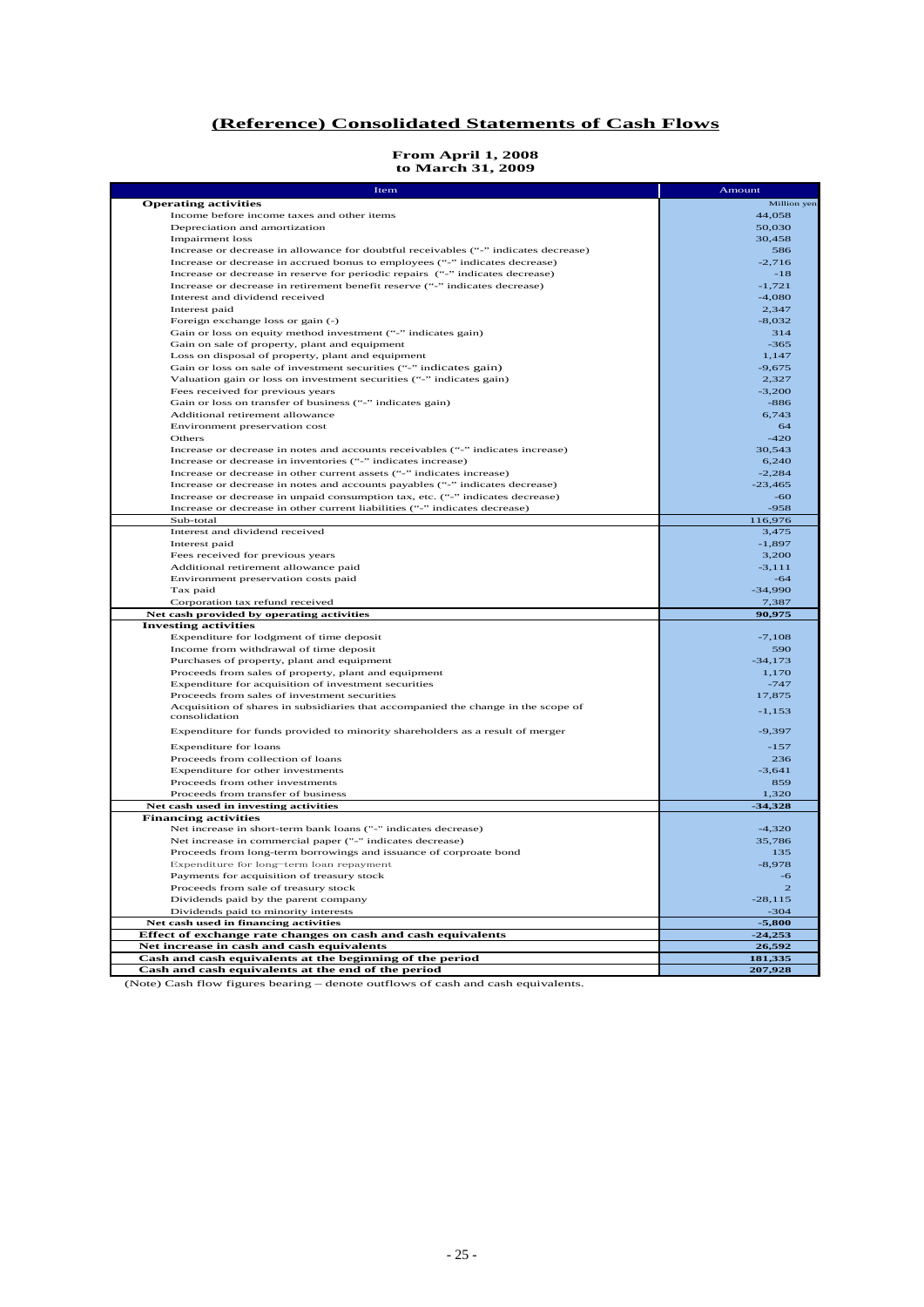### **Notes to Consolidated Financial Statements**

#### **Basic Important Matters for the Preparation of Consolidated Financial Statements**

1. Scope of Consolidation

- Number of consolidated subsidiaries: 102 companies
- Major consolidated subsidiaries: HOYA HOLDINGS, INC.,

HOYA HOLDINGS N.V., HOYA HOLDINGS (ASIA) B.V. HOYA HOLDINGS ASIA PACIFIC PTE LTD., PENTAX OF AMERICA, INC., PENTAX EUROPE GMBH,

HOYA HEALTHCARE CORPORATION

2. Application of the equity method (1) Affiliates accounted for by the equity method

Number of Affiliates subject to application of the equity method: 4 companies

Name of major affiliates: AvanStrate Inc.,

PrimeOptics., Co., Ltd.

(2) Affiliates not accounted for by the equity method

Major affiliate: Two Coins Co., Ltd.

The company not accounted for by the equity method is a small company and has been excluded from application of the equity method because both the gain/loss in equity method and retained earnings have little impact on the consolidated financial statements.

### 3. Changes in the scope of consolidation

The number of consolidated subsidiaries increased by ten companies in total during the consolidated fiscal year under review, including four acquisitions and six new companies. Meanwhile, the number of consolidated subsidiaries decreased by eight, including the loss of one company due to a merger of consolidated subsidiaries, the disappearance of one consolidated subsidiary that was merged into one affiliate company accounted for by the equity method, and the liquidation of six companies.

4. Fiscal years of consolidated subsidiaries

The fiscal years of the 11 consolidated subsidiaries located in the People's Republic of China, one consolidated subsidiary located in the United States and one consolidated subsidiary located in the Republic of the Philippines end on December 31.

All 102 consolidated subsidiaries report quarterly results. Financial documents based on the results current as of the 4th quarter (March 31) are used for the abovementioned consolidated subsidiaries when preparing the consolidated financial documents.

5. Significant Accounting Policies

(1) Standards and methods for evaluation of marketable securities

Other marketable securities

Those quoted on exchanges:

The market value method based on the market price, etc. at the end of the consolidated fiscal year

(All valuation gains and losses are processed through the method of direct entry in capital, and sale cost is calculated based on the moving average method)

Those not quoted on exchanges:

Cost determined by the moving-average method.

#### (2) Standards and methods for evaluation of derivatives

Market value method

(3) Standards and methods for evaluation of inventories

Inventories are recorded at cost chiefly using the weighted average costing method. (The amounts shown on the balance sheet are based on the method to reduce book value due to a decline in profitability.)

(Changes in accounting policies)

The "accounting standards for the valuation of inventory" (No. 9 Corporate Accounting Standards announced on July 5, 2006) were applied from the consolidated fiscal year under review.

This had a negligible effect on operating income, ordinary income and income before adjustment of income taxes and other items for the consolidated fiscal year under review.

(4) Methods of depreciation of fixed assets

Tangible fixed assets (excluding leased assets):

The Company and its consolidated subsidiaries based in Japan adopt the straight-line method for buildings (excluding building annexes) that have been acquired on April 1, 1998 and thereafter, and the declining-balance method for other tangible fixed assets. Some consolidated subsidiaries adopt the straight-line method. The useful life of buildings is 10 to 50 years and that of machinery and equipment is 3 to 12 years.

(Additional information)

Taking the opportunity of the 2008 amendment to the Corporation Tax Law regarding the useful life of depreciable assets, the Company and its domestic consolidated subsidiaries reviewed the use of tangible fixed assets. As a result, from the consolidated fiscal year under review, we applied the depreciation method based on the amended Corporation Tax Law to part of the tangible fixed assets.

This had a negligible effect on operating income, ordinary income and income before adjustment of income taxes and other items for the consolidated fiscal year under review.

Intangible fixed assets (excluding leased assets):

The straight-line method is applied. The period of depreciation is 8 years for patent rights, 10 years for technological assets and 5 years for software (period of possible use within the Company).

Goodwill is amortized in a straight line in 20 or less years by estimating the period in which investment in respective subsidiaries shows effects. Insignificant assets are depreciated in a lump sum.

Leased assets:

With respect to leased assets for finance lease transactions based on which the right of ownership is not transferred, the period of lease is used as useful life, and the straight-line method is applied assuming that the remaining value is zero. (Changes in accounting policies)

Previously, accounting treatment similar to the method for lease transactions was applied to finance lease transactions based on which the right of ownership is not transferred. However, the Accounting Standard for Lease Transactions (ASB Standard No. 13) and the Guidance on Accounting Standard for Lease Transactions (ASB Guidance No. 16) were applied from the consolidated fiscal year under review, and the finance lease transactions were based on accounting treatment similar to the method for ordinary sales transactions.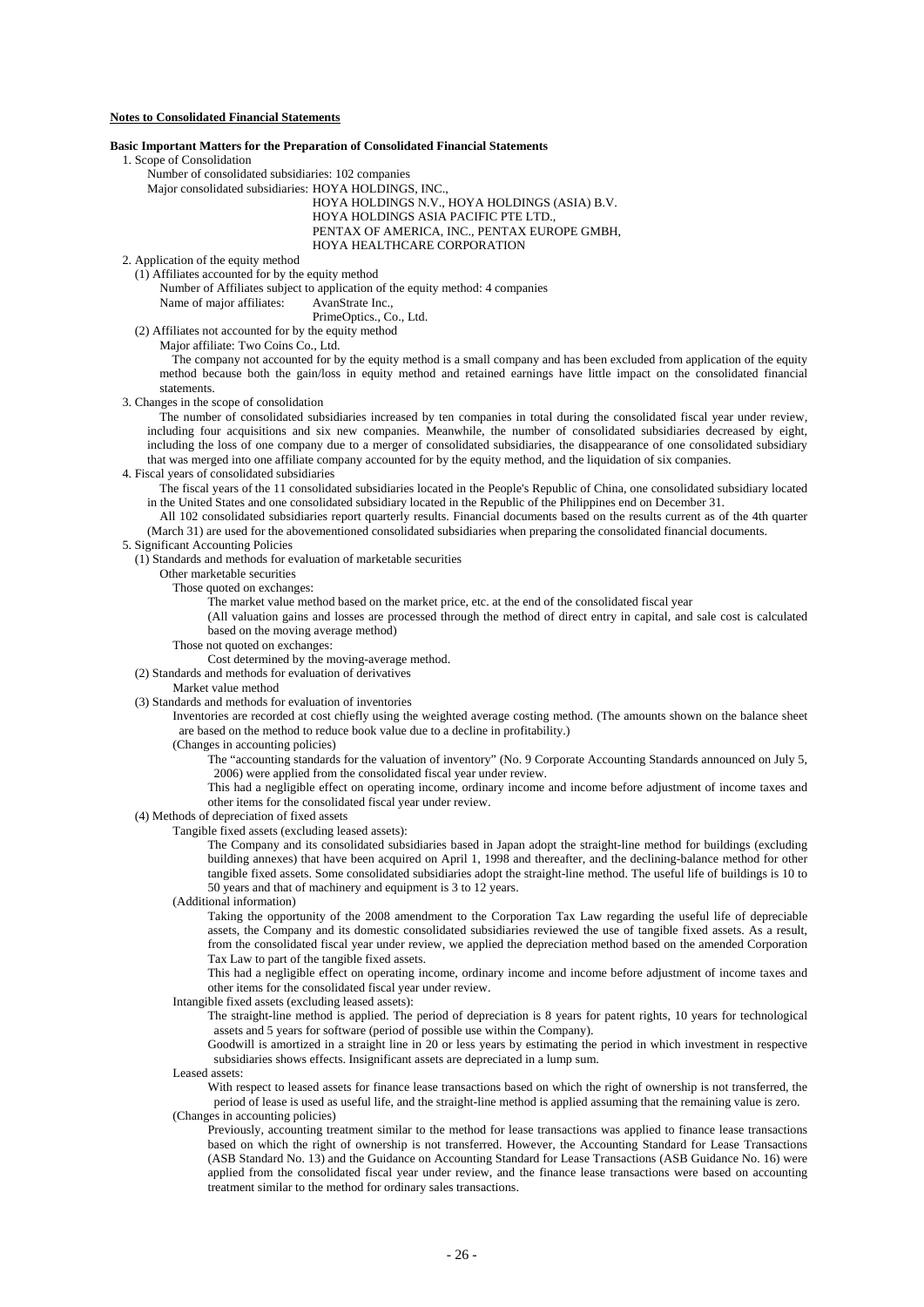With respect to finance lease transactions based on which the right of ownership is not transferred, accounting treatment similar to the method for ordinary lease transactions continues to be applied if the start date of the lease transaction is before the initial year of the start of the application.

This had a negligible effect on operating income, ordinary income and income before adjustment of income taxes and other items for the consolidated fiscal year under review.

(5) Methods of providing important allowances

(i) Allowance for doubtful receivables:

To prepare against credit losses, an allowance for doubtful receivables is provided. For ordinary credits, an allowance is provided based on the historical loss ratios. For credits threatened with bankruptcy and for credits to borrowers under bankruptcy and reorganization, etc., allowance is provided based on an evaluation of the financial position of the borrowers.

(ii) Accrued bonus:

To prepare for bonus payments to employees, an accrued bonus is provided in accordance with the estimated amounts payable.

(iii) Allowance for product warranties, etc.:

To prepare for after-sales service expenses for sold products that are anticipated to arise within their warranty periods, an allowance is provided on the basis of results for past fiscal years and forecasts for future warranty expenses. Some of the overseas subsidiaries primarily record estimates based on their net sales and the like.

(iv) Allowance for retirement benefits:

To prepare for the payment of retirement benefits to employees, allowances for retirement benefits were recorded for parts of business divisions and overseas consolidated subsidiaries based on the estimated amount of retirement benefit liability and pension assets as of the end of the consolidated fiscal year under review.

With respect to past service liabilities, an amount proportionally distributed using the straight-line method based on fixed years (10 years) within the average remaining employment period of employees at the point of their accrual is accounted for.

With regard to actuarial differences, an amount proportionally distributed in the straight-line method based on fixed years (10 years) within the average remaining employment period of employees at the point of their accrual in each consolidated fiscal year is accounted for, starting in the following consolidated fiscal year.

(Changes in accounting policies)

The Partial Amendment to Accounting Standard for Retirement Benefits (Part 3) (ASB Standard No. 19 announced on July 31, 2008) may be applied to consolidated financial statements for consolidated fiscal years commencing before March 31, 2009. The above accounting standards were therefore applied from the consolidated fiscal year under review. This had no effect on operating income, ordinary income and income before adjustment of income taxes and other items for the consolidated fiscal year under review, because its impact, including actuarial differences that accrued during the consolidated fiscal year under review, will be treated as costs in and after the following consolidated fiscal year.

(v) Reserve for periodic repairs:

To prepare for expenses for large-scale repairs to continuous smelters after a fixed period of time, an amount estimated based on the expenses of the previous large-scale repairs is provided.

(6) Standards for the conversion of significant foreign-denominated assets and liabilities into Japanese currency

Foreign-denominated credits and liabilities are converted into yen currency based on the spot exchange rate on the last day of the current consolidated fiscal year under review, and the exchange difference is treated as a gain or loss. Assets and liabilities of consolidated subsidiaries located overseas are converted into yen currency based on the spot exchange rate on the last day of the consolidated fiscal year under review, their revenue and expenses are converted into yen currency based on the average exchange rate for the consolidated fiscal year under review, and the exchange differences are included in foreign currency translation adjustments and minority interests in the Net Assets section.

- (7) Treatment of national and local consumption taxes
	- The tax excluded method is applied.
- 6. Method for evaluating the assets and liabilities of consolidated subsidiaries

The method used for evaluating the assets and liabilities of consolidated subsidiaries is the market value method.

7. Change of important matters fundamental to the preparation of consolidated financial statements

Application of the "tentative handling of accounting treatment for overseas subsidiaries in the preparation of consolidated financial statements":

The Tentative Treatment for the Unification of Accounting Policies of Foreign Subsidiaries in Preparing Consolidated Financial Statements (PITF No. 18 dated May 17, 2006) was applied from the consolidated fiscal year under review, and the revisions necessary for the settlement of consolidated accounts were made.

As a result, retained earnings as of the beginning of the consolidated fiscal year under review decreased by 2,750 million yen, but there was a negligible effect on operating income, ordinary income and income before adjustment of income taxes and other items for the consolidated fiscal year under review.

8. Change of the method for indication

With respect to "merchandise and finished goods," "work in process" and "raw materials and supplies," these had been shown collectively as "inventory" during and prior to the previous consolidated fiscal year, but were shown individually in the consolidated fiscal year under review.

"Goodwill" had been shown individually during and prior to the previous consolidated fiscal year, but was shown collectively as "intangible fixed assets" because of the lack of importance in terms of the amount in the consolidated fiscal year under review.

#### **Notes to the Consolidated Balance Sheets**

- 1. The amounts shown are rounded down to the nearest million yen.
- 2. Accumulated depreciation of tangible fixed assets: 262,199 million yen
- 3. Contingent liability
	- (1) Liabilities for guarantee: 1,722 million yen

The Company guarantees transactions with its business customers and transactions employees of the Group have with financial institutions.

(2) Contingent liability (related to lawsuit)

HOYA LENS DEUTSCHLAND GMBH (Germany), which is a subsidiary of HOYA CORPORATION, received a statement of objections from the Federal Cartel office of the Federal Republic of Germany in December 2008. HOYA CORPORATION and HOYA LENS DEUTSCHLAND GMBH are currently investigating the facts of this matter, and will deal with it appropriately.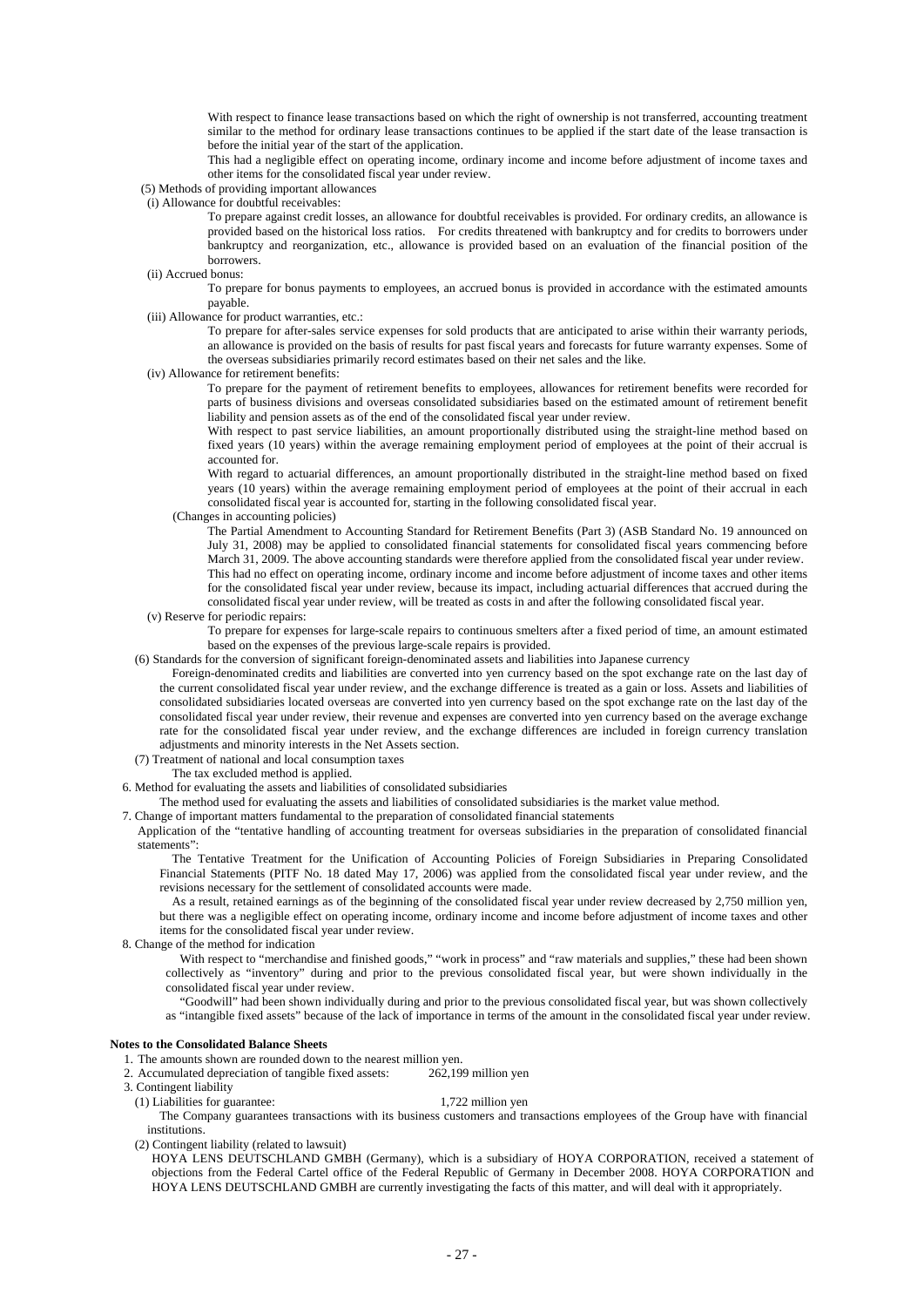There is a possibility that losses will be incurred in the future as a result. However, it is difficult to reasonably estimate the impact as of now, and the impact on the consolidated financial statements is unclear.

4. Discounts on notes receivable 180 million yen

#### **Notes to the Consolidated Statements of Income**

1. The amounts shown are rounded down to the nearest million yen.

2. Impairment losses

The HOYA Group classified its assets based on business units. Assets to be sold or retired and idle assets were classified by individual property. Asset impairment accounting was applied to the following asset groups during the consolidated fiscal year under review.

(1) Goodwill and other fixed assets of each asset class of the PENTAX Division (the Company)

| Location                 | Use                                                                     | <b>Asset Class</b> |
|--------------------------|-------------------------------------------------------------------------|--------------------|
| Itabashi-ku, Tokyo, etc. | Assets for life care business                                           | Goodwill           |
| Itabashi-ku, Tokyo, etc. | Assets for imaging system<br>business                                   | Goodwill, etc.     |
| Itabashi-ku, Tokyo, etc. | Assets for opt-device<br>business and digital camera<br>module business | Goodwill, etc.     |
| Itabashi-ku, Tokyo, etc. | Jointly-owned assets                                                    | Software, etc.     |

There were signs of asset impairment including a sharp decline in the profitability of each asset class of the PENTAX Division, which is attributable to rapid deterioration in the economic environment against the backdrop of the financial unrest provoked in the United States and the reduction of earnings caused by the appreciation of the yen. In contemplation of the future business outlook and the possibility of collection, the asset impairment loss on goodwill and part of other fixed assets was recorded as an extraordinary loss. The details are as follows.

| Goodwill                               | $20,858$ million yen |
|----------------------------------------|----------------------|
| Patent rights (intangible fixed asset) | 2.224                |
| Software (intangible fixed asset)      | 1.260                |
| Others                                 | 3.093                |
| Total                                  | 27.436               |

The recoverable value of each asset group was measured on the basis of its utility value. The recoverable value was calculated by reducing future cash flow at the rate of 10%.

(2) Trademark rights of the PENTAX Division (subsidiary in the United States)

| Location            | Use                  | Asset Class             |
|---------------------|----------------------|-------------------------|
| <b>Boston</b>       | Trademark for PENTAX | Intangible fixed assets |
| (the United States) | products             |                         |

With respect to trademark rights, which were recorded as intangible fixed assets in the consolidated fiscal year under review, the book value of the assets concerned was reduced to the recoverable value, and the amount of reduction as impairment loss was recorded as an extraordinary loss. The details are as follows.

| asset) | Trademark rights (intangible fixed | $213$ million yen |  |
|--------|------------------------------------|-------------------|--|
| Total  |                                    | 213               |  |

The recoverable value of the asset group was measured on the basis of its utility value. The recoverable value was calculated by reducing future cash flow at the rate of 16%.

(3) Tokyo Studio in the Crystal Division (located in Akishima Factory)

| Location            | Use                          | Asset Class             |
|---------------------|------------------------------|-------------------------|
| Akishima-shi, Tokyo | Facilities for manufacturing | Machinery and vehicles, |
|                     | crystal, etc.                | etc.                    |

The continuation of the business of the Crystal Division was suspended because consumer and corporate sector demand for gifts declined sharply due to the sluggish market. Business is expected to deteriorate due to a slowdown in consumption, attributable to the global economic crisis. The book value of the asset group of the Crystal Division was therefore reduced to the recoverable value, and the amount of reduction as impairment loss was recorded as an extraordinary loss. The details are as follows. Machinery and vehicles 44 million yen

| Machinery and vehicles | $44$ million ye |
|------------------------|-----------------|
| Others                 |                 |
| Total                  | 67              |

The recoverable value of the asset group was measured in terms of its value in use, which is deemed to be zero. (4) Assets to be sold or retired and idle assets, etc.

| Location                  | Use                     | <b>Asset Class</b>                |
|---------------------------|-------------------------|-----------------------------------|
| Itabashi-ku, Tokyo        | Assets to be sold, etc. | Buildings and structures,<br>etc. |
| Mashiko-machi, Tochigi    | Idle assets, etc.       | Buildings and structures,<br>etc. |
| Takamori-machi,<br>Nagano | Idle assets etc.        | Buildings and structures,<br>etc. |

With respect to assets to be sold or retired in the future whose market value has declined, and idle assets, etc. whose use is not expected in future due to business restructuring, their book value was reduced to the recoverable value, and the amount of reduction as impairment loss was recorded as an extraordinary loss. The details are as follows.

| Buildings and structures | $1,724$ million yen |
|--------------------------|---------------------|
| Machinery and vehicles   | 572                 |
| Others                   | 445                 |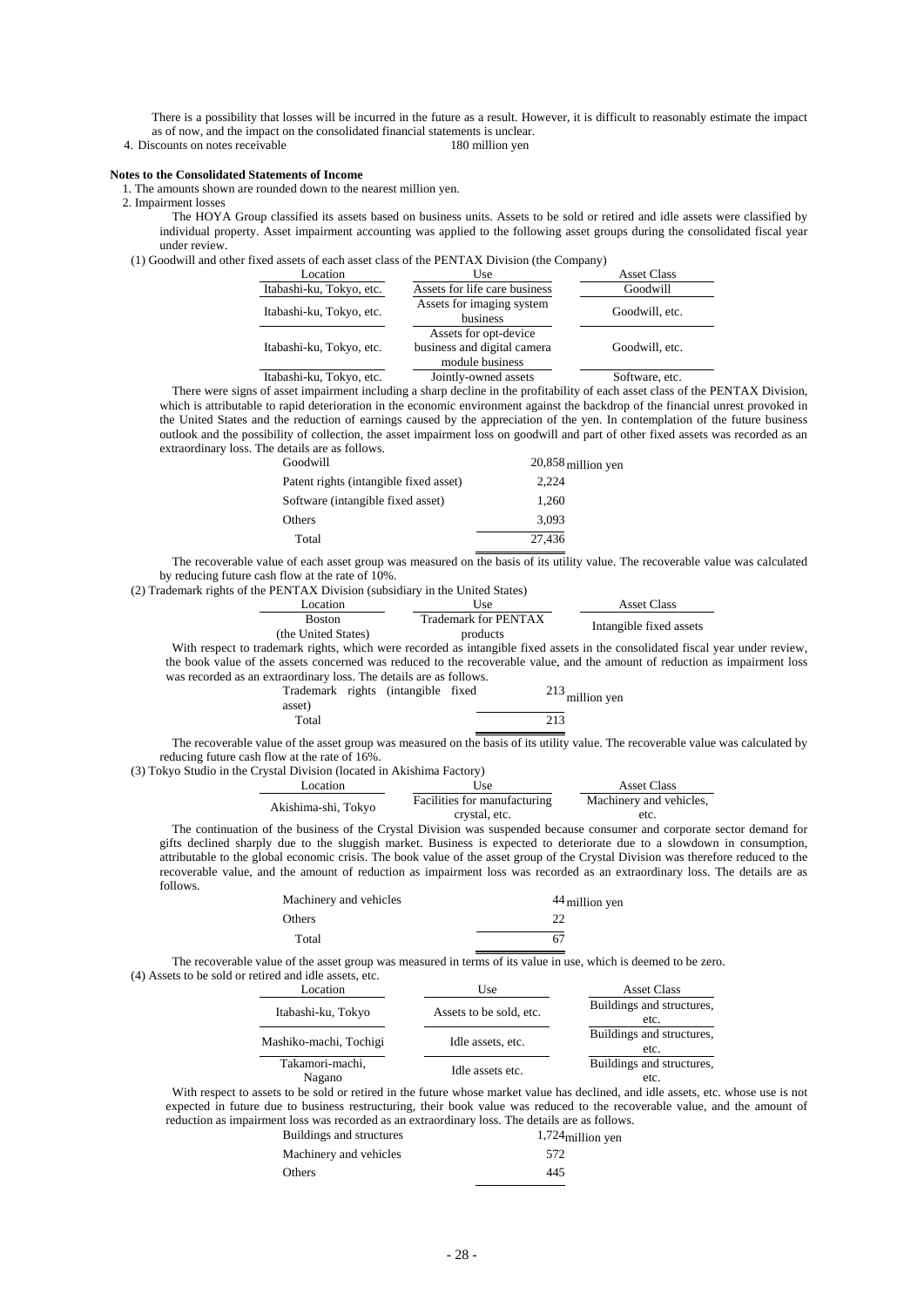Total 2,742

The recoverable value of the assets was measured on the basis of their net sale price.

### **Notes to the Consolidated Statements of Changes in Net Assets**

|  |                                           |  |  | 1. The amounts shown are rounded down to the nearest million yen. |  |  |  |  |
|--|-------------------------------------------|--|--|-------------------------------------------------------------------|--|--|--|--|
|  | $\sim$ $\sim$ $\sim$ $\sim$ $\sim$ $\sim$ |  |  |                                                                   |  |  |  |  |

| 2. Matters relating to the aggregate number of shares that are already issued |                            |  |
|-------------------------------------------------------------------------------|----------------------------|--|
|                                                                               | Number of charge increased |  |

|              | Number of shares                                       | Number of shares increased<br>Number of shares<br>decreased during the<br>during the current |                                                  | Number of shares at the<br>end of the current |
|--------------|--------------------------------------------------------|----------------------------------------------------------------------------------------------|--------------------------------------------------|-----------------------------------------------|
| Share class  | at the end of the previous<br>consolidated fiscal year | consolidated fiscal year<br>under review                                                     | current consolidated fiscal<br>vear under review | consolidated fiscal year<br>under review      |
| Common stock | 435,017,020 shares                                     |                                                                                              |                                                  | 435,017,020 shares                            |

### 3. Matters relating to the number of treasury stocks

|              | Number of shares at the  | Number of shares increased | Number of shares            | Number of shares at the  |  |
|--------------|--------------------------|----------------------------|-----------------------------|--------------------------|--|
| Share class  | end of the previous      | during the current         | decreased during the        | end of the current       |  |
|              | consolidated fiscal year | consolidated fiscal year   | current consolidated fiscal | consolidated fiscal year |  |
|              |                          | under review               | vear under review           | under review             |  |
| Common stock | 2,158,291 shares         | $3.141$ shares             | 1.372 shares                | 2,160,060 shares         |  |

(Notes) Details (causes) of the increase and decrease in the numbers of treasury stocks are as follows:

Increase due to repurchase of treasury stock less than one unit: 3,141 shares<br>Decrease due to sale of treasury stock less than one unit: 972 shares

Decrease due to sale of treasury stock less than one unit: 972 shares<br>Decrease due to the exercise of stock options: 400 shares Decrease due to the exercise of stock options:

4. Matters relating to dividends

(1) Amounts of dividend payment and others

(i) Matters concerning dividends based on the resolution at the meeting of the Board of Directors held on May 22, 2008:

| • Total amount of dividends: | 15,150 million yen |
|------------------------------|--------------------|
| • Dividends per share:       | $35$ yen           |
| $\cdot$ Record date:         | March 31, 2008     |

| • Effective date: | June 2, 2008 |
|-------------------|--------------|

(ii) Matters concerning dividends based on the resolution at the meeting of the Board of Directors held on November 10, 2008:

• Total amount of dividends:

| • Dividends per share: | 30 yen |
|------------------------|--------|
|                        |        |

- \* Record date: September 30, 2008<br>
\* Effective date: November 25, 2008
	- November 25, 2008

(2) Dividends whose record dates fall within the current consolidated fiscal year under review and effective dates fall within the following consolidated fiscal year

Matters concerning dividends by resolution in the meeting of the Board of Directors to be held on May 28, 2009:

| · Total amount of dividends: | 15,149 million yen |
|------------------------------|--------------------|
| • Dividend resource:         | Retained earnings  |
| • Dividends per share:       | 35 yen             |
| · Record date:               | March 31, 2009     |
| • Effective date:            | June 1, 2009       |

5. Class and number of shares to be issued based on stock acquisition rights at the end of the current consolidated fiscal year under review (excluding shares yet to reach the first day of the exercise period for the rights) Common stock: 2,251,200 shares

### **Notes to per-share information**

| (1) Net assets per share: | 774.65 yen |
|---------------------------|------------|
| (2) Net income per share: | 58.01 yen  |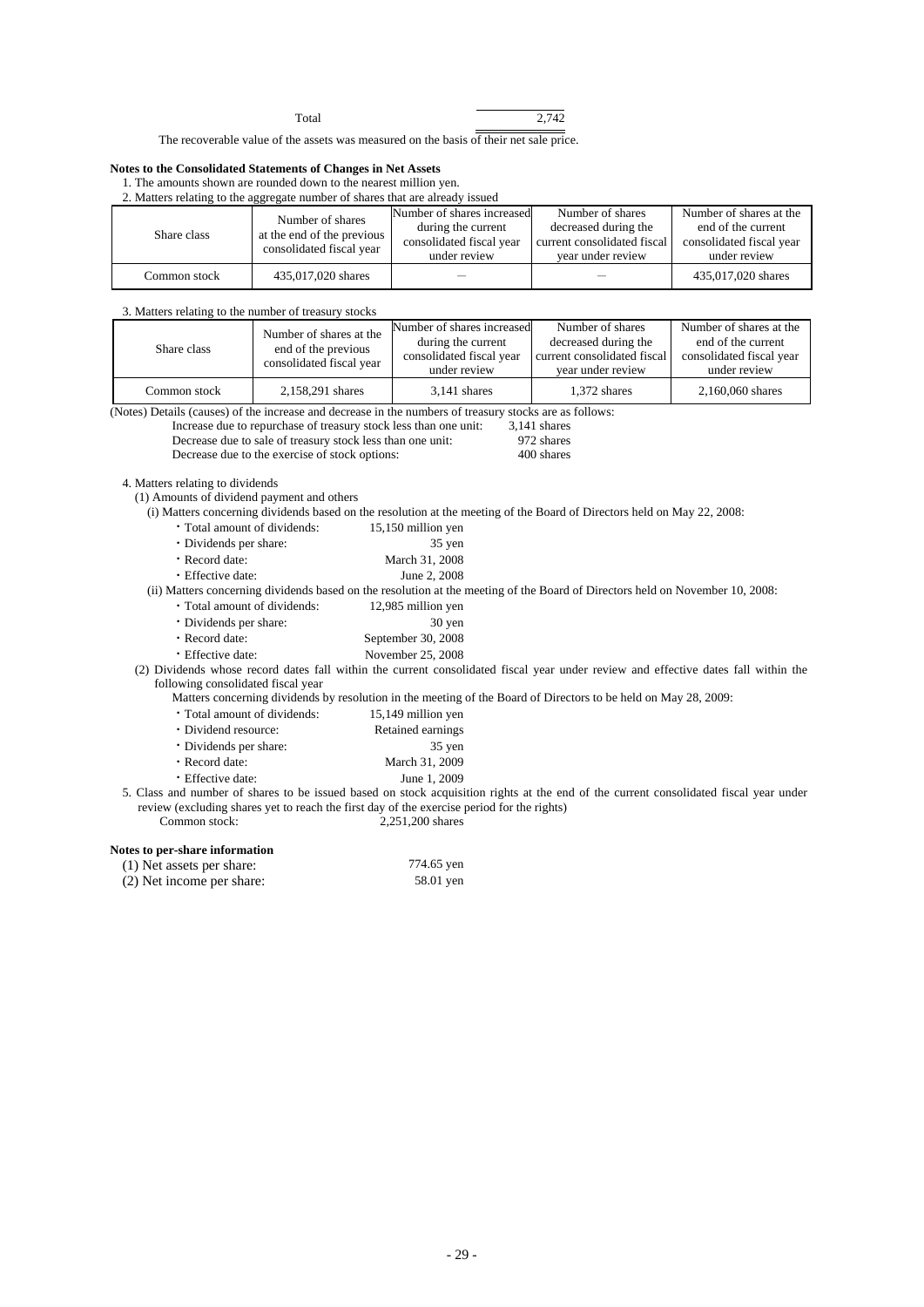# **Independent Auditors' Audit Report Concerning Consolidated Financial Statements**

| <b>Independent Auditors' Audit Report</b>                                                                                                                                                                                                                                                                                                                                                                                                                                                                                                                                                                                                                                   |                                                |                                                            |  |  |  |
|-----------------------------------------------------------------------------------------------------------------------------------------------------------------------------------------------------------------------------------------------------------------------------------------------------------------------------------------------------------------------------------------------------------------------------------------------------------------------------------------------------------------------------------------------------------------------------------------------------------------------------------------------------------------------------|------------------------------------------------|------------------------------------------------------------|--|--|--|
|                                                                                                                                                                                                                                                                                                                                                                                                                                                                                                                                                                                                                                                                             |                                                | May 13, 2009                                               |  |  |  |
| To the Board of Directors of HOYA CORPORATION                                                                                                                                                                                                                                                                                                                                                                                                                                                                                                                                                                                                                               |                                                |                                                            |  |  |  |
|                                                                                                                                                                                                                                                                                                                                                                                                                                                                                                                                                                                                                                                                             | <b>Deloitte Touche Tohmatsu</b>                |                                                            |  |  |  |
|                                                                                                                                                                                                                                                                                                                                                                                                                                                                                                                                                                                                                                                                             | Designated Employee<br><b>Managing Partner</b> | Certified Public Accountant<br>Hitoshi Matsumoto<br>(seal) |  |  |  |
|                                                                                                                                                                                                                                                                                                                                                                                                                                                                                                                                                                                                                                                                             | Designated Employee<br><b>Managing Partner</b> | Certified Public Accountant<br>Yoshiaki Hatori<br>(seal)   |  |  |  |
|                                                                                                                                                                                                                                                                                                                                                                                                                                                                                                                                                                                                                                                                             | Designated Employee<br><b>Managing Partner</b> | Certified Public Accountant<br>Ichiro Sakamoto<br>(seal)   |  |  |  |
| We, Deloitte Touche Tohmatsu, conducted an audit of HOYA CORPORATION on its consolidated<br>financial statements (consolidated balance sheets, consolidated statements of income, consolidated<br>statements of changes in net assets, and notes to consolidated financial statements) for the 71st fiscal year<br>from April 1, 2008 to March 31, 2009, based on the provision of Clause 4 of Article 444 of the Company<br>Law. The management is responsible for the preparation of these consolidated financial statements, and<br>we are responsible for expressing opinions on the consolidated financial statements from an independent<br>position.                 |                                                |                                                            |  |  |  |
| We conducted this audit based on the generally-accepted accounting standards in Japan. The audit<br>criteria require us to obtain reasonable assurance as to whether the consolidated financial statements<br>contain any important misstatements. The audit is performed on the basis of testing audit and consists of<br>reviewing the representation of the consolidated financial statements as a whole including evaluation of<br>the accounting policy adopted by the management, its application method, and the estimate conducted by<br>the management. We consider ourselves to be provided with a reasonable basis for our opinions as a<br>result of the audit. |                                                |                                                            |  |  |  |
| We recognize that the above-mentioned consolidated financial statements represent the situation of assets<br>and profit and loss in the period concerning the consolidated financial statements of the industrial group<br>including HOYA CORPORATION and its consolidated subsidiaries appropriately in all important<br>points, based on the generally-accepted accounting standards in Japan.                                                                                                                                                                                                                                                                            |                                                |                                                            |  |  |  |

There are no interests between HOYA CORPORATION and Deloitte Touche Tohmatsu or the managing partners which must be documented according to the provisions of the Certified Public Accountant Law.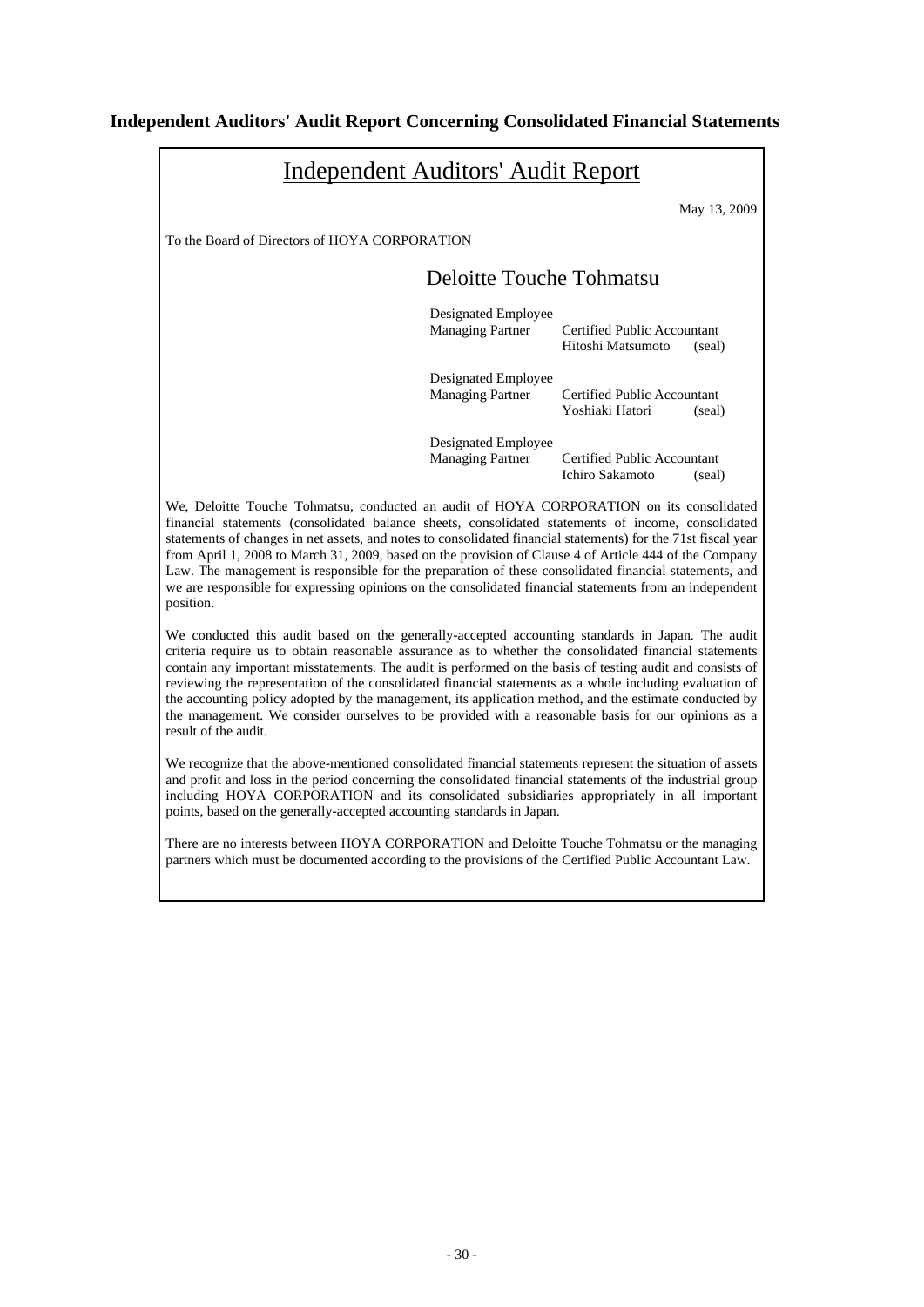# **For the 71st Fiscal Year of HOYA CORPORATION**

### **Balance Sheets (non-consolidated)**

# **As of March 31, 2009**

| <b>Item</b>                          | <b>Amount</b> | <b>Item</b>                             | <b>Amount</b> |
|--------------------------------------|---------------|-----------------------------------------|---------------|
| (ASSETS)                             | Million yen   | (LIABILITIES)                           | Million yen   |
| <b>Current assets</b>                | 170,793       | <b>Current liabilities</b>              | 163,597       |
| Cash and deposits                    | 45,910        | Notes payable – trade                   | 1,471         |
| Notes receivable – trade             | 6,629         | Accounts payable - trade                | 21,406        |
| Accounts receivable – trade          | 62,256        | Short-term debt from affiliates         | 46,676        |
| Merchandise                          | 2,355         | Long-term loans scheduled for           | 4,289         |
| Finished goods                       | 14,656        | repayment within one year               |               |
| Semi-finished goods                  | 2,312         | Commercial papers                       | 41,978        |
| Raw materials                        | 1,892         | Accounts payable - others               | 15,276        |
| Work in process                      | 8,449         | Accrued expenses arising from           |               |
| <b>Supplies</b>                      | 2,884         | outside manufacturing                   | 2,579         |
| Accounts receivable - others         | 14,620        | Accrued income taxes                    | 3,241         |
| Short-term loans to affiliates       | 1,303         | Accrued expenses                        | 8,260         |
| Deferred tax assets                  | 5,838         | Deposits received                       | 10,577        |
| Others                               | 2,928         | Bonus reserve                           | 3,223         |
| Allowance for doubtful receivables   | $-1,246$      | Accrued warranty cost                   | 469           |
|                                      |               | Accrued equipment expenses              | 3,692         |
| <b>Fixed assets</b>                  | 171,664       | Others                                  | 456           |
| <b>Tangible fixed assets</b>         | 50,887        |                                         |               |
| <b>Buildings</b>                     | 9.798         | Long-term liabilities                   | 117,611       |
| <b>Structures</b>                    | 811           | Corporate bonds                         | 99,972        |
| <b>Smelters</b>                      | 668           | Long-term loans payable                 | 8,545         |
| Machinery and equipment              | 13,321        | Allowance for retirement benefits for   |               |
| Vehicles                             | 21            | employees                               | 7,353         |
| Implements, tools and furniture      | 9,008         | Reserve for periodic repairs            | 998           |
| Land                                 | 12,779        | Other long-term liabilities             | 740           |
| Construction in progress             | 4,478         |                                         |               |
|                                      |               | <b>TOTAL LIABILITIES</b>                | 281,209       |
| <b>Intangible fixed assets</b>       | 15.719        | (NET ASSETS)                            |               |
| Patent rights                        | 8,159         | Shareholders' equity                    | 60,593        |
| Technological assets                 | 4,158         | <b>Common stock</b>                     | 6,264         |
| Other intangible fixed assets        | 3,401         |                                         |               |
|                                      |               | Capital surplus                         | 15,898        |
| <b>Investments and other assets</b>  | 105,037       | Capital reserve                         | 15,898        |
| Investment securities                | 3.399         |                                         |               |
| Shares of affiliates                 | 58,746        | <b>Retained earnings</b>                | 46,415        |
| Investment in affiliates             | 2.250         | Earned reserve                          | 1.566         |
| Long-term loans to affiliates        | 4,603         | Other retained earnings                 | 44,849        |
| Long-term prepaid expenses           | 145           | Special depreciation reserve            | 226           |
| Bankruptcy, reorganization and other | 431           | Reserve for deferred income             | 253           |
| claims                               |               | taxes on fixed assets                   |               |
| Deferred tax assets                  | 35,190        | Retained earnings brought forward       | 44,369        |
| Other assets                         | 635           |                                         |               |
| Allowance for doubtful receivables   | $-364$        | Treasury stock - at cost                | $-7,984$      |
|                                      |               |                                         |               |
|                                      |               | Valuation and translation adjustments   | $-302$        |
|                                      |               | Net unrealized gain (loss) on other     | $-302$        |
|                                      |               | marketable securities                   |               |
|                                      |               |                                         |               |
|                                      |               | <b>Stock acquisition rights</b>         | 938           |
|                                      |               | <b>TOTAL NET ASSETS</b>                 | 61,228        |
| <b>TOTAL ASSETS</b>                  | 342,438       | <b>TOTAL LIABILITIES AND NET ASSETS</b> | 342,438       |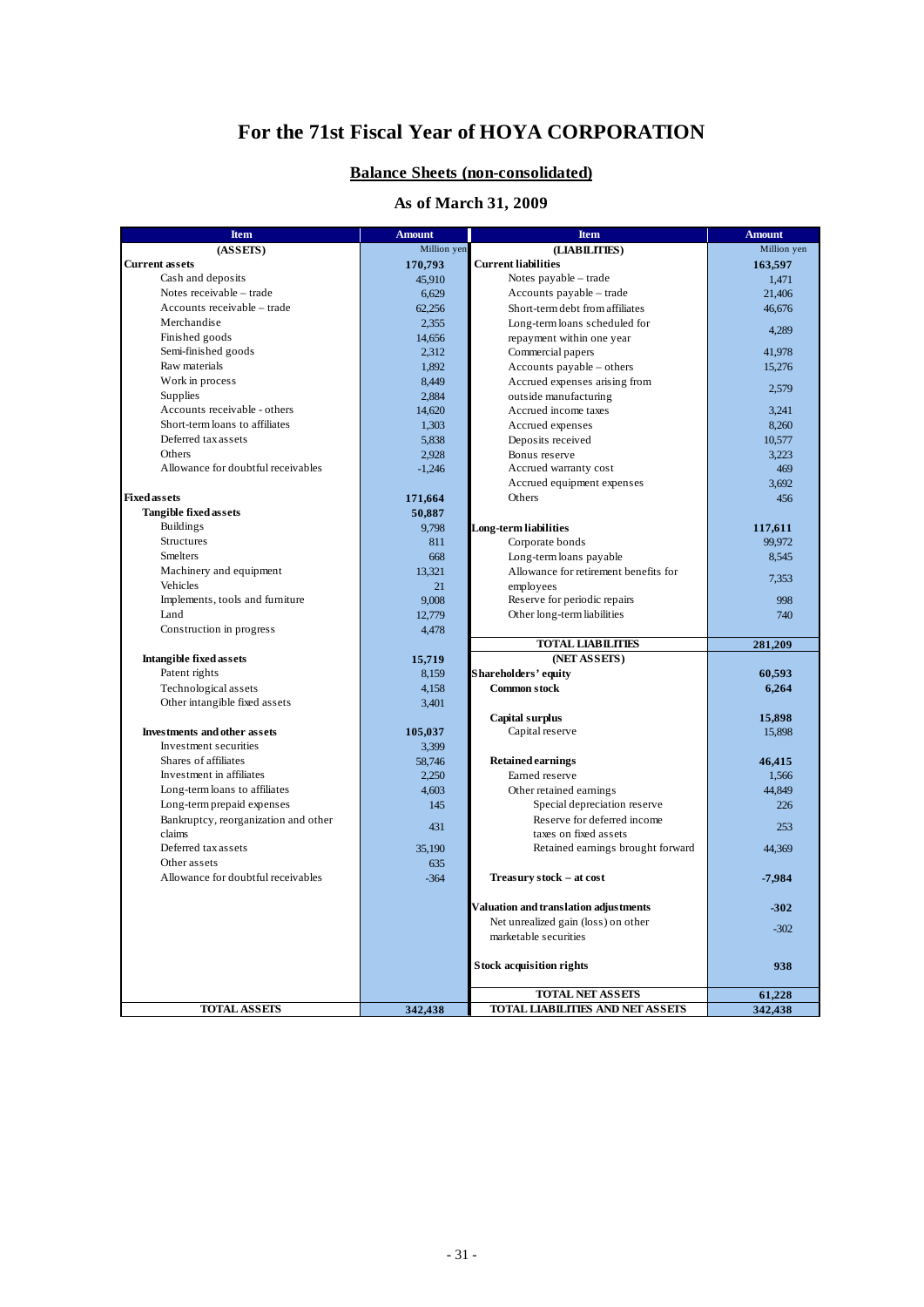# **For the 71st Fiscal Year of HOYA CORPORATION**

# **Statements of Income (non-consolidated)**

# **(From April 1, 2008 to March 31, 2009)**

| Item                                           | Amount |             |
|------------------------------------------------|--------|-------------|
|                                                |        | Million yen |
| <b>Net sales</b>                               |        | 279,618     |
| <b>Cost of sales</b>                           |        | 225,223     |
| <b>Gross profit on sales</b>                   |        | 54,394      |
| Selling, general and administrative expenses   |        | 60,129      |
| <b>Operating loss</b>                          |        | 5,734       |
| Non-operating income                           |        |             |
| Interest income                                | 346    |             |
| Dividend income                                | 5,059  |             |
| Fees and commissions received                  | 11,190 |             |
| Gain on foreign exchange                       | 1,644  |             |
| Others                                         | 1,284  | 19,524      |
| <b>Non-operating expenses</b>                  |        |             |
| Interest expenses                              | 2,657  |             |
| <b>Bond</b> interest                           | 1,654  |             |
| Others                                         | 506    | 4,818       |
| <b>Ordinary income</b>                         |        | 8,971       |
| <b>Extraordinary income</b>                    |        |             |
| Gain on sale of affiliated companies' shares   | 16,840 |             |
| Fees received for previous years               | 3,200  |             |
| Gain on transfer of business                   | 1,942  |             |
| Others                                         | 355    | 22,337      |
| <b>Extraordinary losses</b>                    |        |             |
| <b>Impairment</b> loss                         | 29,858 |             |
| Additional retirement benefits paid            |        |             |
| to employees                                   | 5,059  |             |
| Write-down of marketable securities            | 2,156  |             |
| Loss on disposal of property, plant            |        |             |
| and equipment                                  | 572    |             |
| Valuation loss on affiliated companies' shares | 340    |             |
| Others                                         | 965    | 38,951      |
| Loss before adjustment of income taxes         |        | 7,642       |
| Income taxes – current                         | 246    |             |
| Income taxes - refunded                        | $-371$ |             |
| Income taxes - deferred                        | 9,436  | 9,311       |
| <b>Net loss</b>                                |        | 16,953      |
|                                                |        |             |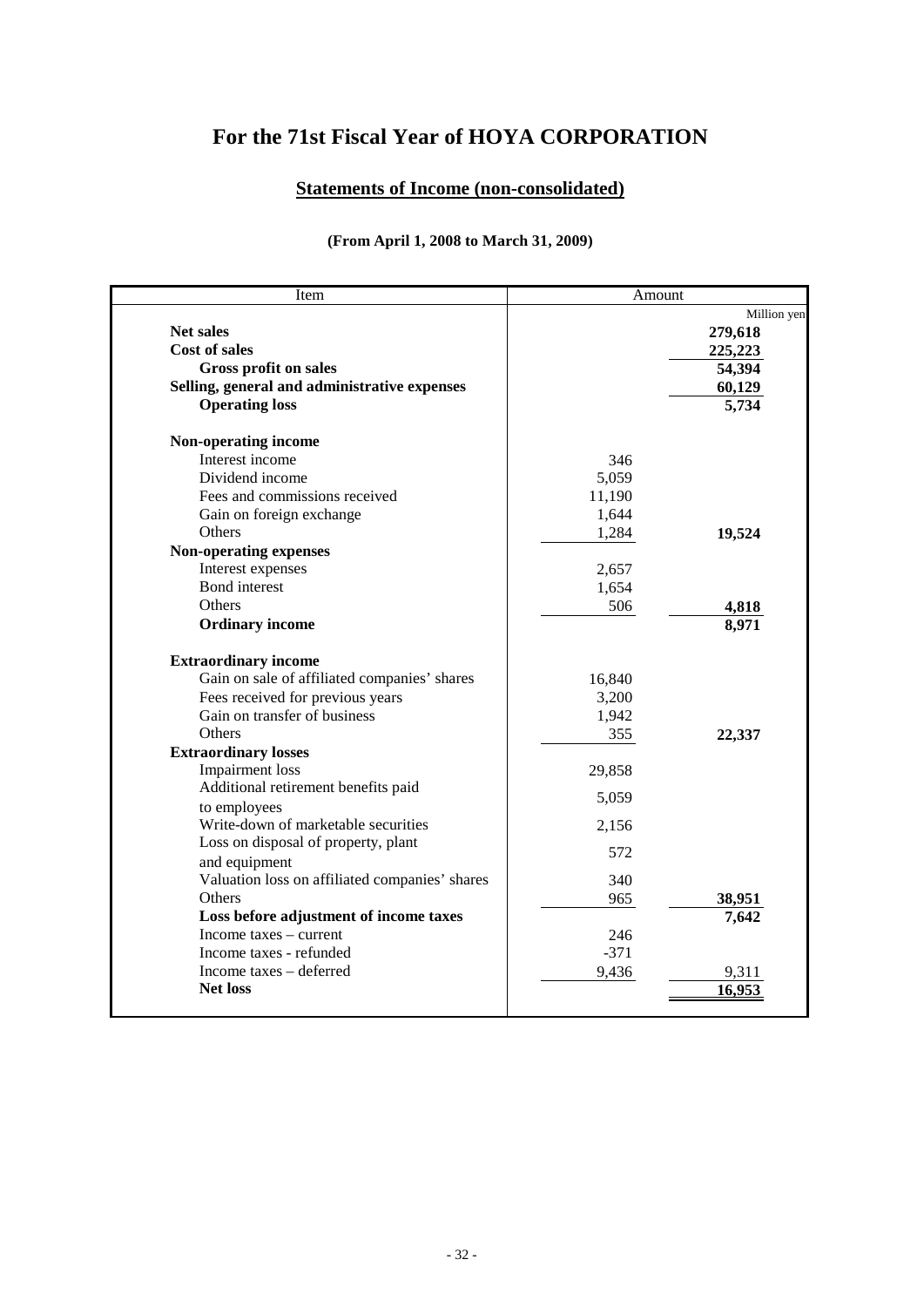# **For the 71st Fiscal Year of HOYA CORPORATION**

### **Statements of Changes in Net Assets (non-consolidated)**

# **(From April 1, 2008 to March 31, 2009)**

|                                                                                                                     |                 |                                      |        |                    |                          |                   |                                    | (Unit: million yen)                                           |                                            |                                   |
|---------------------------------------------------------------------------------------------------------------------|-----------------|--------------------------------------|--------|--------------------|--------------------------|-------------------|------------------------------------|---------------------------------------------------------------|--------------------------------------------|-----------------------------------|
|                                                                                                                     |                 |                                      |        |                    | Shareholders' equity     |                   |                                    |                                                               |                                            |                                   |
|                                                                                                                     |                 | Capital surplus<br>Retained earnings |        |                    |                          |                   |                                    |                                                               |                                            |                                   |
|                                                                                                                     |                 |                                      |        |                    | Other retained earnings  |                   |                                    |                                                               |                                            |                                   |
|                                                                                                                     | Common<br>stock |                                      |        | Capital<br>reserve | Total capital<br>surplus | Earned<br>reserve | Special<br>depreciation<br>reserve | Reserve for<br>deferred<br>income taxes<br>on fixed<br>assets | Retained<br>earnings<br>brought<br>forward | <b>Total retained</b><br>earnings |
| Balance as of March, 31, 2008                                                                                       | 6,264           | 15.898                               | 15.898 | 1.566              | 299                      | 414               | 89.227                             | 91,507                                                        |                                            |                                   |
| Changes during the current fiscal year<br>under review                                                              |                 |                                      |        |                    |                          |                   |                                    |                                                               |                                            |                                   |
| Reversal of special depreciation<br>reserve                                                                         |                 |                                      |        |                    | $-113$                   |                   | 113                                |                                                               |                                            |                                   |
| Setting-up of special<br>depreciation reserve                                                                       |                 |                                      |        |                    | 40                       |                   | $-40$                              |                                                               |                                            |                                   |
| Reversal of reserve for deferred<br>income taxes on fixed assets                                                    |                 |                                      |        |                    |                          | $-161$            | 161                                |                                                               |                                            |                                   |
| Dividends from retained earnings                                                                                    |                 |                                      |        |                    |                          |                   | $-28.135$                          | $-28,135$                                                     |                                            |                                   |
| Net loss                                                                                                            |                 |                                      |        |                    |                          |                   | $-16,953$                          | $-16,953$                                                     |                                            |                                   |
| Acquisition of treasury stocks                                                                                      |                 |                                      |        |                    |                          |                   |                                    |                                                               |                                            |                                   |
| Disposition of treasury stocks                                                                                      |                 |                                      |        |                    |                          |                   | $-2$                               | $-2$                                                          |                                            |                                   |
| Changes (net amounts) in items<br>other than shareholders' equity<br>during the current fiscal year<br>under review |                 |                                      |        |                    |                          |                   |                                    |                                                               |                                            |                                   |
| Total changes during the current<br>fiscal year under review                                                        |                 |                                      |        |                    | $-73$                    | $-161$            | $-44,857$                          | $-45,091$                                                     |                                            |                                   |
| Balance as of March 31, 2009                                                                                        | 6.264           | 15,898                               | 15.898 | 1.566              | 226                      | 253               | 44,369                             | 46,415                                                        |                                            |                                   |

|                                        | Shareholders' equity             |                                  | Valuation and translation<br>adjustments                      |                                                                     |                                       |                  |
|----------------------------------------|----------------------------------|----------------------------------|---------------------------------------------------------------|---------------------------------------------------------------------|---------------------------------------|------------------|
|                                        | Treasury<br>$stock - at$<br>cost | Total<br>shareholders'<br>equity | <b>Net</b><br>unrealized<br>other<br>marketable<br>securities | Total<br>gain (loss) on valuation and<br>translation<br>adjustments | <b>Stock</b><br>acquisition<br>rights | Total net assets |
| Balance as of March, 31, 2008          | $-7.984$                         | 105,685                          | $-836$                                                        | $-836$                                                              | 632                                   | 105.482          |
| Changes during the current fiscal year |                                  |                                  |                                                               |                                                                     |                                       |                  |
| under review                           |                                  |                                  |                                                               |                                                                     |                                       |                  |
| Reversal of special depreciation       |                                  |                                  |                                                               |                                                                     |                                       |                  |
| reserve                                |                                  |                                  |                                                               |                                                                     |                                       |                  |
| Setting-up of special                  |                                  |                                  |                                                               |                                                                     |                                       |                  |
| depreciation reserve                   |                                  |                                  |                                                               |                                                                     |                                       |                  |
| Reversal of reserve for deferred       |                                  |                                  |                                                               |                                                                     |                                       |                  |
| income taxes on fixed assets           |                                  |                                  |                                                               |                                                                     |                                       |                  |
| Dividends from retained                |                                  | $-28,135$                        |                                                               |                                                                     |                                       | $-28,135$        |
| Net loss                               |                                  | $-16,953$                        |                                                               |                                                                     |                                       | $-16.953$        |
| Acquisition of treasury stocks         | -6                               | -6                               |                                                               |                                                                     |                                       | -6               |
| Disposition of treasury stocks         | 5                                | $\overline{c}$                   |                                                               |                                                                     |                                       | $\overline{2}$   |
| Changes (net amounts) in items         |                                  |                                  |                                                               |                                                                     |                                       |                  |
| other than shareholders' equity        |                                  |                                  | 533                                                           | 533                                                                 | 305                                   | 838              |
| during the current fiscal year         |                                  |                                  |                                                               |                                                                     |                                       |                  |
| under review                           |                                  |                                  |                                                               |                                                                     |                                       |                  |
| Total changes during the current       | $-()$                            | $-45.092$                        | 533                                                           | 533                                                                 | 305                                   | $-44,253$        |
| fiscal year under review               |                                  |                                  |                                                               |                                                                     |                                       |                  |
| Balance as of March 31, 2009           | $-7,984$                         | 60,593                           | $-302$                                                        | $-302$                                                              | 938                                   | 61,228           |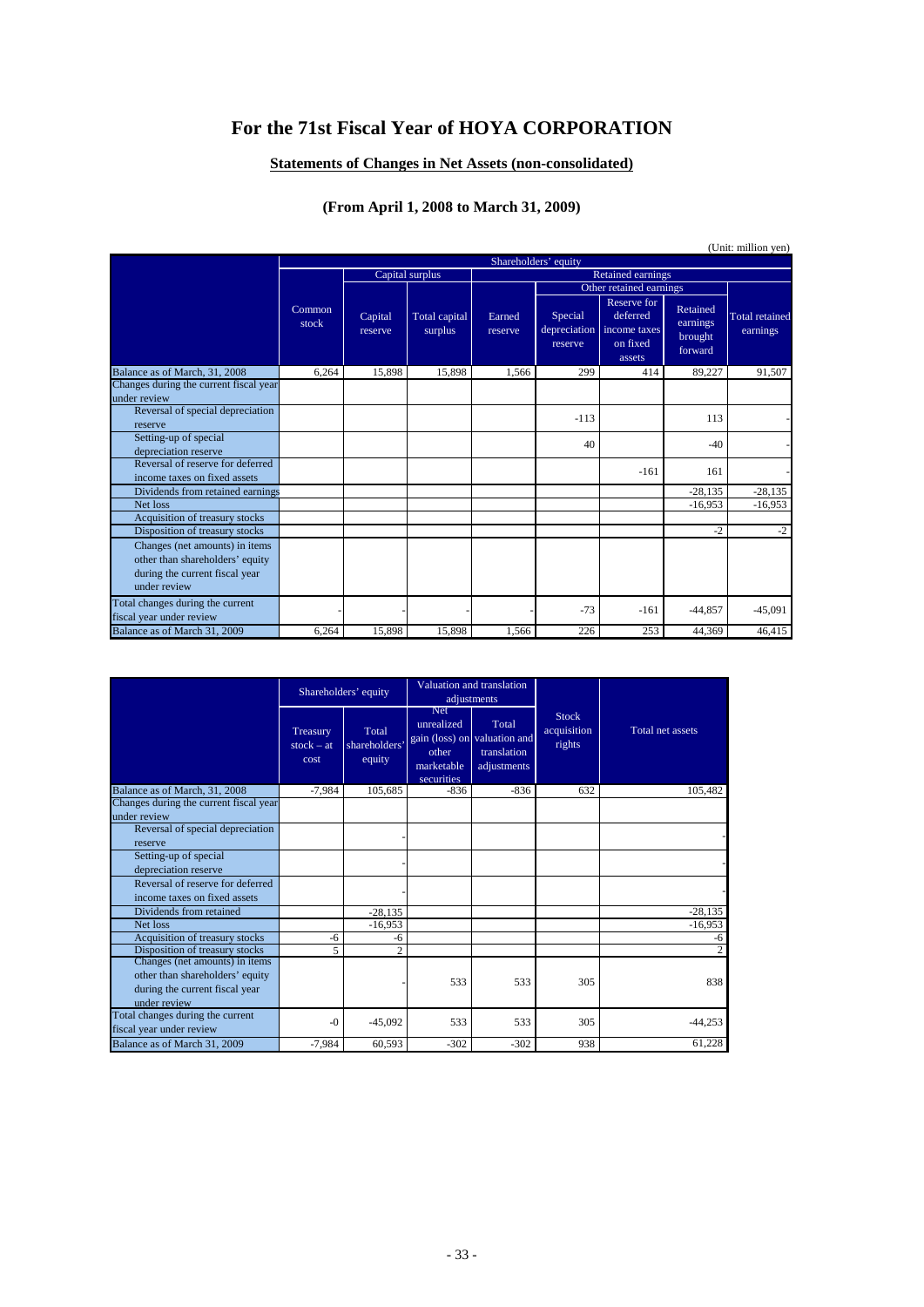### **Notes to Non-consolidated Financial Statements**

| <b>Significant Accounting Policies</b>                                                                                                          |                                     |                                                                                                                                                                                                                                                                                                                                                                                                                                                                                                                                                                                                                        |
|-------------------------------------------------------------------------------------------------------------------------------------------------|-------------------------------------|------------------------------------------------------------------------------------------------------------------------------------------------------------------------------------------------------------------------------------------------------------------------------------------------------------------------------------------------------------------------------------------------------------------------------------------------------------------------------------------------------------------------------------------------------------------------------------------------------------------------|
| 1. Standards and methods for evaluation of marketable securities<br>Investments in subsidiaries and affiliates:<br>Other marketable securities: |                                     | Cost determined by the moving-average method                                                                                                                                                                                                                                                                                                                                                                                                                                                                                                                                                                           |
| Those quoted on exchanges:                                                                                                                      |                                     | The market value method based on the market price, etc. at the end of the<br>current fiscal year<br>(All valuation gains and losses are processed through the method of direct                                                                                                                                                                                                                                                                                                                                                                                                                                         |
| Those not quoted on exchanges:                                                                                                                  |                                     | entry in capital, and sale cost is calculated based on the moving average<br>method)<br>Cost determined by the moving-average method                                                                                                                                                                                                                                                                                                                                                                                                                                                                                   |
| 2. Standards and methods for evaluation of derivatives:<br>3. Standards and methods for evaluation of inventories:                              |                                     | Market value method<br>Primarily the cost determined by the periodic average method (The                                                                                                                                                                                                                                                                                                                                                                                                                                                                                                                               |
| (Changes in accounting policies)                                                                                                                |                                     | amounts shown on the balance sheet are based on the method to reduce book value due to a decline in profitability.)<br>The Accounting Standard for Measurement of Inventories (ASB Standard No. 9 announced<br>on July 5, 2006) were applied from the fiscal year under review.                                                                                                                                                                                                                                                                                                                                        |
|                                                                                                                                                 |                                     | This had a negligible effect on operating loss, ordinary income and loss before adjustment of<br>income taxes and other items for the fiscal year under review.                                                                                                                                                                                                                                                                                                                                                                                                                                                        |
| 4. Methods of depreciation of fixed assets:<br>Tangible fixed assets<br>(excluding leased assets)                                               | other tangible fixed assets.        | The straight-line method is applied for buildings (except for building annexes) that have been<br>acquired on April 1, 1998 and thereafter, and the declining-balance method is applied for<br>The useful life is ten to 50 years for buildings, four to 12 years for machinery and equipment,                                                                                                                                                                                                                                                                                                                         |
| (Additional information)                                                                                                                        |                                     | two to 20 years for implement, tools and furniture.<br>Taking the opportunity of the 2008 amendment of the Corporation Tax Law regarding the                                                                                                                                                                                                                                                                                                                                                                                                                                                                           |
|                                                                                                                                                 |                                     | useful life of depreciable assets, the Company reviewed the use of tangible fixed assets. As a<br>result, from the fiscal year under review, we applied the depreciation method based on the<br>Corporation Tax Law after amendment to part of the tangible fixed assets.<br>This had a negligible effect on operating loss, ordinary income and loss before adjustment of                                                                                                                                                                                                                                             |
| Intangible fixed assets<br>(excluding leased assets)                                                                                            | Company).                           | income taxes and other items for the fiscal year under review.<br>The straight-line method is applied. The period of depreciation is 8 years for patent rights, 10<br>years for technological assets and 5 years for software (period of possible use within the                                                                                                                                                                                                                                                                                                                                                       |
|                                                                                                                                                 | lump sum.                           | Goodwill is amortized in a straight line in 20 or less years by estimating the period in which<br>investment in respective subsidiaries shows effects. Insignificant assets are depreciated in a                                                                                                                                                                                                                                                                                                                                                                                                                       |
| Leased assets                                                                                                                                   |                                     | With respect to leased assets for finance lease transactions based on which the right of<br>ownership is not transferred, the useful life is used as the lease period, and the straight-line<br>method is applied assuming that the remaining value is zero.                                                                                                                                                                                                                                                                                                                                                           |
| (Changes in accounting policies)                                                                                                                |                                     | Application of "accounting standards for lease transactions"<br>Previously, accounting treatment similar to the method for lease transactions was applied to<br>finance lease transactions based on which the right of ownership is not transferred. However,<br>the Accounting Standard for Lease Transactions (ASB Standard No. 13) and the Guideline<br>on Accounting Standard for Lease Transactions (ASB Guidance No. 16) were applied<br>beginning the fiscal year under review, and the finance lease transactions were based on<br>accounting treatment similar to the method for ordinary sales transactions. |
|                                                                                                                                                 | start of the application.           | With respect to finance lease transactions based on which the right of ownership is not<br>transferred, accounting treatment similar to the method for ordinary lease transactions<br>continued to be adopted if the start date of the lease transaction was before the year of the<br>This had a negligible effect on operating loss, ordinary income and loss before adjustment of                                                                                                                                                                                                                                   |
| 5. Methods of providing important allowances                                                                                                    |                                     | income taxes and other items for the fiscal year under review.                                                                                                                                                                                                                                                                                                                                                                                                                                                                                                                                                         |
| (i) Allowance for doubtful<br>receivables                                                                                                       |                                     | To prepare against credit losses, an allowance for doubtful receivables is provided. For<br>ordinary credits, an allowance is provided based on the historical loss ratios. For credits<br>threatened with bankruptcy and for credits to borrowers under bankruptcy and reorganization,<br>etc., allowance is provided based on an evaluation of the financial position of the borrowers.                                                                                                                                                                                                                              |
| (ii) Accrued bonus                                                                                                                              | with the estimated amounts payable. | To prepare for bonus payments to employees, an accrued bonus is provided in accordance                                                                                                                                                                                                                                                                                                                                                                                                                                                                                                                                 |
| (iii) Reserve for periodic repairs                                                                                                              | provided.                           | To prepare for expenses for large-scale repairs to continuous smelters after a fixed period of<br>time, an amount estimated based on the expenses of the previous large-scale repairs is                                                                                                                                                                                                                                                                                                                                                                                                                               |
| (iv) Accrued warranty cost                                                                                                                      | forecasts is provided.              | To prepare for after-sale service expenses anticipated to result within the Company's warranty<br>period, an amount estimated on the basis of results in past fiscal years and warranty cost                                                                                                                                                                                                                                                                                                                                                                                                                           |
| (v) Allowance for retirement<br>benefits for employees                                                                                          | the fiscal year under review.       | To prepare for retirement benefits payment to employees, an allowance is provided at some of<br>the divisions based on estimated retirement benefit obligations and pension assets at the end of<br>Past service liabilities are accounted for using an amount calculated by proportionally dividing<br>them in a straight line in fixed years (10 years) within the average remaining period of                                                                                                                                                                                                                       |
|                                                                                                                                                 | their accrual in each fiscal year.  | employment of employees at the point of their accrual.<br>Actuarial differences are accounted for in fiscal years following the fiscal years of their<br>accrual using an amount calculated by proportionally dividing them in a straight line in fixed<br>years (10 years) within the average remaining employment period of employees at the point of                                                                                                                                                                                                                                                                |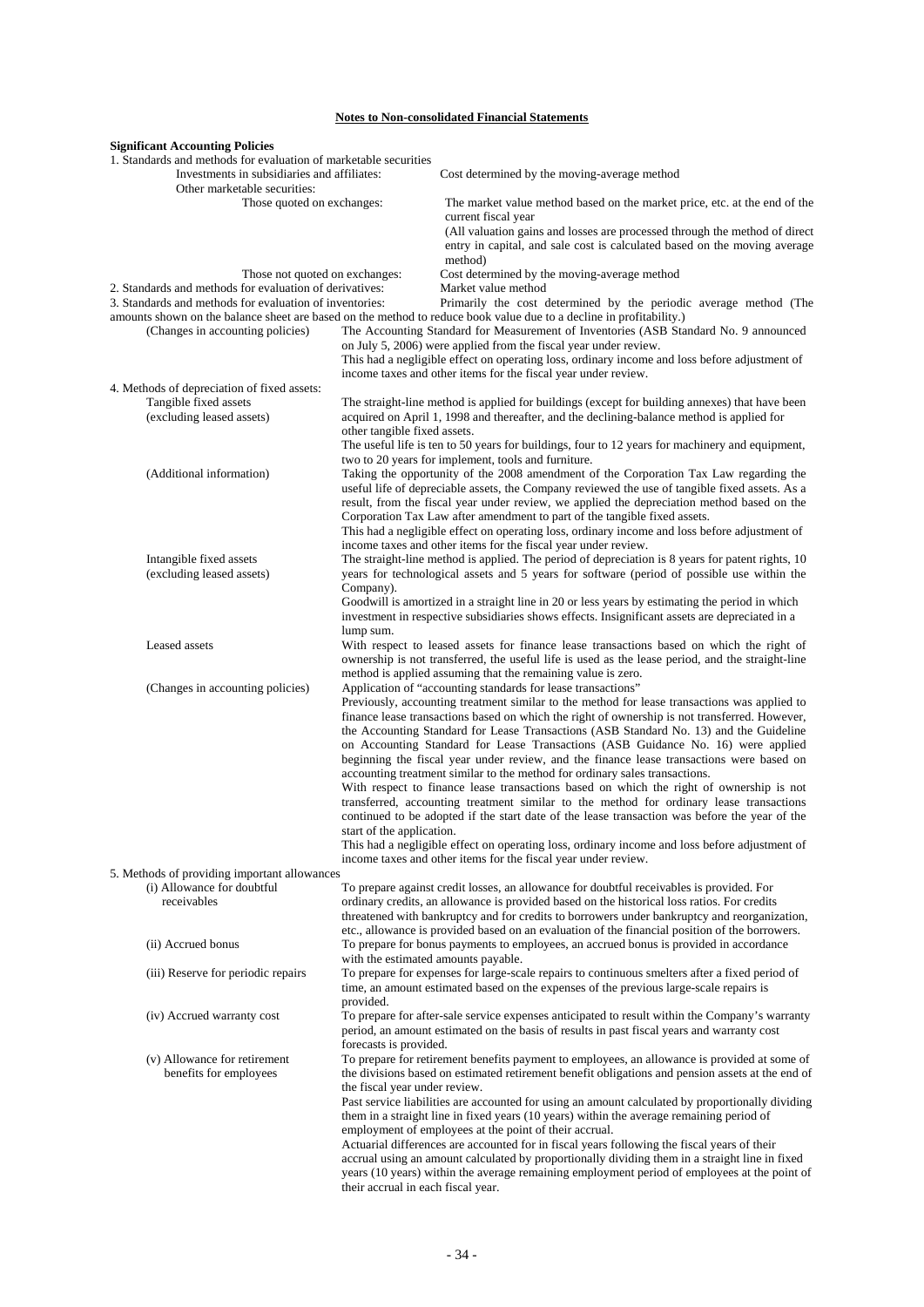(Changes in accounting policies) The partial amendment to Accounting Standards for Retirement Benefits (Part 3) (ASB Standards No. 19 announced on July 31, 2008) may be applied to financial statements for fiscal years that commence before March 31, 2009. The above accounting standards were therefore applied from the fiscal year under review.

This had no effect on operating loss, ordinary income and loss before adjustment of income taxes and other items for the fiscal year under review, because the effect, including actuarial differences that accrued during the fiscal year under review, will be treated as costs in and after the following fiscal year.

6. Standards for the conversion of foreign-denominated assets and liabilities into Japanese currency

Foreign-denominated credits and liabilities are converted into yen currency based on the spot exchange rate on the last day of the current fiscal year under review, and exchange difference is treated as a gain or loss.

7. Treatment of national and local consumption taxes

The tax excluded method is applied.

8. Change of the method for indication

(Balance sheet)

"Patent rights" were included in "others" of intangible fixed assets during and prior to the previous fiscal year, but were shown separately in the fiscal year under review due to a rise in their importance.

Due to the measurement of asset impairment losses of the assets of the PENTAX Division, "technological assets," which were included in "goodwill" during and before the previous fiscal year, are shown separately.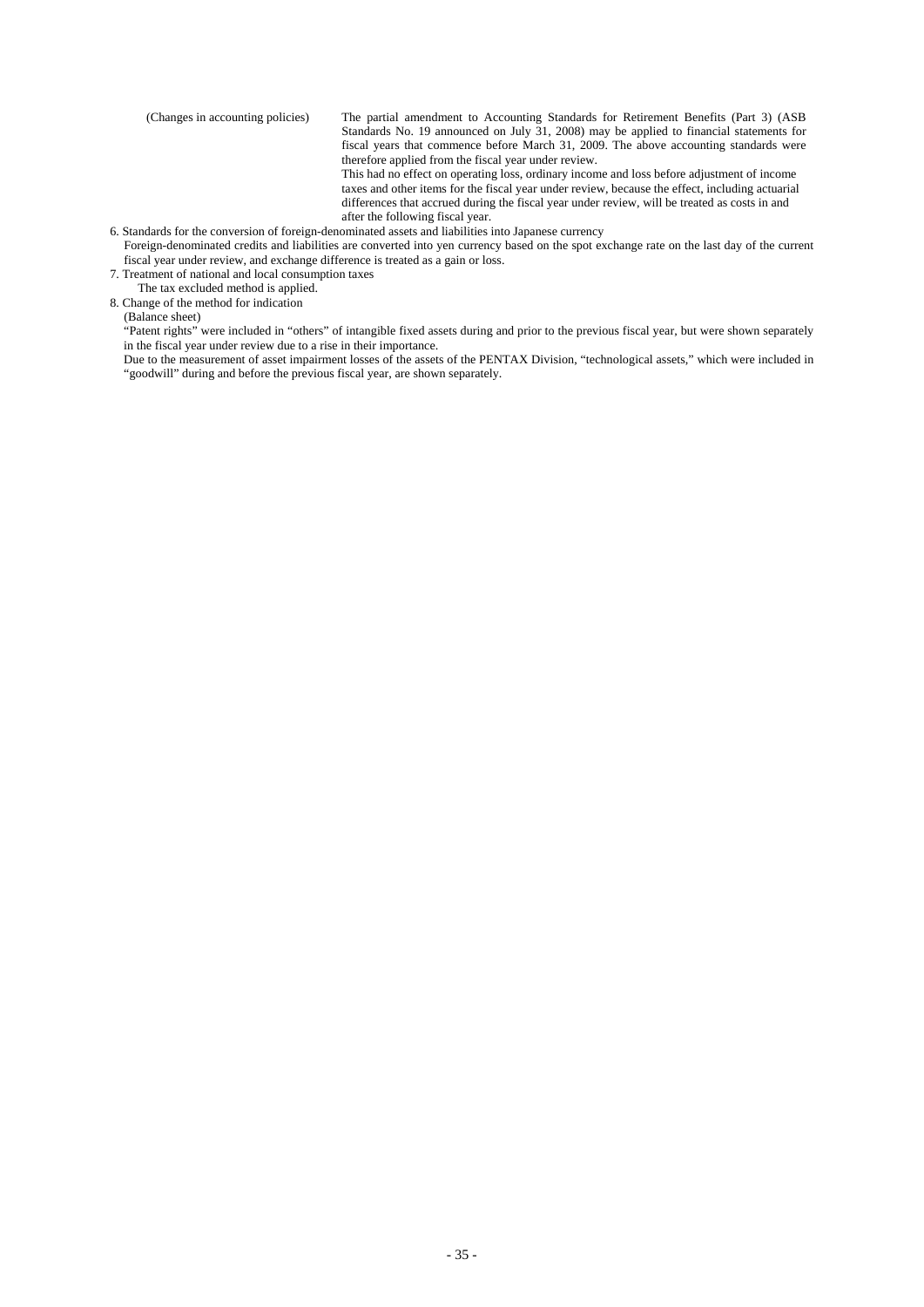### **Notes to Balance Sheets (non-consolidated)**

| TOICS to Balance Succis (non-consonuateu)                               |                                                                                                                      |
|-------------------------------------------------------------------------|----------------------------------------------------------------------------------------------------------------------|
| 1. The amounts shown are rounded down to the nearest million yen.       |                                                                                                                      |
| 2. Accumulated depreciation of tangible fixed assets                    | 112,958 million yen                                                                                                  |
| 3. Liabilities for guarantee                                            | 2,197 million yen                                                                                                    |
|                                                                         | The Company guarantees debts and lease payments owed to financial institutions by other companies in the HOYA Group. |
| PENTAX EUROPE GMBH                                                      | 1,635 million yen                                                                                                    |
| PENTAX UK LTD.                                                          | 559 million yen                                                                                                      |
| Total                                                                   | 2,195 million yen                                                                                                    |
|                                                                         | The Company guarantees transactions employees of the Company have with financial institutions.                       |
|                                                                         | 1 million yen                                                                                                        |
| 4. Pecuniary claims to and from affiliates (excluding classified items) |                                                                                                                      |
| (1) Short-term receivables from (pecuniary claims to) affiliates        | 37,444 million yen                                                                                                   |
| (2) Short-term payables to (pecuniary claims from) affiliates           | 28,673 million yen                                                                                                   |
| 5. Discount for notes receivable                                        | 180 million yen                                                                                                      |
| Notes to Statements of Income (non-consolidated)                        |                                                                                                                      |
| 1. The amounts shown are rounded down to the nearest million yen.       |                                                                                                                      |
| 2. Transactions with affiliates                                         |                                                                                                                      |
| $(1)$ Sales                                                             | 56,038 million yen                                                                                                   |
| (2) Purchases                                                           | 106,423 million yen                                                                                                  |
| (3) Payments of outside manufacturing fees and commissions, etc.        | 15,305 million yen                                                                                                   |
| (4) Transactions other than operating transactions                      | 15,133 million yen                                                                                                   |
| 3. Impairment losses                                                    |                                                                                                                      |

The Company classified assets based on business units. Assets to be sold or retired and idle assets were classified by individual property. Asset impairment accounting was applied to the following asset groups in the fiscal year under review.

(1) Goodwill and other fixed assets of each asset class of the PENTAX Division

| Location                 | Use                                                                     | <b>Asset Class</b> |
|--------------------------|-------------------------------------------------------------------------|--------------------|
| Itabashi-ku, Tokyo, etc. | Assets for life care business                                           | Goodwill           |
| Itabashi-ku, Tokyo, etc. | Assets for imaging system<br>business                                   | Goodwill, etc.     |
| Itabashi-ku, Tokyo, etc. | Assets for opt-device<br>business and digital camera<br>module business | Goodwill, etc.     |
| Itabashi-ku, Tokyo, etc. | Jointly-owned assets                                                    | Software, etc.     |

There were signs of asset impairment, including a sharp decline in the profitability of each asset class of the PENTAX Division, which is attributable to the rapid deterioration in the economic environment against the backdrop of the financial unrest provoked in the United States and the reduction of earnings caused by the appreciation of the yen. In contemplation of the future business outlook and the possibility of collection, the asset impairment loss on goodwill and part of other fixed assets was recorded as an extraordinary loss. The details are as follows.

| Goodwill                               | 20,858 million yen |
|----------------------------------------|--------------------|
| Patent rights (intangible fixed asset) | 2.224              |
| Software (intangible fixed asset)      | 1.260              |
| Others                                 | 3.093              |
| Total                                  | 27.436             |

The recoverable value of each asset group was measured on the basis of its utility value. The recoverable value was calculated by reducing future cash flow at the rate of 10%.

(2) Tokyo Studio in the Crystal Division (located in Akishima Factory)

| Location            | Use                                           | <b>Asset Class</b>    |
|---------------------|-----------------------------------------------|-----------------------|
| Akishima-shi, Tokyo | Facilities for manufacturing<br>crystal, etc. | Melting furnace, etc. |

The continuation of the business of the Crystal Division was suspended because consumer and corporate sector demand for gifts declined sharply in a sluggish market. Business is expected to weaken with a slowdown in consumption, attributable to the global economic crisis. The book value of the asset group of the Crystal Division was therefore reduced to the recoverable value, and the amount of reduction as impairment loss was recorded as an extraordinary loss. The details are as follows.

| Melting furnace | 44 million yen |
|-----------------|----------------|
| Others          | 22             |
| Total           | 67             |

The recoverable value of the asset group was measured in terms of its value in use, which is deemed to be zero. (3) Assets to be sold or retired and idle assets, etc.

| Location                  | Use                     | <b>Asset Class</b> |
|---------------------------|-------------------------|--------------------|
| Itabashi-ku, Tokyo        | Assets to be sold, etc. | Buildings, etc.    |
| Mashiko-machi, Tochigi    | Idle assets, etc.       | Buildings, etc.    |
| Takamori-machi,<br>Nagano | Idle assets etc.        | Buildings, etc.    |

With respect to assets to be sold or retired in the future whose market value has declined, and idle assets, etc. whose use is not expected in future due to business restructuring, their book value was reduced to the recoverable value, and the amount of reduction as impairment loss was recorded as an extraordinary loss. The details are as follows.

| <b>Buildings</b> | 1,694 million yen |
|------------------|-------------------|
| Lands            | 392               |
| Others           | 268               |
| Total            | 2,355             |
|                  |                   |

The recoverable value of the assets was measured on the basis of their net sale price.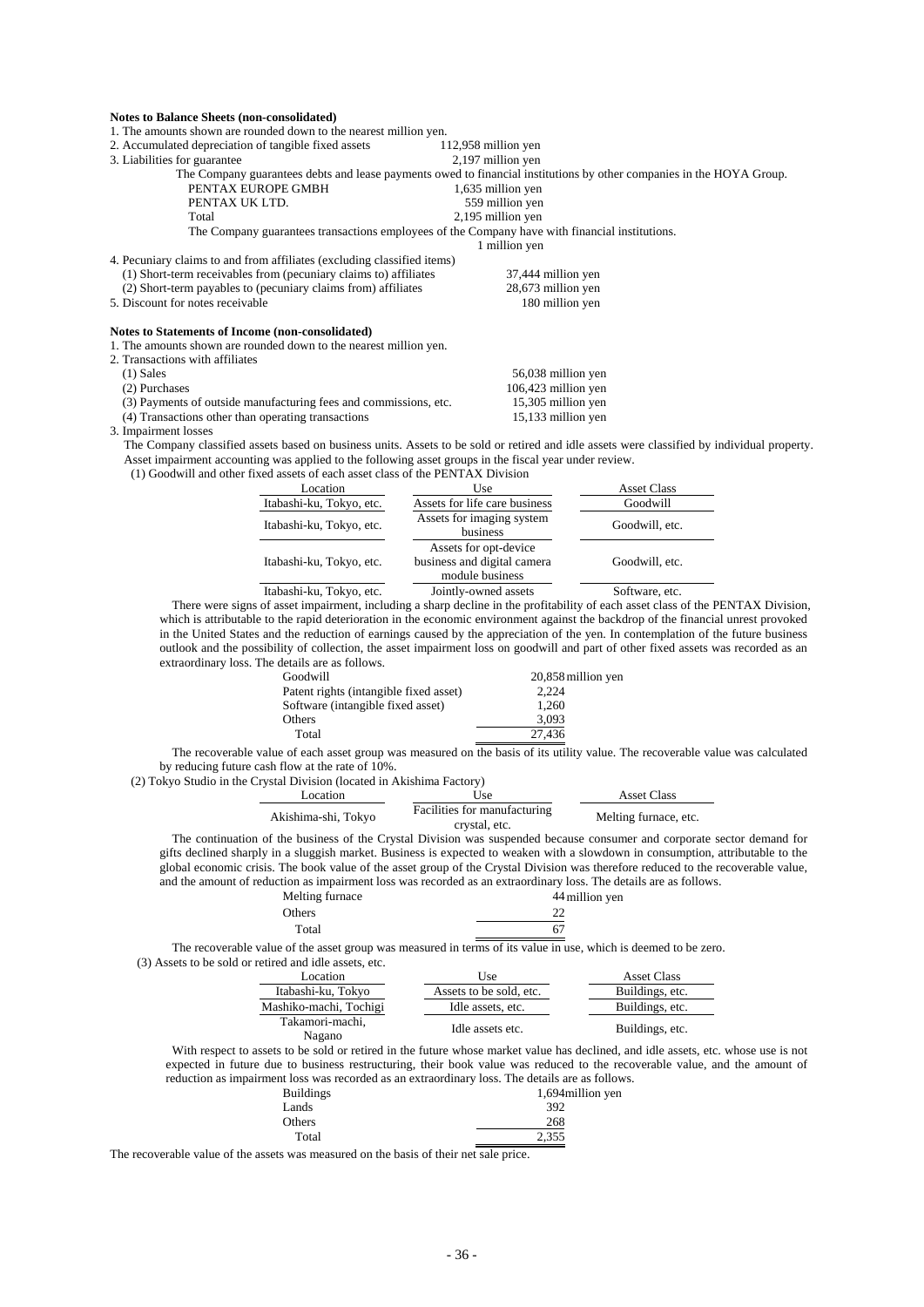#### **Notes to the Statements of Changes in Net Assets**

1. The amounts shown are rounded down to the nearest million yen.

| 2. Matters relating to the number of treasury stocks    |                                                                                                              |                                                                                                                   |                                                                                 |                                                                           |  |  |
|---------------------------------------------------------|--------------------------------------------------------------------------------------------------------------|-------------------------------------------------------------------------------------------------------------------|---------------------------------------------------------------------------------|---------------------------------------------------------------------------|--|--|
| Share class                                             | Number of shares<br>at the end of the previous<br>fiscal year                                                | Number of shares increased<br>during the current fiscal<br>year under review                                      | Number of shares<br>decreased during the<br>current fiscal year under<br>review | Number of shares at the<br>end of the current fiscal<br>year under review |  |  |
| Common stock                                            | 2,158,291 shares                                                                                             | $3.141$ shares                                                                                                    | 1,372 shares                                                                    | 2,160,060 shares                                                          |  |  |
|                                                         |                                                                                                              | (Notes) Details (causes) of the increase and decrease in the number of treasury stocks are as follows:            |                                                                                 |                                                                           |  |  |
|                                                         | Increase due to repurchase of treasury stock less than one unit:                                             |                                                                                                                   | $3,141$ shares                                                                  |                                                                           |  |  |
|                                                         | Decrease due to sale of treasury stock less than one unit:<br>Decrease due to the exercise of stock options: |                                                                                                                   | 972 shares<br>400 shares                                                        |                                                                           |  |  |
|                                                         |                                                                                                              |                                                                                                                   |                                                                                 |                                                                           |  |  |
| <b>Notes Relating to Tax Effect Accounting</b>          |                                                                                                              |                                                                                                                   |                                                                                 |                                                                           |  |  |
|                                                         |                                                                                                              | 1. Breakdown of deferred tax assets and deferred tax liabilities by major cause of accrual (as of March 31, 2009) |                                                                                 |                                                                           |  |  |
|                                                         | (1) Current deferred tax assets and liabilities                                                              |                                                                                                                   |                                                                                 |                                                                           |  |  |
| Deferred tax assets                                     |                                                                                                              |                                                                                                                   |                                                                                 |                                                                           |  |  |
|                                                         | Amount of inventory write-down denied                                                                        |                                                                                                                   |                                                                                 | 2,479 million yen                                                         |  |  |
|                                                         | Special additional retirement allowance                                                                      |                                                                                                                   |                                                                                 | 1,310                                                                     |  |  |
|                                                         | Amount of denial of bonus reserve                                                                            |                                                                                                                   |                                                                                 | 1,302                                                                     |  |  |
|                                                         | Amount exceeding the limit of tax-deductible bad debt reserve                                                |                                                                                                                   |                                                                                 | 103                                                                       |  |  |
| Other deferred tax assets<br>988                        |                                                                                                              |                                                                                                                   |                                                                                 |                                                                           |  |  |
| 6,184<br>Deferred tax assets – sub total                |                                                                                                              |                                                                                                                   |                                                                                 |                                                                           |  |  |
| Valuation reserve                                       |                                                                                                              |                                                                                                                   |                                                                                 | -345                                                                      |  |  |
|                                                         | Total amount of deferred tax assets – current                                                                |                                                                                                                   |                                                                                 | 5,838                                                                     |  |  |
|                                                         | (2) Non-current deferred tax assets and liabilities                                                          |                                                                                                                   |                                                                                 |                                                                           |  |  |
| Deferred tax assets                                     |                                                                                                              |                                                                                                                   |                                                                                 |                                                                           |  |  |
|                                                         | Loss carried forward<br>16,210 million yen                                                                   |                                                                                                                   |                                                                                 |                                                                           |  |  |
|                                                         | Asset adjustment account                                                                                     |                                                                                                                   |                                                                                 | 13,699                                                                    |  |  |
|                                                         | Non-tax deductible amount of asset impairment loss                                                           |                                                                                                                   |                                                                                 | 3,707                                                                     |  |  |
|                                                         |                                                                                                              | Amount of denial of valuation loss on investment in affiliated companies                                          |                                                                                 | 1,559                                                                     |  |  |
|                                                         | Amount of denial of valuation loss on affiliated companies' shares                                           |                                                                                                                   |                                                                                 | 1,395                                                                     |  |  |
|                                                         | Amount exceeding the limit of tax-deductible depreciation expenses                                           |                                                                                                                   |                                                                                 | 760                                                                       |  |  |
|                                                         | Amount of denial of valuation loss on investment securities                                                  |                                                                                                                   |                                                                                 | 630                                                                       |  |  |
|                                                         | 469<br>Amount exceeding the limit of tax-deductible bad debt reserve                                         |                                                                                                                   |                                                                                 |                                                                           |  |  |
|                                                         | Other deferred tax assets<br>1,589                                                                           |                                                                                                                   |                                                                                 |                                                                           |  |  |
|                                                         | Deferred tax assets – sub total<br>40,020                                                                    |                                                                                                                   |                                                                                 |                                                                           |  |  |
|                                                         | Valuation reserve<br>$-4,505$                                                                                |                                                                                                                   |                                                                                 |                                                                           |  |  |
| Total amount of deferred tax assets – current<br>35,515 |                                                                                                              |                                                                                                                   |                                                                                 |                                                                           |  |  |
| Deferred tax liabilities                                |                                                                                                              |                                                                                                                   |                                                                                 |                                                                           |  |  |
|                                                         | Reserve for deferred income taxes on fixed assets                                                            |                                                                                                                   |                                                                                 | $-171$                                                                    |  |  |
|                                                         |                                                                                                              |                                                                                                                   |                                                                                 |                                                                           |  |  |

Special depreciation reserve  $-153$ Total amount of deferred tax liabilities – non-current -325 Net amount of deferred tax assets – non-current 35,190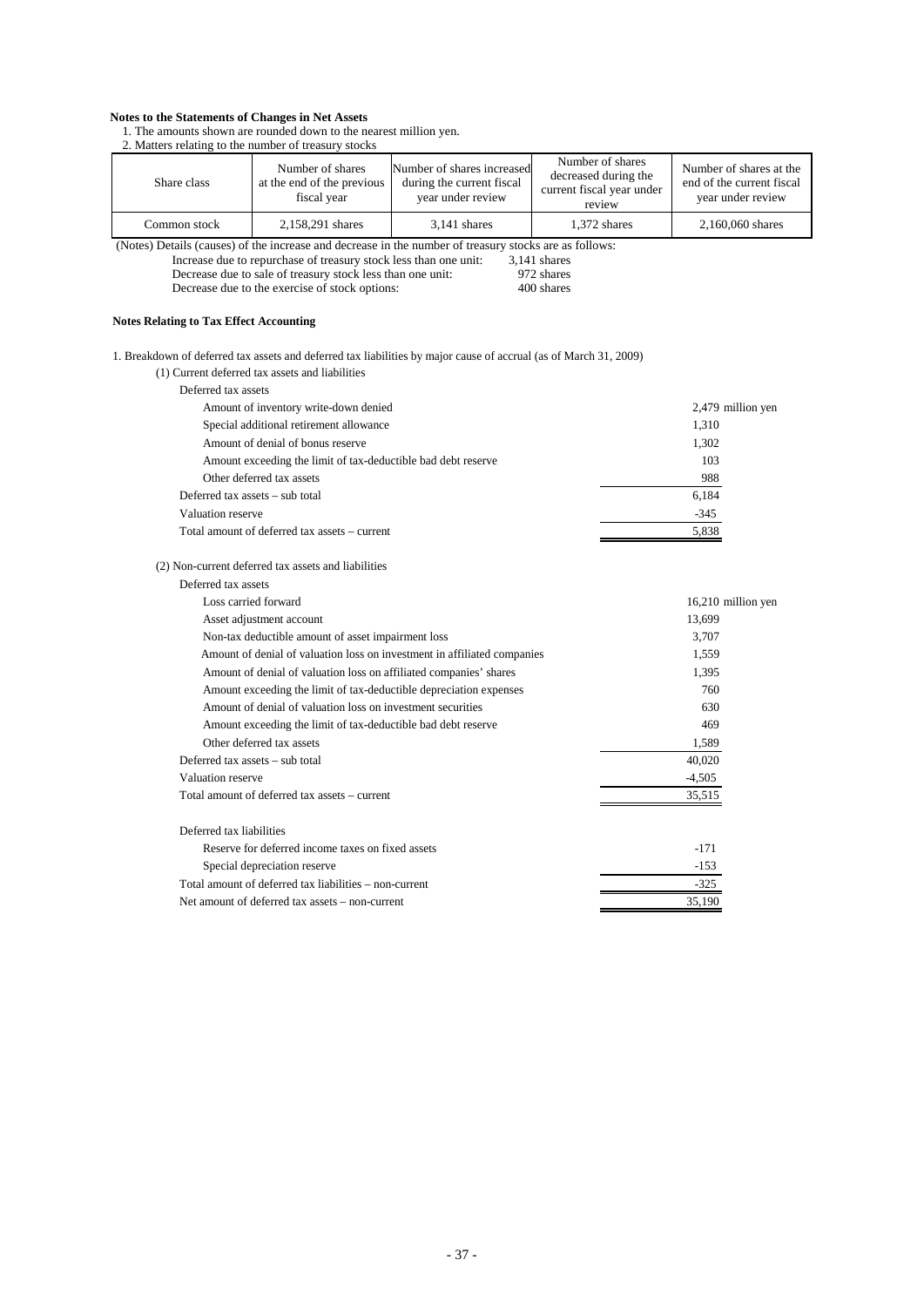**Notes relating to fixed assets used under lease**

| Asset class                   | Contents and volumes of assets, etc.                  |
|-------------------------------|-------------------------------------------------------|
| Machinery                     | Part of Vision Care products manufacturing facilities |
|                               | Part of PENTAX products manufacturing facilities      |
| Tools, equipment and fixtures | Part of computers and their peripherals               |
|                               | Other office equipment, etc.                          |

| Notes concerning related parties |                                                          |                                     |                                              |                                                                                                              |                                                   |                                              |                                                 |                                                     |              |                                                                           | (Unit: million yen) |
|----------------------------------|----------------------------------------------------------|-------------------------------------|----------------------------------------------|--------------------------------------------------------------------------------------------------------------|---------------------------------------------------|----------------------------------------------|-------------------------------------------------|-----------------------------------------------------|--------------|---------------------------------------------------------------------------|---------------------|
| Attribute                        | Name of the<br>company, etc.                             | <b>Address</b>                      | Capital stock<br>or investments              | <b>Business contents</b><br>or trade                                                                         | Rate of<br>voting<br>rights<br>ownerships<br>(96) | Contents of relationships                    |                                                 |                                                     | Transacti    |                                                                           |                     |
|                                  |                                                          |                                     |                                              |                                                                                                              |                                                   | Concurrent<br>services by<br>Directors, etc. | <b>Business</b><br>relationship<br>$\mathbf{s}$ | Contents of<br>transactions                         | on<br>amount | Item                                                                      | Term-end<br>balance |
|                                  | HOYA<br><b>HOLDINGS</b><br>N.V.                          | Uithoorn,<br>NETHERLA<br><b>NDS</b> | 9,929<br>thousand Euro                       | Overseeing of<br>manufacture and<br>sale of products of<br>local head office in<br>Europe and Vision<br>Care | 100.0                                             |                                              | Funds<br>deposit                                | Cash pooling                                        | 1,592        | Deposited<br>money                                                        | 1,307               |
|                                  |                                                          |                                     |                                              |                                                                                                              |                                                   |                                              | Borrowing<br>of funds                           | Borrowing of<br>working<br>capital<br>(Note 1)      |              | Short-term loans<br>to affiliates                                         | 46,676              |
|                                  |                                                          |                                     |                                              |                                                                                                              |                                                   |                                              |                                                 | Payment of<br>interest                              |              | 2,351 Accrued interest                                                    | 780                 |
|                                  | HOYA<br><b>MAGNETICS</b><br><b>SINGAPORE</b><br>PTE LTD. | Tuas Link.<br><b>SINGAPOR</b><br>E  | 34,000<br>thousand<br>Singaporean<br>dollars | Manufacture of<br>glass disks of the<br>Company                                                              | 100.0                                             |                                              | Supplier                                        | Processing<br>(Note 2)                              | 23,127       | Unpaid<br>processing<br>expenses arising<br>from outside<br>manufacturers | 627                 |
|                                  |                                                          |                                     |                                              |                                                                                                              |                                                   |                                              |                                                 | Receipt of<br>development<br>commission<br>(Note 3) | 2,001        |                                                                           |                     |
| <b>Subsidiaries</b>              | <b>HOYA LENS</b><br><b>THAILAND</b><br>LTD.              | Patumthani,<br>THAILAND             | 1.110,000<br>thousand Thai<br>Baht           | Manufacture of<br>Vision Care<br>products of the<br>Company                                                  | 100.0                                             |                                              | Supplier                                        | Receipt of<br>technical<br>support fees<br>(Note 4) | 2,505        |                                                                           |                     |
|                                  | HOYA<br>OPTICS(THAII<br>AND)LTD.                         | Lamphun,<br>THAILAND                | 357,000<br>thousand Thai<br>Baht             | Manufacture of<br>Optics products of<br>the Company                                                          | 100.0                                             |                                              | Supplier                                        | Processing<br>(Note 2)                              | 16,426       | Trade accounts<br>payable                                                 | 1,358               |
|                                  |                                                          |                                     |                                              |                                                                                                              |                                                   |                                              |                                                 |                                                     |              | Unpaid<br>processing<br>expenses arising<br>from outside<br>manufacturers | 824                 |
|                                  | <b>HOYA</b><br><b>HEALTHCARE</b><br>CORPORATIO<br>N      | Shinjuku,ku.<br>Tokyo               | 810 million<br>yen                           | Manufacture and<br>sale of Health Care<br>products                                                           | 100.0                                             | 1 Director                                   | Deposit of<br>funds                             | Cash pooling                                        | 4,509        | Deposits<br>received                                                      | 7,834               |
|                                  | PENTAX OF<br>AMERICA,<br>INC.                            | New Jersey,<br>U.S.A.               | 37,001<br>thousand US<br>dollars             | Sale of life care<br>products, etc. of<br>the Company                                                        | 100.0                                             |                                              | Customer                                        | Sale of<br>products<br>(Note 5)                     | 9.098        | <b>Accounts</b><br>receivable -<br>trade                                  | 5,013               |
|                                  | <b>PENTAX</b><br><b>EUROPE</b><br><b>GMBH</b>            | Hamburg,<br><b>GERMANY</b>          | 10,000<br>thousand Euro                      | Sale of life care<br>products, etc. of<br>the Company                                                        | 100.0                                             |                                              | Customer                                        | Sale of<br>products<br>(Note 5)                     | 24,929       | <b>Accounts</b><br>receivable -<br>trade<br><b>Accounts</b>               | 13,079              |
|                                  |                                                          |                                     |                                              |                                                                                                              |                                                   |                                              |                                                 |                                                     |              | payable                                                                   | 3,920               |
|                                  |                                                          |                                     |                                              |                                                                                                              |                                                   |                                              |                                                 | Debt guarantee<br>(Note 6)                          | 1,635        |                                                                           |                     |

Terms and conditions of transactions and the policy for determining them, etc.

Notes 1. Interest rates on borrowed funds are determined reasonably in consideration of market interest rates.<br>2. Terms and conditions of processing are determined in consideration of market prices in the same way as those

3. Receipt of development commission is determined reasonably by periodical negotiation based on the contract detail.<br>4. Receipt of technical support fees is determined reasonably by periodical negotiation based on the con

5. The sale of products is outsourced. Retail prices for the Company are contractually determined in light of the cost to the Company and market prices. 6. The Company guarantees debts PENTAX EUROPE GMBH owes to banks.

(Additional information)

The Accounting Standard for Disclosure of Transaction with Related Parties (ASB Standard No. 11 dated October 17, 2006) and Guidance on Accounting Standard<br>for Disclosure of Transaction with Related Parties (ASB Guidance N

# **Notes to per-share information**<br>
(1) Net assets per share: 139.28 yen

(2) Net loss per share: 39.17 yen

**Notes concerning stock options**

Amounts of expenses appropriated for stock options in the current fiscal year under review and their titles<br>
(1) Cost of sales: 63 million yen<br>
(2) Selling, general and administrative expenses: 242 million yen  $(1)$  Cost of sales:  $(2)$  Selling, general and administrative expenses: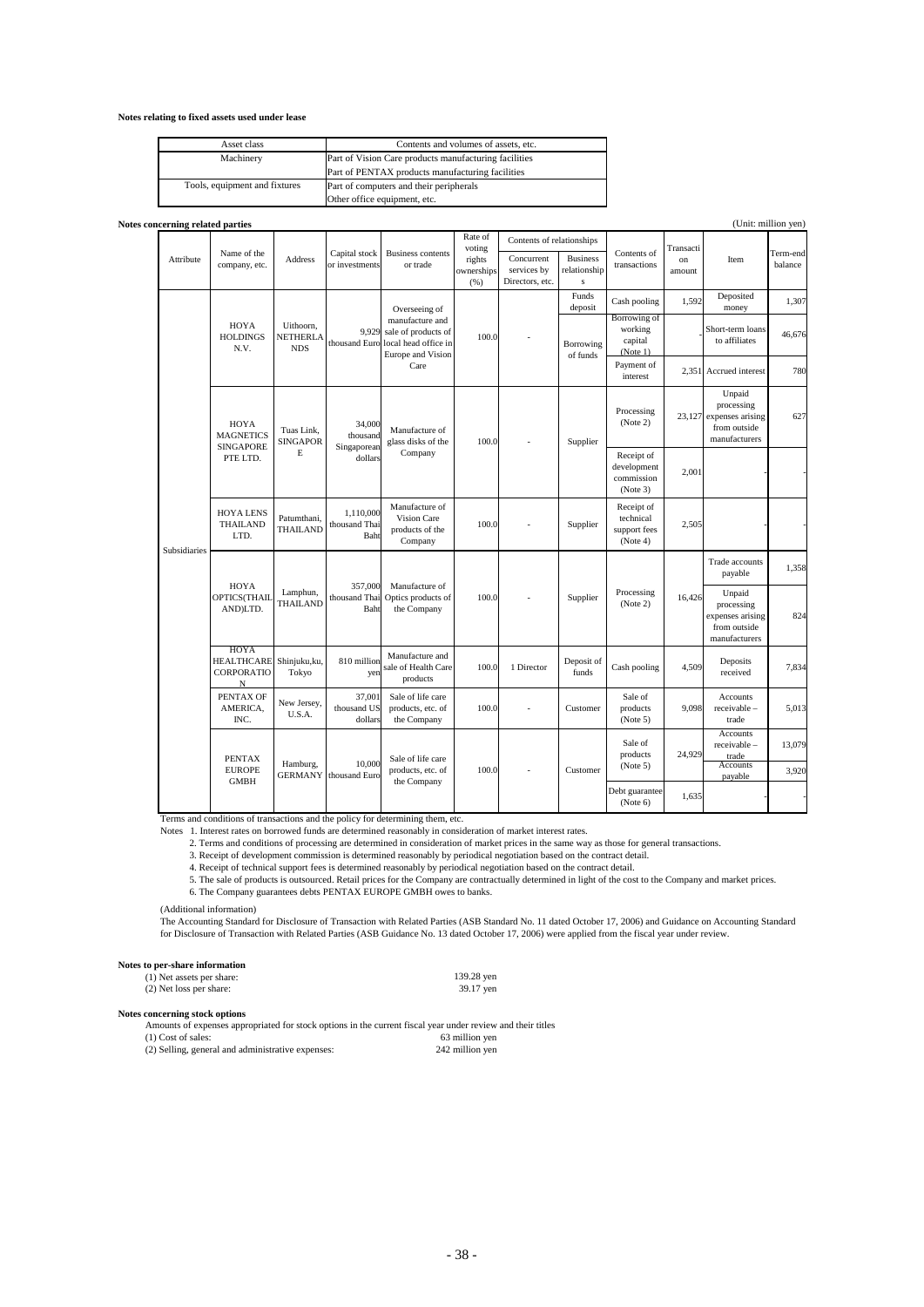## **Independent Auditors' Audit Report Concerning Financial Statements**

| <b>Independent Auditors' Audit Report</b>                                                                                                                                                                                                                                                                                                                                                                                                                                                                                                                                                                                                                            |                                                |                                                                 |  |  |
|----------------------------------------------------------------------------------------------------------------------------------------------------------------------------------------------------------------------------------------------------------------------------------------------------------------------------------------------------------------------------------------------------------------------------------------------------------------------------------------------------------------------------------------------------------------------------------------------------------------------------------------------------------------------|------------------------------------------------|-----------------------------------------------------------------|--|--|
| To the Board of Directors of HOYA CORPORATION                                                                                                                                                                                                                                                                                                                                                                                                                                                                                                                                                                                                                        |                                                |                                                                 |  |  |
|                                                                                                                                                                                                                                                                                                                                                                                                                                                                                                                                                                                                                                                                      | <b>Deloitte Touche Tohmatsu</b>                |                                                                 |  |  |
|                                                                                                                                                                                                                                                                                                                                                                                                                                                                                                                                                                                                                                                                      | Designated Employee<br><b>Managing Partner</b> | Certified Public Accountant<br>Hitoshi Matsumoto<br>(seal)      |  |  |
|                                                                                                                                                                                                                                                                                                                                                                                                                                                                                                                                                                                                                                                                      | Designated Employee<br><b>Managing Partner</b> | Certified Public Accountant<br>Yoshiaki Hatori<br>(seal)        |  |  |
|                                                                                                                                                                                                                                                                                                                                                                                                                                                                                                                                                                                                                                                                      | Designated Employee<br><b>Managing Partner</b> | Certified Public Accountant<br><b>Ichiro Sakamoto</b><br>(seal) |  |  |
| We, Deloitte Touche Tohmatsu, conducted an audit of HOYA CORPORATION on its financial statements<br>(balance sheets, statements of income, statements of changes in net assets, notes to financial statements and<br>their supplementary schedules) for the fiscal year from April 1, 2008 to March 31, 2009, based on the<br>provision of (1) of Clause 2 of Article 436 of the Company Law. The management is responsible for the<br>preparation of these financial statements and their supplementary schedules, and we are responsible for<br>expressing opinions on the financial statements and their supplementary schedules from an independent<br>position. |                                                |                                                                 |  |  |
| We conducted this audit based on the generally-accepted accounting standards in Japan. The audit criteria<br>require us to obtain reasonable assurance as to whether the financial statements and their supplementary                                                                                                                                                                                                                                                                                                                                                                                                                                                |                                                |                                                                 |  |  |

require us to obtain reasonable assurance as to whether the financial statements and their supplementary schedules contain any important misstatements. The audit is performed on the basis of testing audit and consists of reviewing the representation of the financial statements and their supplementary schedules as a whole including evaluation of the accounting policy adopted by the management, its application method, and the estimate conducted by the management. We consider ourselves to be provided with a reasonable basis for our opinions as a result of the audit.

We recognize that the above-mentioned financial statements and their supplementary schedules represent the situation of assets and profit and loss in the period concerning the financial statements and their supplementary schedules appropriately in all important points, based on the generally-accepted accounting standards in Japan.

There are no interests between HOYA CORPORATION and Deloitte Touche Tohmatsu or the managing partners which must be documented according to the provisions of the Certified Public Accountant Law.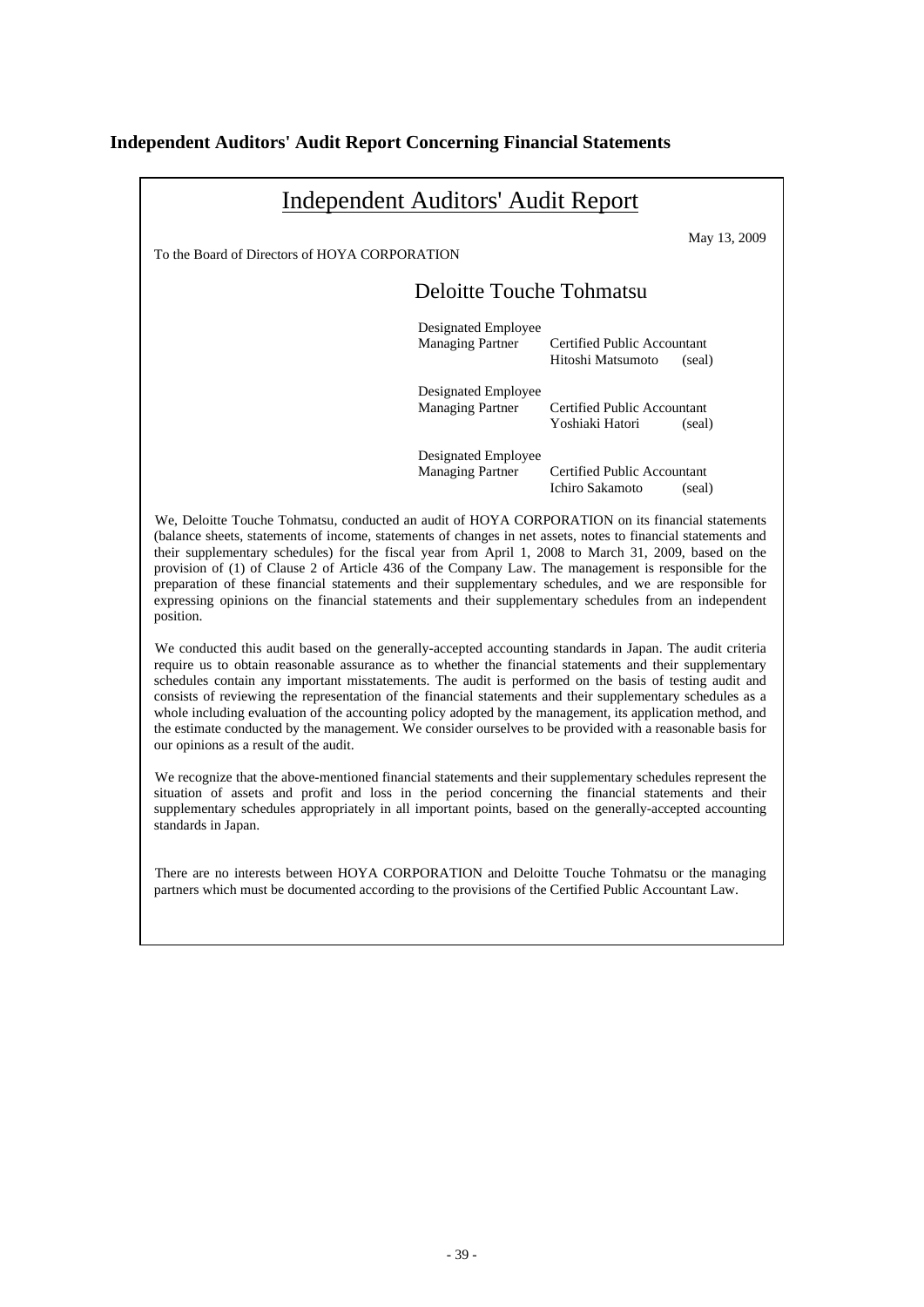## Audit Committee's Audit Report

# AUDIT REPORT

The members of the Audit Committee of the Company audited the performance of the Directors and Executive Officers of their duties during the 71st fiscal year from April 1, 2008 to March 31, 2009. We hereby report the method and results thereof:

### 1. AUDIT METHOD AND ITS CONTENTS

We monitored and verified the resolutions of the Board of Directors concerning matters provided in items 2 and 5, Paragraph 1, Article 416 of the Companies Act and the state of the system (internal control system) established on the basis thereof. At the same time, in accordance with the audit policy, assignment of duties, etc. determined by the Audit Committee and in collaboration with the audit section of the Company, we attended important meetings, received reports or heard from Directors, Executive Officers, etc. on matters concerning the performance of their duties, requested explanations whenever necessary, inspected important documents of settlement, etc. and investigated the state of activities and assets at the head office and principal business offices of the Company. With respect to subsidiaries, we communicated and exchanged information with directors and auditors thereof, and received business reports from the subsidiaries whenever necessary. We also monitored and verified whether or not the Company's Independent Auditors maintained a position of independence and conducted an adequate audit, received reports on the state of duty execution from the Independent Auditors, and asked them for explanations whenever necessary. Additionally, we received from the Independent Auditors a notice that they were making preparations for the System for Ensuring Adequate Execution of Duties (a matter set out in the items of the Corporate Calculation Standard No. 131) in accordance with the Standards for Quality Control of Audit (Business Accounting Council, October 28, 2005), and asked the Independent Auditors for explanations whenever necessary.

Based on the method described above, we examined the business report, financial statements (balance sheets, statements of income, statements of changes in net assets, and notes to financial statements), their supplementary schedules, and consolidated financial statements (consolidated balance sheets, consolidated statements of income, consolidated statements of changes in net assets, and notes to consolidated financial statements) for the current fiscal year under review.

### 2. AUDIT RESULTS

(1) Results of the audit of the business report, etc.

- A. We are of the opinion that the business report and its supplementary schedules fairly present the state of the Company in accordance with laws, ordinances and the Articles of Incorporation
- B. We are of the opinion that, in connection with the performance by the Directors or Executive Officers of their duties, no dishonest act or material fact of violation of laws, ordinances or the Articles of Incorporation exists.
- C. We are of the opinion that the resolution of the Board of Directors concerning the internal control system was reasonable. We are also of the opinion that, in connection with the performance by the Directors or Executive Officers of their duties concerning said internal control system, no matter that needs to be pointed out exists. With respect to internal control over financial reporting, we have been advised by the Executive Officers and Deloitte Touche Tomatsu that no significant defects were noted at the time of preparation of this audit report.
- (2) Results of the audit of the financial statements and their supplementary schedules We are of the opinion that the method and results of the audit made by Deloitte Touche Tohmatsu, the Company's Independent Auditors, are in order.
- (3) Results of the audit of the consolidated financial statements We are of the opinion that the method and results of the audit made by Deloitte Touche Tohmatsu, the Company's Independent Auditors, are in order.

May 26, 2009

# Audit Committee HOYA CORPORATION

| Yukiharu Kodama  | Member of the Audit Committee |
|------------------|-------------------------------|
|                  |                               |
| Takeo Shiina     | Member of the Audit Committee |
| Yuzaburo Mogi    | Member of the Audit Committee |
| Yoshikazu Hanawa | Member of the Audit Committee |
| Eiko Kono        | Member of the Audit Committee |

Notes: The Members of the Audit Committee, Yukiharu Kodama, Takeo Shiina, Yuzaburo Mogi, Yoshikazu Hanawa and Eiko Kono, are outside directors as provided in Item 15, Article 2 and Paragraph 3, Article 400 of the Company Law.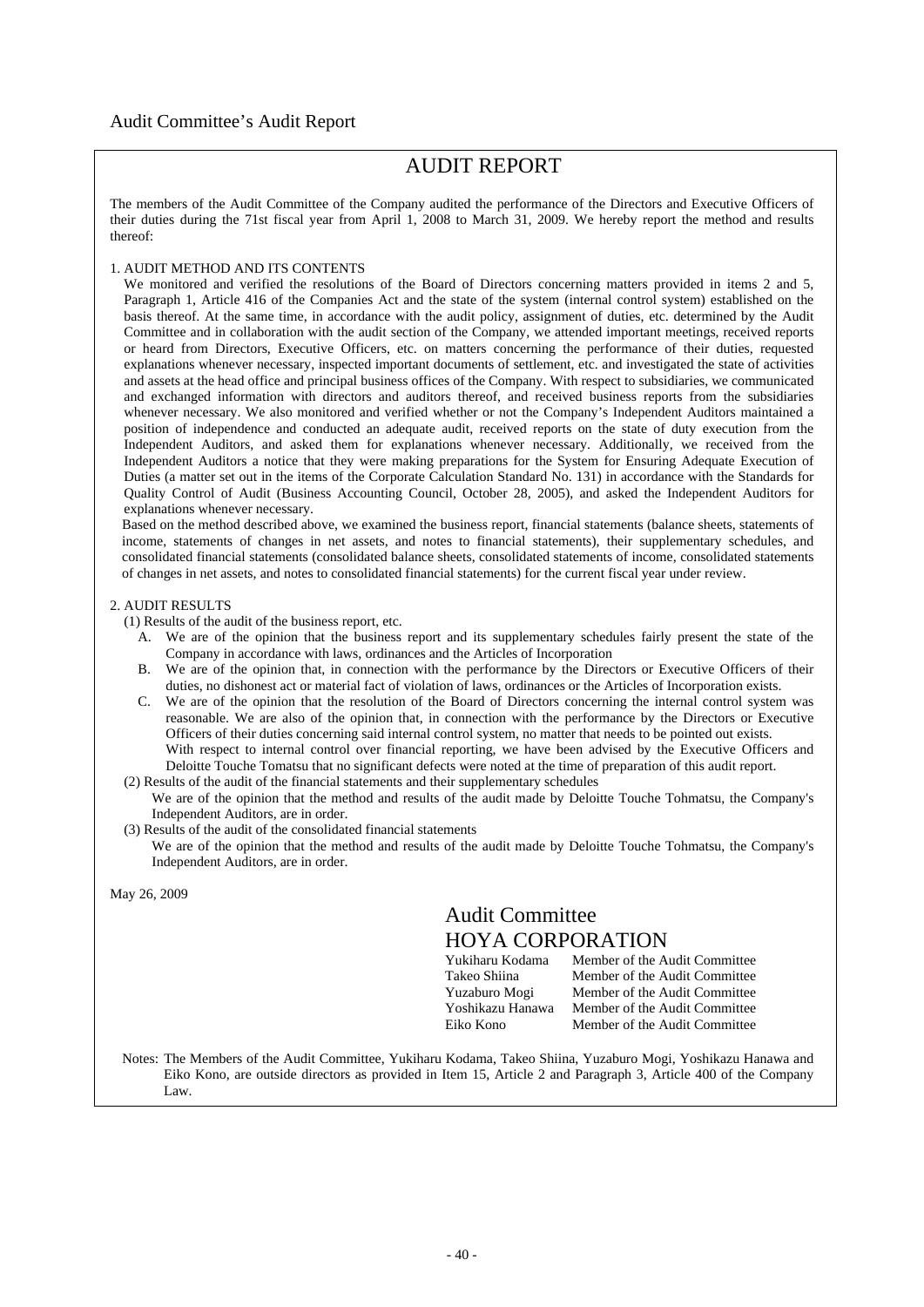# **Notice on HOYA Report 2009**

The HOYA Report 2009 will be issued to clarify the business activities of the HOYA Group. Those wishing to receive a copy of the HOYA Report 2009 may request via the Company's website (http://www.hoya.co.jp/english/) after the middle of July 2009.